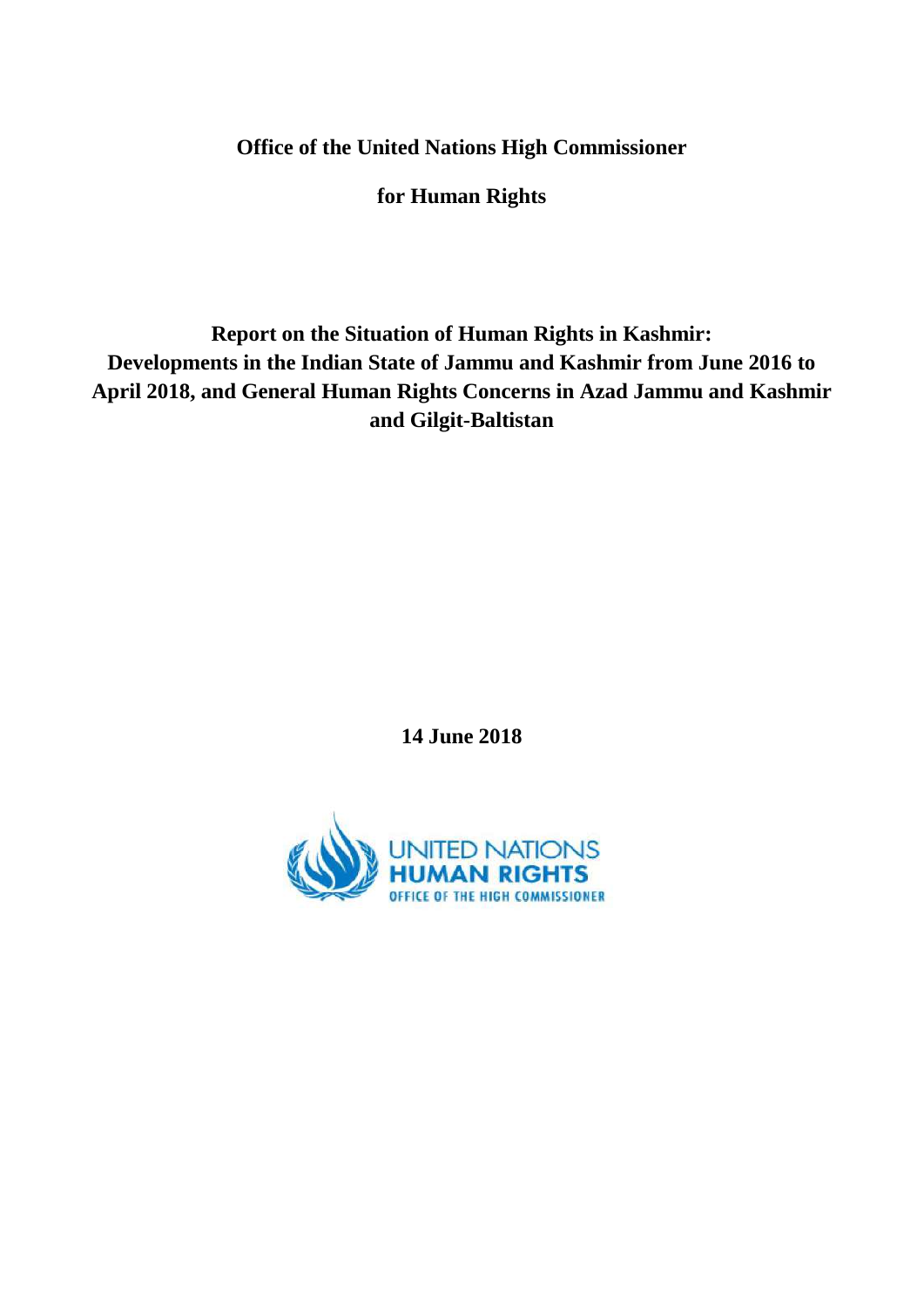# Contents

| I.    |           |                                                                                 |  |
|-------|-----------|---------------------------------------------------------------------------------|--|
| Π.    |           |                                                                                 |  |
| III.  |           |                                                                                 |  |
| IV.   |           |                                                                                 |  |
|       | V.        |                                                                                 |  |
|       | А.        |                                                                                 |  |
|       | <b>B.</b> |                                                                                 |  |
|       | C.        |                                                                                 |  |
|       | D.        |                                                                                 |  |
|       | Е.        |                                                                                 |  |
|       | F.        |                                                                                 |  |
|       | G.        |                                                                                 |  |
|       | Η.        |                                                                                 |  |
|       | Ι.        |                                                                                 |  |
|       | J.        |                                                                                 |  |
|       | Κ.        |                                                                                 |  |
|       | L.        |                                                                                 |  |
|       | M.        |                                                                                 |  |
|       | N.        |                                                                                 |  |
| VI.   |           |                                                                                 |  |
| VII.  |           |                                                                                 |  |
|       | A.        | Constitutional and legal structures impacting the enjoyment of human rights  41 |  |
|       | <b>B.</b> |                                                                                 |  |
|       | C.        |                                                                                 |  |
|       | D.        |                                                                                 |  |
|       | Ε.        |                                                                                 |  |
| VIII. |           |                                                                                 |  |
| IX.   |           |                                                                                 |  |

#### *Page*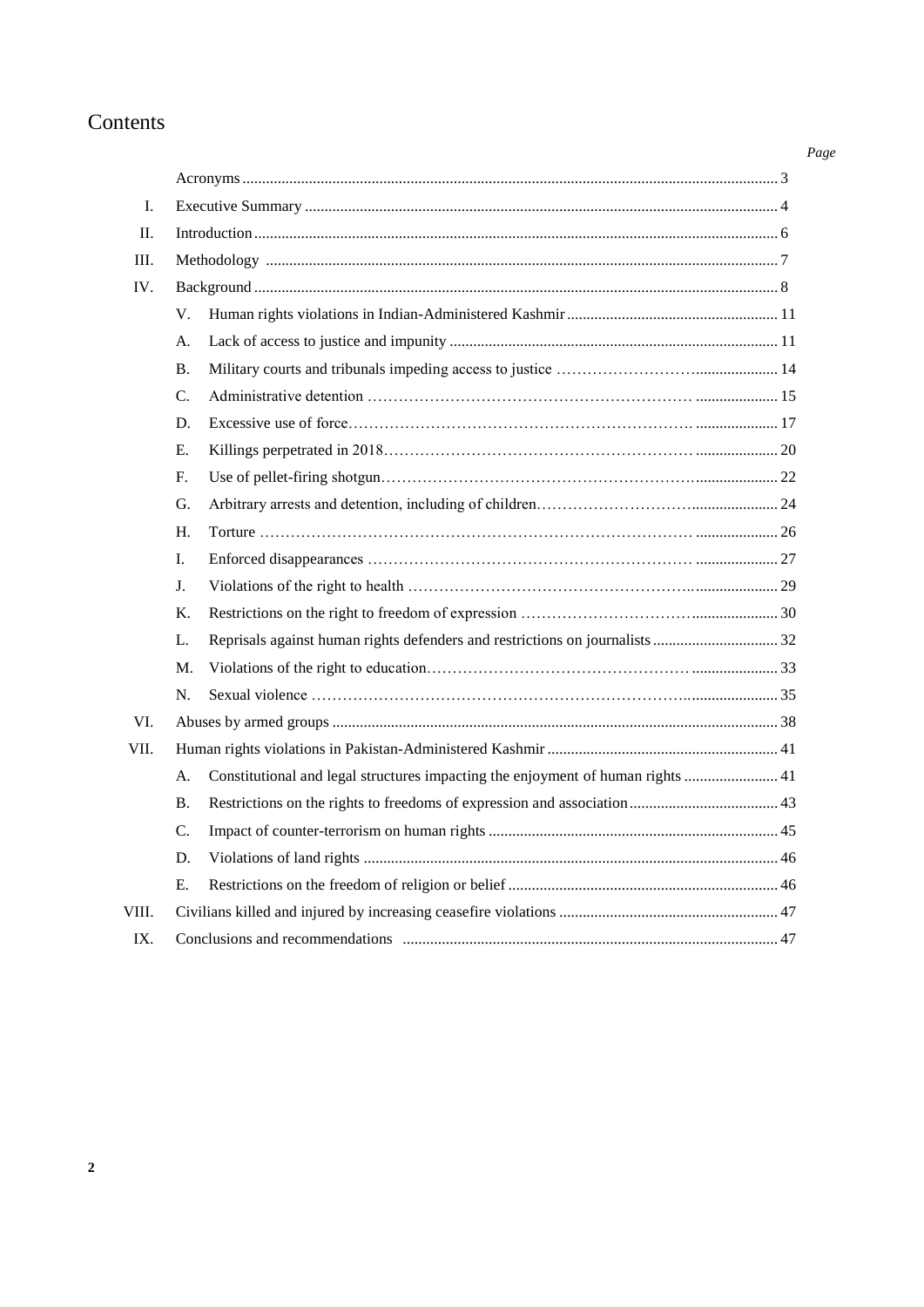## **Acronyms**

Office of the United Nations High Commissioner for Human Rights (OHCHR) Nongovernmental organizations (NGOs) United Nations Commission for India and Pakistan (UNCIP) United Nations Military Observer Group in India and Pakistan (UNMOGIP) Armed Forces (Jammu and Kashmir) Special Powers Act, 1990 (AFSPA) Jammu and Kashmir Public Safety Act, 1978 (PSA) Jammu Kashmir Coalition of Civil Society (JKCCS) Jammu and Kashmir State Human Rights Commission (SHRC) First Information Report (FIR) Azad Jammu and Kashmir (AJK) Gilgit-Baltistan (G-B) Human Rights Commission of Pakistan (HRCP) Anti-Terrorism Act, 1997 (ATA) China-Pakistan Economic Corridor (CPEC)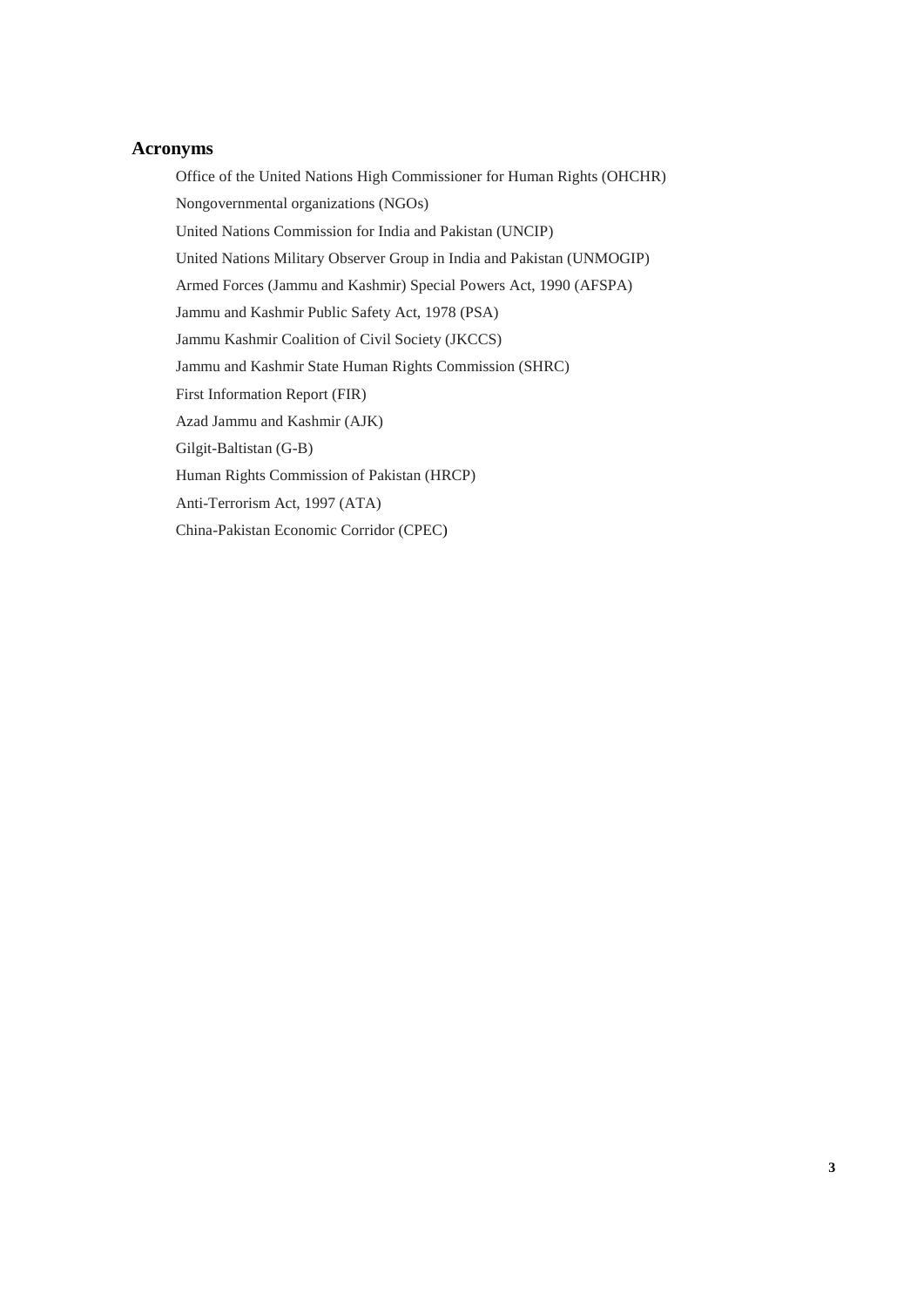#### **I. Executive Summary**

1. On 8 July 2016, Burhan Wani, the 22-year old leader of the Hizbul Mujahidin, an armed group, was killed by Indian security forces during an armed clash in Bumdoora village in [Kokernag](https://en.wikipedia.org/wiki/Kokernag) area in the Indian state of Jammu and Kashmir. This triggered protests against his killing on a very large and unprecedented scale throughout the Kashmir Valley and in districts of Jammu. Indian security forces responded to protests with force, which led to casualties and a wide range of alleged related human rights violations throughout the summer of 2016 and into 2018. While Indian-Administered Kashmir has experienced waves of protests in the past—in the late 1980s to early 1990s, 2008 and 2010—this current round of protests appears to involve more people than the past, and the profile of protesters has also shifted to include more young, middle-class Kashmiris, including females who do not appear to have been participating in the past. Some of the root causes of the discontent fuelling protesters are addressed in this report.

2. Shortly after the outbreak of violence, the High Commissioner for Human Rights met with the representatives of the Governments of Pakistan and India who had differing narratives about the ongoing events and the general situation in Kashmir. From July 2016, the High Commissioner for Human Rights has on numerous occasions requested the Governments of India and Pakistan that his Office be given unconditional access to Kashmir to assess the human rights situation. India rejected this request, while Pakistan offered access should the Office obtain access to Indian-Administered Kashmir. Without unconditional access to Kashmir on either side of the Line of Control, the Office of the United Nations High Commissioner for Human Rights (OHCHR) has undertaken remote monitoring of the human rights situation. This first report on the situation of human rights in both Indian-Administered Kashmir and Pakistan-Administered Kashmir is based on such monitoring.

3. This report covers both the Indian state of Jammu and Kashmir (consisting of the Kashmir Valley, the Jammu and Ladakh regions) and Pakistan-Administered Kashmir (Azad Jammu and Kashmir and Gilgit-Baltistan). The focus of the report is on the situation of human rights in the Indian state of Jammu and Kashmir from July 2016 to April 2018 over which period allegations of widespread and serious human rights violations were received, notably excessive use of force by Indian security forces that led to numerous civilian casualties.

4. In responding to demonstrations that started in July 2016, Indian security forces used excessive force that led to unlawful killings and a very high number of injuries. Civil society estimates are that 130 to 145 civilians were killed by security forces between mid-July 2016 and end of March 2018, and 16 to 20 civilians were killed by armed groups in the same period. One of most dangerous weapons used against protesters during the unrest in 2016 was the pellet-firing shotgun, which is a 12-gauge pump-action shotgun that fires metal pellets.

5. In the same context, since the late 1980s, a variety of armed groups has been actively operating in the Indian state of Jammu and Kashmir, and there has been documented evidence of these groups committing a wide range of human rights abuses, including kidnappings and killings of civilians and sexual violence. The landscape of armed intervention by groups operating in Indian-Administered Kashmir has shifted over the years. In the 1990s, around a dozen significant armed groups were operating in the region; currently, less than half that number remain active. Despite the Government of Pakistan's assertions of denial of any support to these groups, experts believe that Pakistan's military continues to support their operations across the Line of Control in Indian-Administered Kashmir.

6. Between January 2016 and April 2018, civil society organizations have accused members of armed groups of numerous attacks against civilians, off-duty police personnel and army personnel on leave, including the killing of 16 to 20 civilians.

7. Impunity for human rights violations and lack of access to justice are key human rights challenges in the Indian state of Jammu and Kashmir. Special laws in force in the state, such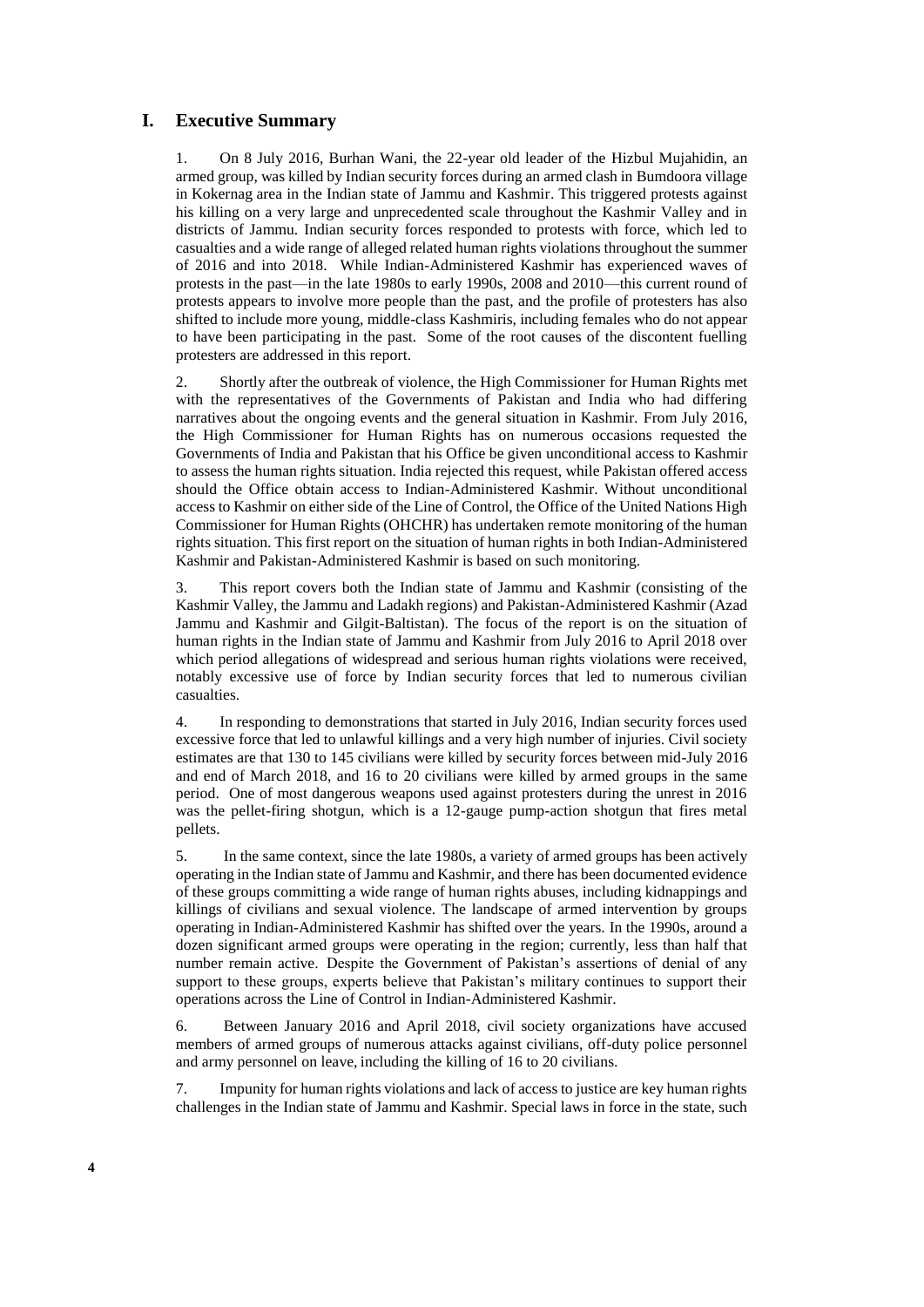as the Armed Forces (Jammu and Kashmir) Special Powers Act, 1990 (AFSPA) and the Jammu and Kashmir Public Safety Act, 1978 (PSA), have created structures that obstruct the normal course of law, impede accountability and jeopardize the right to remedy for victims of human rights violations.

8. Over 1,000 people were detained under the PSA between March 2016 and August 2017. Human rights groups had warned Jammu and Kashmir authorities that minors were being arrested under the PSA in 2016 and 2017.

9. During the 2016 unrest, there were numerous reports of attacks on, and obstruction of, basic medical services that had a severe impact on the injured and general civilian population in Kashmir. Human rights groups claimed that days-long curfews and communications blockades also had a major impact on people and their access to medical care in Kashmir.

10. The Kashmir region experienced frequent communications blockades during the 2016 unrest as the state Government suspended mobile and internet services on multiple occasions. In 2016, the authorities in Jammu and Kashmir imposed restrictions on freedom of expression, targeting media and journalists.

11. Widespread protests, long periods of curfew and frequent strikes in 2016 and 2017 had a cumulative impact on students and their right to education.

12. Impunity for enforced or involuntary disappearances in Kashmir continues as there has been little movement towards credibly investigating complaints including into alleged sites of mass graves in the Kashmir Valley and Jammu region.

13. Authorities have failed to independently investigate and prosecute allegations of sexual violence by security forces personnel.

14. While the main focus of the report is on the situation of human rights in the Indian state of Jammu and Kashmir from July 2016 to April 2018, the report examines the situation in Pakistan-Administered Kashmir within that timeframe. However, the human rights violations in this area are of a different calibre or magnitude and of a more structural nature.

15. Pakistan's prime minister, the federal minister for Kashmir Affairs and Gilgit-Baltistan and the federal civil service have full control over all government operations in both Azad Jammu and Kashmir (AJK) and Gilgit-Baltistan (G-B). According to an international NGO, federal intelligence agencies are deployed across the two regions and have "considerable powers over local elected representatives and officials". Given such a constitutional relationship with Pakistan, residents of AJK and G-B do not enjoy all the rights and protections available to those under the Pakistan Constitution.

16. The interim constitution of AJK has placed several restrictions on anyone criticizing AJK's accession to Pakistan, in contravention to international standards on the rights to freedoms of expression and opinion, assembly and association.

17. A national NGO found that "hundreds of individuals" had been imprisoned under the Pakistan's Anti-Terrorism Act, 1997 in G-B, and it was being used to target locals who have been raising issues related to the "rights of the people".

18. A national NGO was informed that G-B authorities had forcibly evicted locals in Maqpoon Das area, while the Chief Secretary of G-B had allocated the same land to state authorities for the China Pakistan Economic Corridor. The displaced claimed they had not received compensation or relocation from the authorities. OHCHR has received information that indigenous people in G-B have complained of not being properly informed or consulted on decisions affecting them and their livelihoods.

19. Similar to the Constitution of Pakistan, AJK's Interim Constitution also defines who may be considered to be a Muslim. This definition is used to declare members of the Ahmadiyya community as non-Muslims and is the basis of institutional discrimination against them. Pakistan's blasphemy provisions are also reportedly in force in AJK and G-B.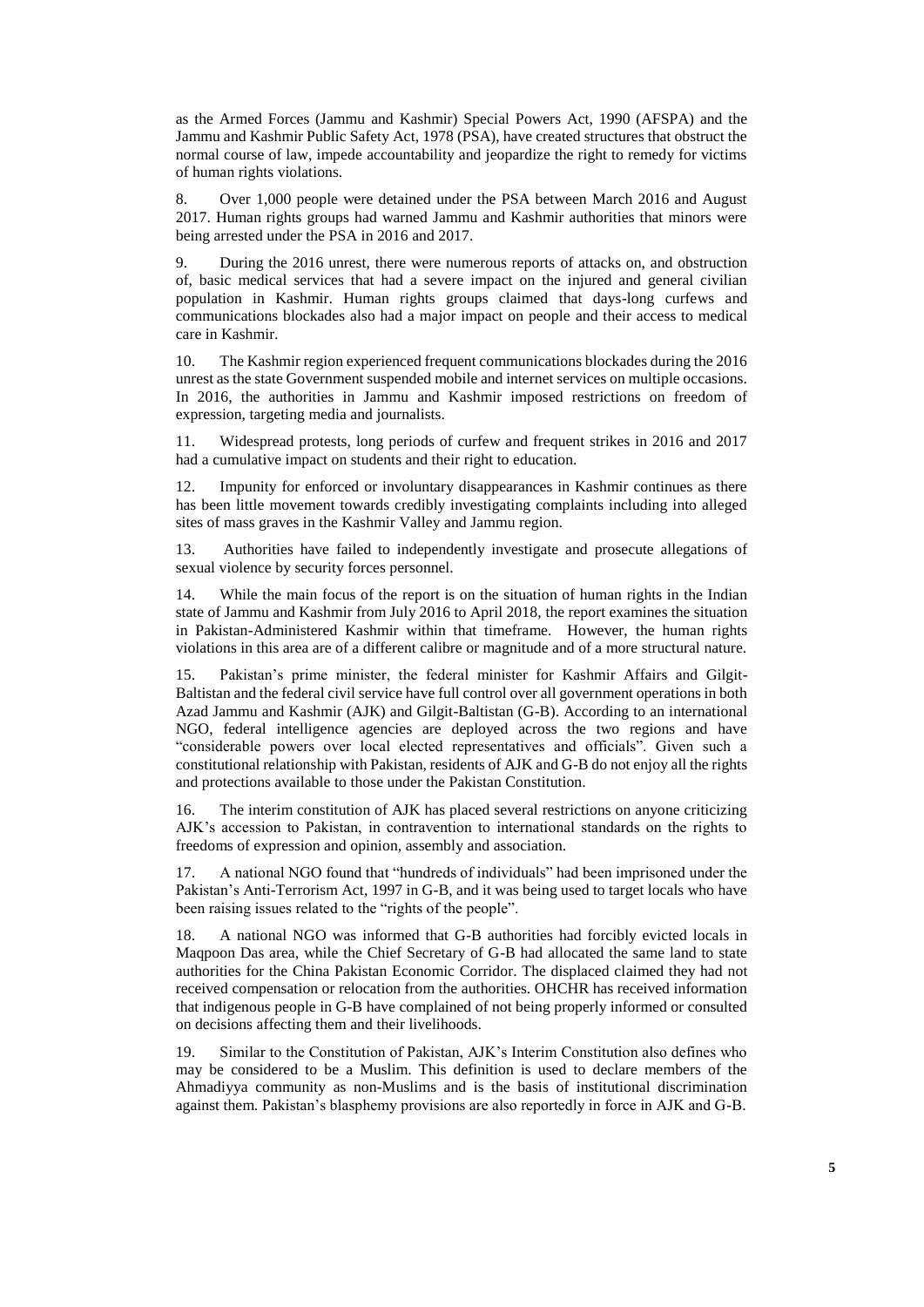20. According to figures provided by the Governments of India and Pakistan, ceasefire violations have been increasing between 2016 and April 2018. Increasing civilian casualties and injuries and a large number of people being displaced appear to be the consequence.

21. OHCHR recognizes the complexity of the historical background and political issues that has led to the current situation in Kashmir, which has been divided between India and Pakistan. People on both sides of the Line of Control have been detrimentally impacted and suffer from limitations or denial of a range of human rights.

22. There remains an urgent need to address past and ongoing human rights violations and to deliver justice for all people in Kashmir who have been suffering seven decades of conflict. Any resolution to the political situation in Kashmir should entail a commitment to ending the cycles of violence and accountability for past and current human rights violations and abuses committed by all parties and redress for victims. Such a resolution can only be brought about by meaningful dialogue that includes the people of Kashmir.

## **II. Introduction**

23. On 8 July 2016, Burhan Wani, the 22-year old leader of the Hizbul Mujahidin, an armed group, was killed by Indian security forces during an armed clash in Bumdoora village in [Kokernag](https://en.wikipedia.org/wiki/Kokernag) area in the Indian state of Jammu and Kashmir. This triggered protests against his killing on a very large and unprecedented scale throughout the Kashmir Valley and in districts of Jammu. Indian security forces responded to protests with force, which led to casualties and a wide range of alleged related human rights violations throughout the summer of 2016 and into 2018. While Indian-Administered Kashmir has experienced waves of protests in the past—in the late 1980s to early 1990s, 2008 and 2010—this current round of protests appears to involve more people than the past, and the profile of protesters has also shifted to include more young, middle-class Kashmiris, including females who do not appear to have been participating in the past. Some of the root causes of the discontent fuelling protesters are addressed in this report.

24. Shortly after the outbreak of violence, the High Commissioner for Human Rights met with the representatives of the Governments of Pakistan and India who had differing narratives about the ongoing events and the general situation in Kashmir. From July 2016, the High Commissioner has on numerous occasions requested the Governments of India and Pakistan that his Office be given unconditional access to Kashmir to assess the human rights situation. India rejected this request, while Pakistan offered access should the Office obtain access to Indian-Administered Kashmir. Without unconditional access to Kashmir on either side of the Line of Control, the Office of the United Nations High Commissioner for Human Rights (OHCHR) has undertaken remote monitoring of the human rights situation. This first report on the situation of human rights in both Indian-Administered Kashmir and Pakistan-Administered Kashmir is based on such monitoring.

25. This report covers the Indian state of Jammu and Kashmir (consisting of the Kashmir Valley, the Jammu and Ladakh regions) and Pakistan-Administered Kashmir (Azad Jammu and Kashmir and Gilgit-Baltistan).<sup>1</sup> The focus is the human rights situation in the Indian state

<sup>&</sup>lt;sup>1</sup> The Jammu and Kashmir region refers to the entire territory of the former princely state before 1947; in shorthand, this region is referred to as Kashmir in the report. There is no specific decision of a UN intergovernmental organ that clarifies which terminology should be used to describe the region of Kashmir. The Secretary-General's reports and letters have used the following terms: Kashmir, Jammu and Kashmir, State of Jammu and Kashmir, Indian administered side of the Line of Control in Jammu and Kashmir, and Pakistan Administered Kashmir. In a statement of 17 August 2016, the Secretary-General referred to Indian-administered Jammu and Kashmir. OHCHR refers in the report to the Indian state of Jammu and Kashmir, Azad Jammu and Kashmir and Gilgit-Baltistan. Where useful for clarity or brevity, OHCHR also uses Pakistan-Administered Kashmir and Indian-Administered Kashmir.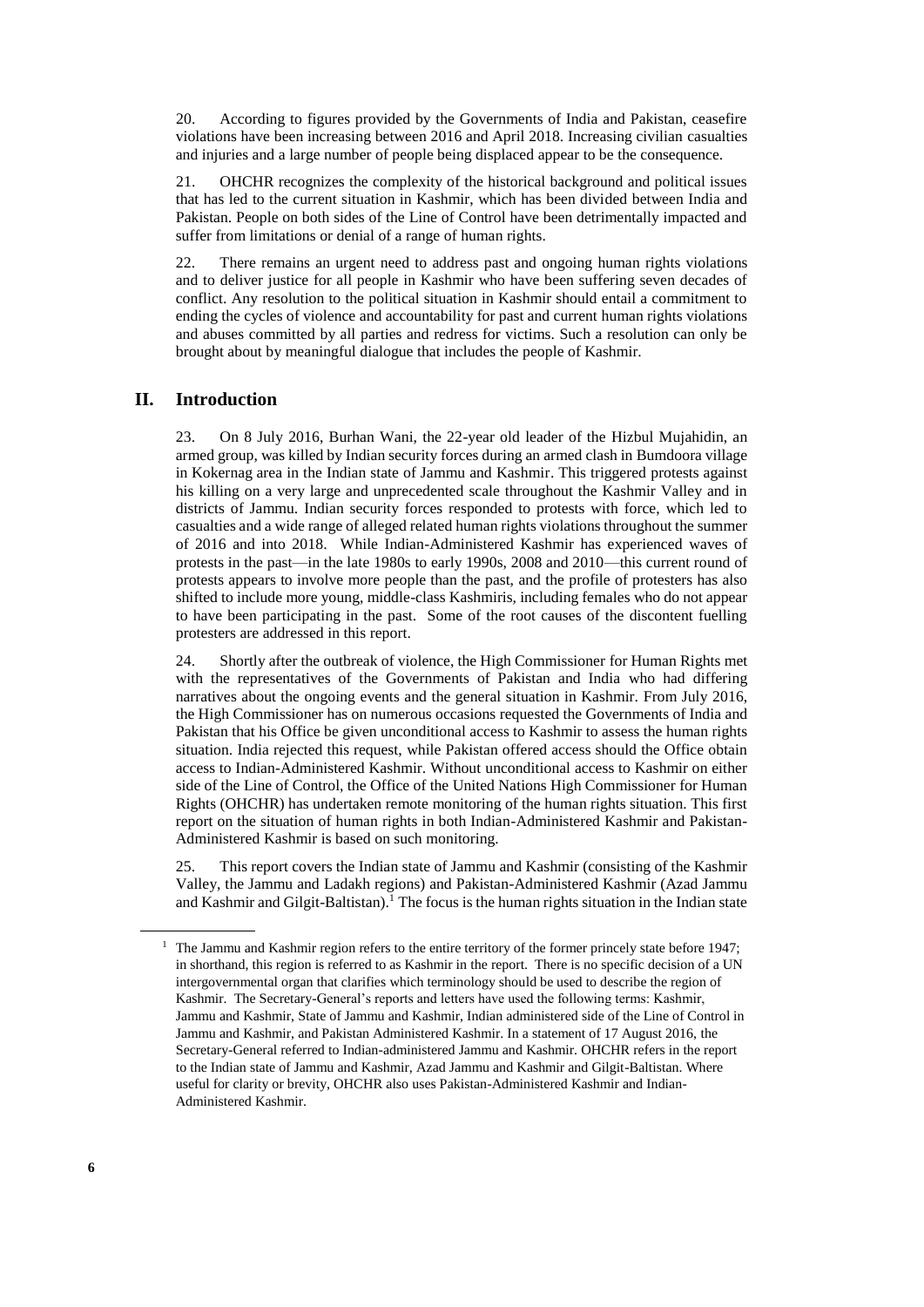of Jammu and Kashmir from July 2016 to April 2018, due to allegations of widespread and serious human rights violations, notably excessive use of force that led to numerous civilian casualties. Civil society estimates are that 130 to 145 civilians were killed by security forces between mid-July 2016 and end of March 2018, and 16 to 20 civilians killed by armed groups.<sup>2</sup> The Government of Jammu and Kashmir in 2017 initially said 78 people including 2 police officers were killed in the 2016 unrest but in 2017 revised the figure down to 51 people killed and 9,042 injured between 8 July 2016 and 27 February 2017.<sup>3</sup>

26. While the report examines the situation in Pakistan-Administered Kashmir within that timeframe, the human rights violations in this area are of a different calibre or magnitude and of a more structural nature.

## **III. Methodology**

27. Without access to Kashmir on either side of the Line of Control, OHCHR has undertaken remote monitoring of the human rights situation. This report is the result of such monitoring, based on the mandate of the High Commissioner for Human Rights, as provided by United Nations General Assembly resolution 48/141. The mandate of the High Commissioner includes the full range of activities aimed at the promotion and protection of human rights, including monitoring and reporting.

28. The report largely draws on information that is mostly available in the public domain, some of which was obtained by various parties in India through the Right to Information Act, 4 and also reflects the findings of research and monitoring carried out by local, national and international nongovernmental organizations (NGOs) and human rights defenders. Wherever possible, OHCHR has used official documents and statements, such as Parliamentary questions, court orders, and police reports. OHCHR considers the Press Trust of India—India's largest news agency and managed by an autonomous trust—as a reliable source to quote Indian authorities and official statements. OHCHR conducted a small number of interviews to corroborate information; due to access issues and security concerns of witnesses, it was not possible for OHCHR within the timeframe available for producing this report to use direct witness testimony.

29. As OHCHR was denied access to Kashmir, it was not possible to directly verify allegations. OHCHR bases its findings on its methodology, using a "reasonable grounds" standard of proof. This implies that there are reasonable grounds establishing that an incident or pattern of conduct have occurred whenever OHCHR has obtained a reliable body of information, consistent with other material, based on which a reasonable and ordinarily prudent person would have reason to believe that such an incident or pattern of conduct had occurred.

<sup>2</sup> Jammu Kashmir Coalition of Civil Society (JKCCS), "Human Rights Review 2016", p. 5. Available from [http://jkccs.net/wp-content/uploads/2018/03/2016-Human-Rights-Review-JKCCS.pdf,](http://jkccs.net/wp-content/uploads/2018/03/2016-Human-Rights-Review-JKCCS.pdf). Human Rights Watch, International Commission of Jurists and Amnesty International, "Cease Wrongful Detention in Jammu and Kashmir", 2016. Available from [https://www.hrw.org/news/2016/10/15/india-cease-wrongful-detentions-jammu-and-kashmir.](https://www.hrw.org/news/2016/10/15/india-cease-wrongful-detentions-jammu-and-kashmir) JKCCS, "Annual Human Rights Review 2017", p 7. Available from

[https://jkccs.files.wordpress.com/2017/12/jkccs-annual-human-rights-review-2017.pdf.](https://jkccs.files.wordpress.com/2017/12/jkccs-annual-human-rights-review-2017.pdf)

<sup>3</sup> Jammu and Kashmir Legislative Assembly, Starred A.Q. No.439, 3 January 2017. Available from [http://www.jklegislativeassembly.nic.in/Misc/A.Q%20Reply%202017/Starred/2017-01-](http://www.jklegislativeassembly.nic.in/Misc/A.Q%20Reply%202017/Starred/2017-01-03%20439/439%20001_result.pdf) [03%20439/439%20001\\_result.pdf.](http://www.jklegislativeassembly.nic.in/Misc/A.Q%20Reply%202017/Starred/2017-01-03%20439/439%20001_result.pdf) Jammu and Kashmir Legislative Assembly, Unstarred A.Q. No.330, 12 January 2018, Annexure-A. Available from

[http://www.jklegislativeassembly.nic.in/replies2018/12jan/UN330.pdf.](http://www.jklegislativeassembly.nic.in/replies2018/12jan/UN330.pdf)

<sup>4</sup> The right to information (RTI) is a tool that allows Indian citizens to request information from a public authority under the Right to Information Act 2005. It is applicable across India except the state of Jammu and Kashmir where a similar Act - 'Jammu and Kashmir Right to Information Act 2009' is in force.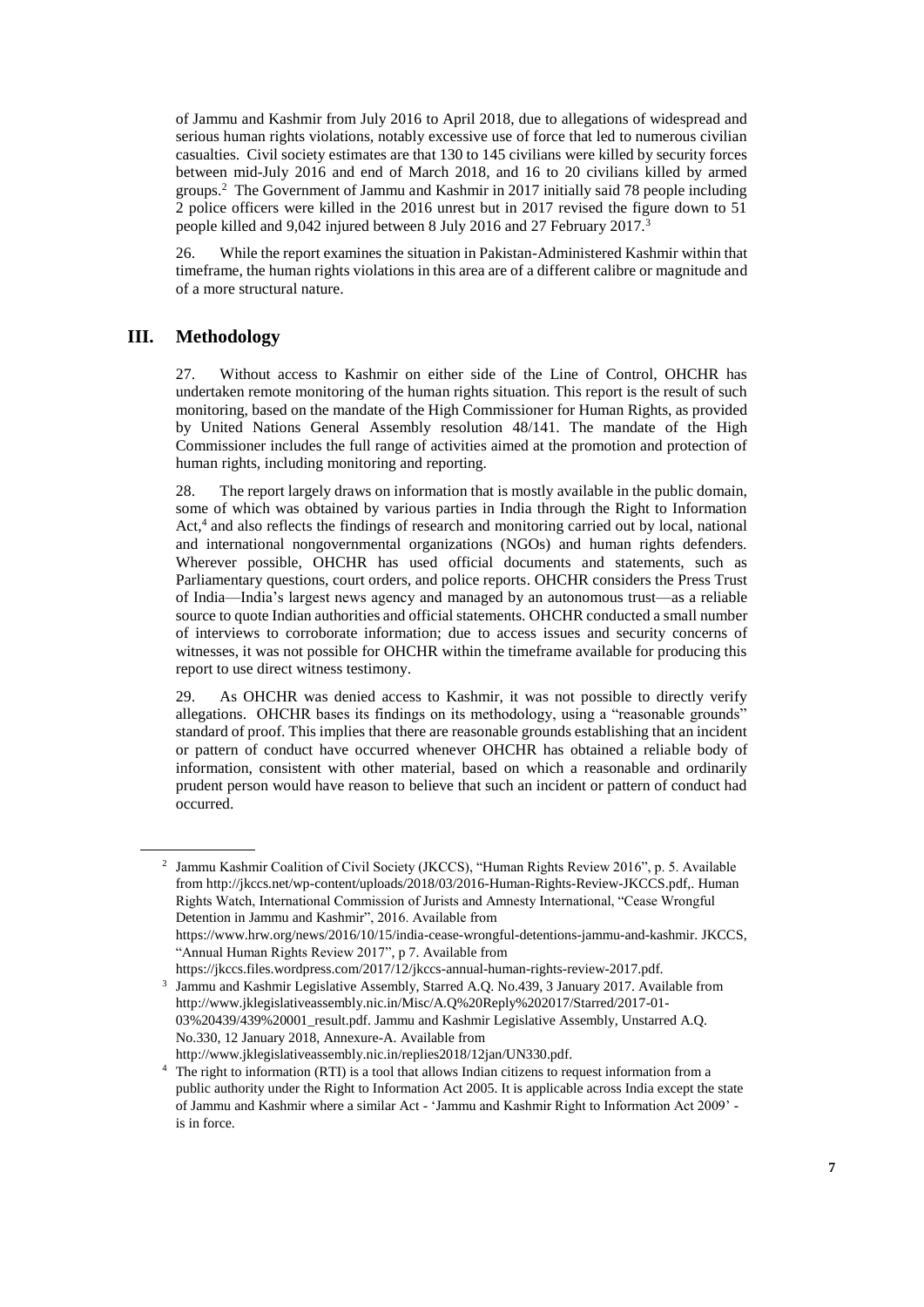30. The quantity and quality of information available on Indian-Administered Kashmir contrasts significantly to Pakistan-Administered Kashmir. Despite challenges, NGOs, human rights defenders and journalists are able to operate in the Indian state of Jammu and Kashmir, generating documentation on the ongoing human rights violations there. Restrictions on the freedoms of expression, opinion, peaceful assembly and association in Azad Jammu and Kashmir and Gilgit-Baltistan have limited the ability of observers, including OHCHR, to assess the human rights situation there. Nevertheless, OHCHR used the information that is available to address the human rights violations occurring in Azad Jammu and Kashmir and Gilgit-Baltistan.

31. In assessing the situation of human rights in Kashmir, OHCHR relied chiefly on the binding legal obligations that both India and Pakistan voluntarily assumed as State Parties to the International Covenant on Civil and Political Rights, the International Covenant on Economic, Social and Cultural Rights, the Convention on the Rights of the Child, the Convention on the Elimination of All Forms of Discrimination against Women, the International Convention on the Elimination of All Forms of Racial Discrimination, the Convention against Torture and Other Cruel, Inhuman or Degrading Treatment or Punishment, and the Convention for the Protection of all Persons from Enforced Disappearance, as well as customary international law.<sup>5</sup>

#### **IV. Background**

32. Prior to 1947, under British rule, the Jammu and Kashmir region was one of the largest princely states in the Indian subcontinent. According to the India Independence Act, 1947, the princely states had the right to remain independent or accede to either of the then two new fully sovereign dominions of India and Pakistan.<sup>6</sup> At the time, Hari Singh, the Hindu ruler of the Muslim-majority kingdom of Jammu and Kashmir, initially chose to remain independent. However, on 26 October 1947, under pressure from invading Pashtun forces, he signed the Instrument of Accession to India.<sup>7</sup> An armed conflict involving Indian and Pakistani forces followed, which India brought to the attention of the United Nations Security Council on 1 January 1948. Pakistan raised its concerns on the same matter two weeks later.

33. On 20 January 1948, the Security Council through Resolution 39 established the United Nations Commission for India and Pakistan (UNCIP) to investigate the allegations made by the Governments of India and Pakistan and to assist with mediating the dispute.<sup>8</sup> On 21 April 1948, Security Council Resolution 47 expanded the mandate of the Commission and mandated it to facilitate a "free and impartial plebiscite to decide whether the State of Jammu and Kashmir is to accede to India or Pakistan."<sup>9</sup> Although Kashmir had been briefly independent between August and October 1947, the resolution did not provide an option for the people of Kashmir to choose independence.

34. Resolution 47 recommended that the Government of Pakistan should secure the withdrawal of tribesmen and Pakistani fighters from the state of Jammu and Kashmir and

<sup>5</sup> While India has not ratified the Convention against Torture and Other Cruel, Inhuman or Degrading Treatment or Punishment, and the Convention for the Protection of all Persons from Enforced Disappearance, it has signed both indicating an intention to be bound by this treaty at a later date, and creating an obligation to refrain in good faith from acts that will defeat the object and purpose of the treaty. Pakistan has not signed the Convention for the Protection of all Persons from Enforced Disappearance.

<sup>6</sup> Available fro[m http://www.legislation.gov.uk/ukpga/1947/30/pdfs/ukpga\\_19470030\\_en.pdf.](http://www.legislation.gov.uk/ukpga/1947/30/pdfs/ukpga_19470030_en.pdf)

<sup>7</sup> The circumstances of accession, including the order of events, remains disputed and controversial. AG Noorani, *The Kashmir Dispute 1947-2012*, Oxford University Press, 2014.

<sup>8</sup> Available fro[m http://www.un.org/en/ga/search/view\\_doc.asp?symbol=S/RES/39 \(1948\).](http://www.un.org/en/ga/search/view_doc.asp?symbol=S/RES/39%20(1948)) 

<sup>9</sup> Available fro[m http://www.un.org/en/ga/search/view\\_doc.asp?symbol=S/RES/47](http://www.un.org/en/ga/search/view_doc.asp?symbol=S/RES/47) (1948).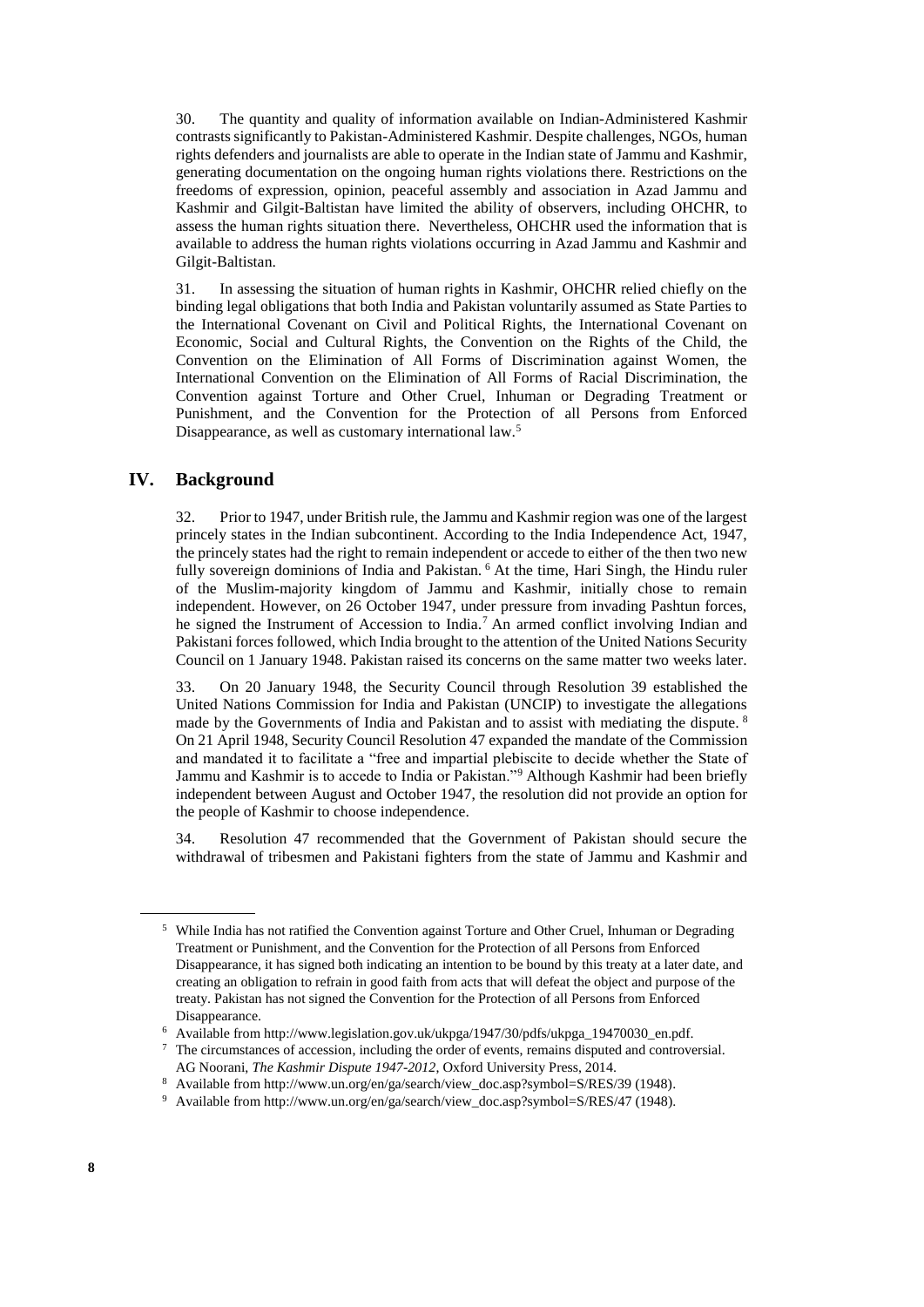prevent any intrusions into the state or aid to those fighting.<sup>10</sup> The plebiscite was to take place after the implementation of various measures foreseen in Resolution 47.

35. A ceasefire line was established in July 1949, and military observers were appointed by the Security Council to monitor it.<sup>11</sup> In 1951, UNCIP was terminated, and the United Nations Military Observer Group in India and Pakistan (UNMOGIP) was established. It continued the work of military observers by Security Council Resolution 91.<sup>12</sup>

36. The ceasefire line divided the former princely state, with Pakistan controlling the Muslim-majority western and northern areas of Jammu and Kashmir, called Azad ("free") Jammu and Kashmir and Gilgit-Baltistan (previously called the Northern Areas) respectively; and India retaining control of the Kashmir Valley with its overwhelmingly Muslim population, the Hindu majority region of Jammu<sup>13</sup> in the south and Muslim-Buddhist Ladakh in the east. These three areas together constitute the Indian state of Jammu and Kashmir. Part of the territory of the former princely state is under the control of China.<sup>14</sup>

37. Although the "India-Pakistan Question" remained on the agenda of the Security Council until 1957, leading to several resolutions, the plebiscite never took place as the requisite conditions of withdrawal of forces was not fulfilled.<sup>15</sup> In 1957, Security Council Resolution 122 noted about the convening of a constituent assembly, as recommended by the General Council of the All Jammu and Kashmir National Conference, "any action that assembly may have taken or might attempt to take to determine the future shape and affiliation of the entire state or any part thereof, or action by the parties concerned in support of any such action by the assembly, would not constitute a disposition of the state in accordance with the principles"<sup>16</sup> established by previous resolutions of the Security Council and UNCIP.<sup>17</sup>

<sup>&</sup>lt;sup>10</sup> The resolution called on the Government of India to reduce its force to the minimum required for the maintenance of law and order, at such time "[w]hen it is established to the satisfaction of the Commission…that the tribesmen are withdrawing and that arrangements for the cessation of the fighting have become effective." Resolution 47 also stated that the measures indicated in various paragraphs provide full freedom to all subjects of Jammu and Kashmir, regardless of creed, caste, or party, to express their views and to vote on the question of the accession of the State, and that therefore they should co-operate in the maintenance of peace and order. Furthermore, the Security Council recommended that the Government of India should ensure that the Government of the state releases all political prisoners and take all possible steps so that: (a) all citizens of the state who have left it on account of disturbances are invited and are free to return to their homes and to exercise their rights as such citizens; (b) there be no victimization; minorities in all parts of the state be accorded adequate protection. Security Council Resolution 47 (1948), paragraph 1(b) and 14.

<sup>&</sup>lt;sup>11</sup> Security Council Resolution 91. Available from [http://www.un.org/en/ga/search/view\\_doc.asp?symbol=S/RES/91\(1951\).](http://www.un.org/en/ga/search/view_doc.asp?symbol=S/RES/91(1951))

<sup>&</sup>lt;sup>12</sup> Available fro[m http://www.un.org/en/ga/search/view\\_doc.asp?symbol=S/RES/91\(1951\).](http://www.un.org/en/ga/search/view_doc.asp?symbol=S/RES/91(1951))

<sup>&</sup>lt;sup>13</sup> In the ten districts that comprise the Jammu region, the 2011 Indian census reports that there are 3,364,618 Hindus, 1,799,232 Muslims and 172,635 Sikhs. (Government of India, "Census of India 2011", p. 39. Available fro[m http://ecostatjk.nic.in/Digest1314/1%20area%20and%20papulation.pdf.](http://ecostatjk.nic.in/Digest1314/1%20area%20and%20papulation.pdf))

<sup>&</sup>lt;sup>14</sup> Following unresolved colonial-era boundary disputes, India and China went to war in 1962, which resulted in China taking control of the largely uninhabited tract of Aksai Chin in the East. As part of a broader boundary agreement, in 1963, Pakistan ceded to China the Shaksgam or Trans-Karakoram tract in the Gilgit-Baltistan area. The agreement includes a provision for renegotiation in case of a change in sovereign authority after the settlement of the Kashmir dispute between Pakistan and India.

<sup>&</sup>lt;sup>15</sup> Security Council Resolution 98 of 1952 clarified that this should mean 3,000 to 6,000 soldiers remaining on the Pakistani side of the ceasefire line, and 12,000 to 18,000 on the Indian side.

<sup>&</sup>lt;sup>16</sup> Security Council Resolution 122 (1957). Available from [http://www.un.org/en/ga/search/view\\_doc.asp?symbol=S/RES/122\(1957\).](http://www.un.org/en/ga/search/view_doc.asp?symbol=S/RES/122(1957)) 

<sup>&</sup>lt;sup>17</sup> Security Council Resolutions 47 (1948), 51 (1948), 80 (1950), 91 (1951), and the United Nations Commission for India and Pakistan resolution of 13 August 1948 and 5 January 1949.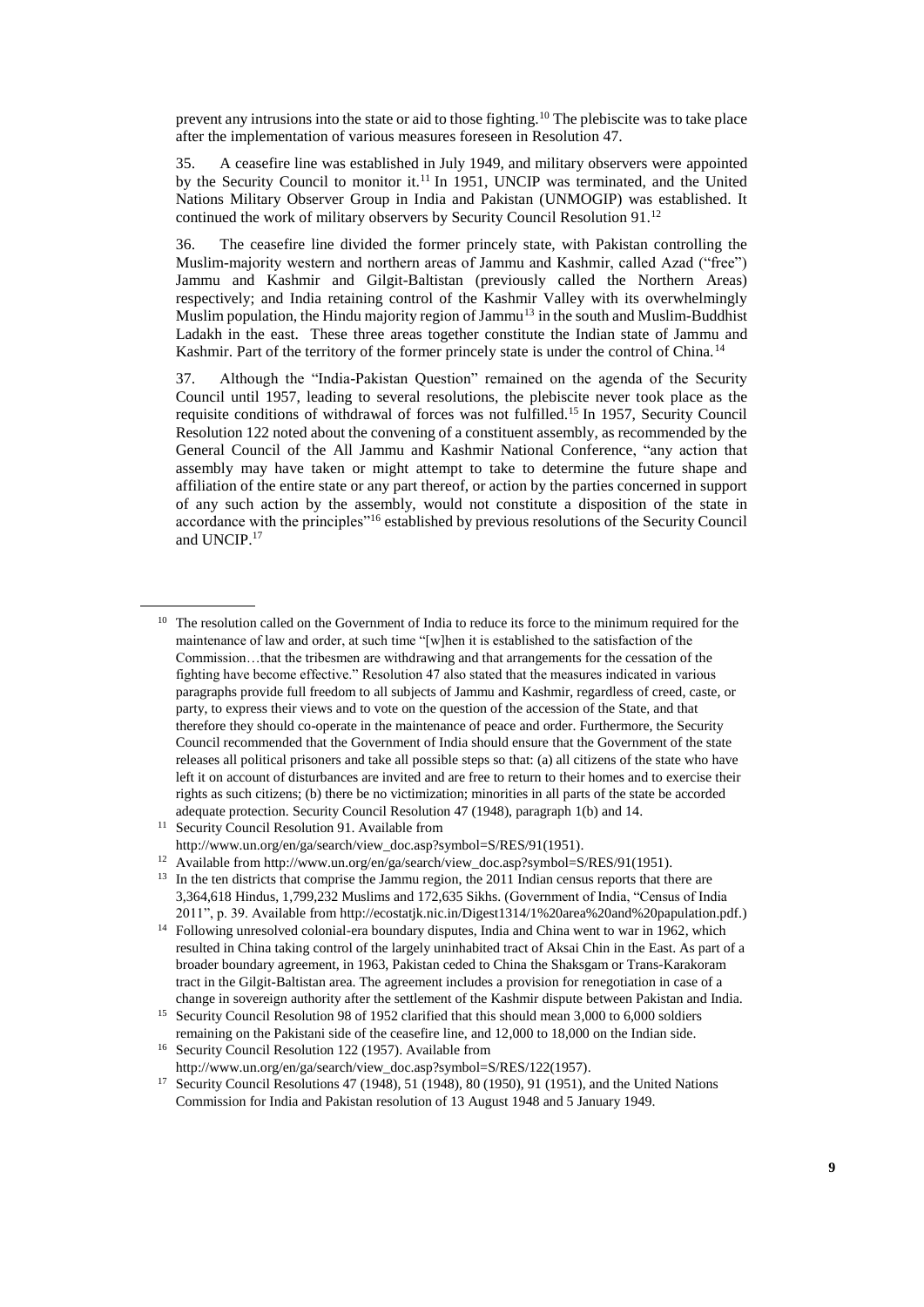38. Minor changes to the ceasefire line in Kashmir followed a second war between India and Pakistan in 1965. Following another war in December 1971, it was eventually converted into the Line of Control, based on the December 1971 ceasefire positions, through the 1972 Simla Agreement signed between the Governments of India and Pakistan. The Simla Agreement calls for "the establishment of durable peace in the sub-continent, so that both countries may henceforth devote their resources and energies to the pressing task of advancing the welfare of their peoples" and "resolved to settle their differences by peaceful means through bilateral negotiations or by any other peaceful means mutually agreed upon between them."<sup>18</sup>

39. The Government of India has since claimed that the Simla Agreement made all previous Security Council resolutions redundant, while the Government of Pakistan has continued to call for the implementation of these resolutions.<sup>19</sup> The United Nations Secretary-General's position has been that UNMOGIP can only be terminated by a decision of the Security Council; as such a decision has not been taken, UNMOGIP has continued to operate.<sup>20</sup>

40. In 1990, India introduced the Armed Forces (Jammu and Kashmir) Special Powers Act  $(AFSPA)^{21}$  to manage the armed groups that had emerged by the end of the 1980s over objections to Indian control over Kashmir.<sup>22</sup> A large number of Indian security forces were subsequently deployed to Kashmir with allegations of resulting serious human rights violations. Civil society and media often cite the figure of 500,000 to 700,000 troops<sup>23</sup> which would make Kashmir one of the most militarized zones in the world. The allegations of human rights violations include torture and custodial deaths, rape, enforced disappearances and extrajudicial executions. At the same time, armed groups are believed to have been committing significant human rights abuses, including hostage-taking, targeted killings, and

<sup>&</sup>lt;sup>18</sup> Furthermore, the Simla Agreement notes: "Both Governments agree that their respective Heads will meet again at a mutually convenient time in the future and that, in the meanwhile, the representatives of the two sides will meet to discuss further the modalities and arrangements for the establishment of durable peace and normalization of relations, including the questions of repatriation of prisoners of war and civilian internees, a final settlement of Jammu and Kashmir and the resumption of diplomatic relations." Available from [http://mea.gov.in/in-focus](http://mea.gov.in/in-focus-article.htm?19005/Simla+Agreement+July+2+1972)[article.htm?19005/Simla+Agreement+July+2+1972.](http://mea.gov.in/in-focus-article.htm?19005/Simla+Agreement+July+2+1972)

<sup>&</sup>lt;sup>19</sup> Parliament of India, Lok Sabha, Unstarred Question no. 3203, 16 March 2016. Available from [http://mea.gov.in/lok-sabha.htm?dtl/26533/question+no3203+kashmir+issue.](http://mea.gov.in/lok-sabha.htm?dtl/26533/question+no3203+kashmir+issue) And, Parliament of India, Rajya Sabha, Unstarred Question no. 499, 28 April 2016. Available from [http://mea.gov.in/rajya-](http://mea.gov.in/rajya-sabha.htm?dtl/26709/question+no+499+pakistans+high+commissioner+meeting+separatist+leaders+of+kashmir)

[sabha.htm?dtl/26709/question+no+499+pakistans+high+commissioner+meeting+separatist+leaders+](http://mea.gov.in/rajya-sabha.htm?dtl/26709/question+no+499+pakistans+high+commissioner+meeting+separatist+leaders+of+kashmir) [of+kashmir.](http://mea.gov.in/rajya-sabha.htm?dtl/26709/question+no+499+pakistans+high+commissioner+meeting+separatist+leaders+of+kashmir)

<sup>20</sup> UNMOGIP Mandate. Available from [http://www.un.org/en/peacekeeping/missions/unmogip/mandate.shtml.](http://www.un.org/en/peacekeeping/missions/unmogip/mandate.shtml)

<sup>&</sup>lt;sup>21</sup> India, Armed Force (Jammu and Kashmir) Special Powers Act, 1990. Available from [http://www.mha.nic.in/hindi/sites/upload\\_files/mhahindi/files/pdf/Armedforces\\_J&K\\_Spl.powersact1](http://www.mha.nic.in/hindi/sites/upload_files/mhahindi/files/pdf/Armedforces_J&K_Spl.powersact1990.pdf) [990.pdf](http://www.mha.nic.in/hindi/sites/upload_files/mhahindi/files/pdf/Armedforces_J&K_Spl.powersact1990.pdf)

<sup>&</sup>lt;sup>22</sup> Former armed group leader Muhammad Yasin Malik narrates the emergence of Jammu and Kashmir National Liberation Front on 13 August 1996 and their decision to take up arms against Indian control of Kashmir. ("Amanullah Khan: the legend I knew", *Muhammad Yasin Malik*, 26 April 2017. Available fro[m http://www.greaterkashmir.com/news/front-page/amanullah-khan-the-legend-i](http://www.greaterkashmir.com/news/front-page/amanullah-khan-the-legend-i-knew/247552.html)[knew/247552.html.](http://www.greaterkashmir.com/news/front-page/amanullah-khan-the-legend-i-knew/247552.html)

<sup>23</sup> For example, "'Do you need 700,000 soldiers to fight 150 militants?': Kashmiri rights activist Khurram Parvez", Scroll.in, 21 June 2016. Available from [https://scroll.in/article/812010/do-you](https://scroll.in/article/812010/do-you-need-700000-soldiers-to-fight-150-militants-kashmiri-rights-activist-khurram-parvez)[need-700000-soldiers-to-fight-150-militants-kashmiri-rights-activist-khurram-parvez.](https://scroll.in/article/812010/do-you-need-700000-soldiers-to-fight-150-militants-kashmiri-rights-activist-khurram-parvez) And "Black Day in Kashmir marks 1947 Indian army arrival", Al Jazeera, 27 October 2017. Available from [https://www.aljazeera.com/news/2017/10/day-kashmir-marks-1947-indian-army-arrival-](https://www.aljazeera.com/news/2017/10/day-kashmir-marks-1947-indian-army-arrival-171027122649223.html)[171027122649223.html.](https://www.aljazeera.com/news/2017/10/day-kashmir-marks-1947-indian-army-arrival-171027122649223.html)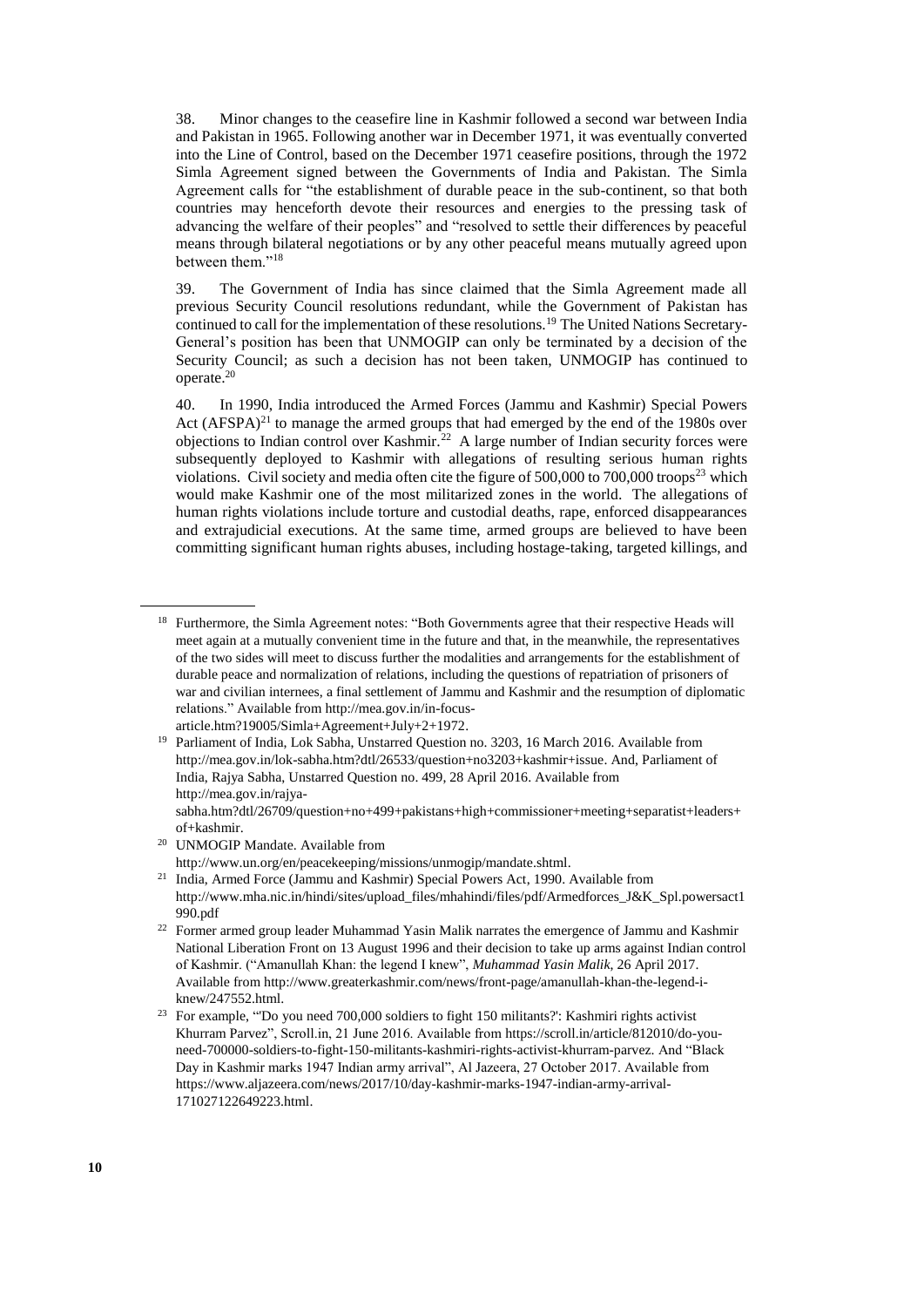indiscriminate attacks against civilians.<sup>24</sup> In addition to serious human rights violations resulting from the militarization of Kashmir, Kashmiris have also complained of high unemployment, interference with local elections, <sup>25</sup> and denial of their right to selfdetermination.

41. Another war took place between India and Pakistan in 1999, albeit limited to the Line of Control in the Kargil area of Ladakh. Firing across the Line of Control by both sides has continued to today. Ceasefire violations have increased since 2016, causing a significant number of casualties and displacement reported on both sides of the Line of Control. The report addresses the human rights impact of these ceasefire violations.

## **V. Human rights violations in Indian-Administered Kashmir**

## **A. Lack of access to justice and impunity**

42. Impunity for human rights violations and lack of access to justice are key human rights challenges in the state of Jammu and Kashmir. Special laws in force in the state, such as the Armed Forces (Jammu and Kashmir) Special Powers Act, 1990 (AFSPA)<sup>26</sup> and the Jammu and Kashmir Public Safety Act,  $1978$  (PSA)<sup>27</sup>, have created structures that obstruct the normal course of law, impede accountability and jeopardize the right to remedy for victims of human rights violations.

43. AFSPA 1990 was passed by the Parliament of India on 10 September 1990 but was "deemed to have come into force" retrospectively from 5 July 1990.<sup>28</sup> This act grants broad powers to the security forces operating in Jammu and Kashmir and effectively bestows immunity from prosecution in civilian courts for their conduct by requiring the central government to sanction all prospective prosecutions against such personnel prior to being launched. It is almost identical to the Armed Forces (Special Powers) Act 1958 that is in force in several states of north-east India;<sup>29</sup> however, a separate version of the same law had to be enacted specifically for Jammu and Kashmir due to its special status under article 370 of the Indian Constitution.<sup>30</sup>

44. Section 7 of AFSPA 1990 prohibits the prosecution of security forces personnel unless the Government of India grants a prior permission or "sanction" to prosecute. This gives security forces virtual immunity against prosecution for any human rights violation. In the nearly 28 years that the law has been in force in Jammu and Kashmir, there has not been a single prosecution of armed forces personnel granted by the central government.<sup>31</sup> In relation

<sup>&</sup>lt;sup>24</sup> Human Rights Watch (HRW), "The human rights crisis in Kashmir", June 1993. Available from <https://www.hrw.org/sites/default/files/reports/INDIA937.PDF>; HRW, "Everyone Lives in Fear - Patterns of impunity in Jammu and Kashmir", 11 September 2006. Available from [https://www.hrw.org/sites/default/files/reports/india0906web.pdf.](https://www.hrw.org/sites/default/files/reports/india0906web.pdf) 

<sup>&</sup>lt;sup>25</sup> "Kashmir's flawed elections", *BBC*, 14 September 2002. Available from [http://news.bbc.co.uk/2/hi/south\\_asia/2223364.stm.](http://news.bbc.co.uk/2/hi/south_asia/2223364.stm)

<sup>26</sup> India, Armed Force (Jammu and Kashmir) Special Powers Act, 1990.

<sup>27</sup> India, Jammu and Kashmir Public Safety Act, 1978. Available from [http://jkhome.nic.in/PSA0001.pdf.](http://jkhome.nic.in/PSA0001.pdf)

<sup>28</sup> Armed Force (Jammu and Kashmir) Special Powers Act, 1990.

<sup>29</sup> India, Armed Forces (Special Powers) Act, 1958. Available from [http://lawmin.nic.in/ld/P-](http://lawmin.nic.in/ld/P-ACT/1958/A1958-28.pdf)[ACT/1958/A1958-28.pdf.](http://lawmin.nic.in/ld/P-ACT/1958/A1958-28.pdf)

<sup>30</sup> Constitution of India, Article 370. Available from - [https://www.india.gov.in/my](https://www.india.gov.in/my-government/constitution-india/constitution-india-full-text)[government/constitution-india/constitution-india-full-text.](https://www.india.gov.in/my-government/constitution-india/constitution-india-full-text)

<sup>&</sup>lt;sup>31</sup> On 1 January 2018, the Union Ministry of Defence informed the upper house of the Indian Parliament that it had received 50 requests for sanction for prosecution from the Government of Jammu and Kashmir since AFSPA 1990 came into force. Sanction requests in 47 cases were rejected and are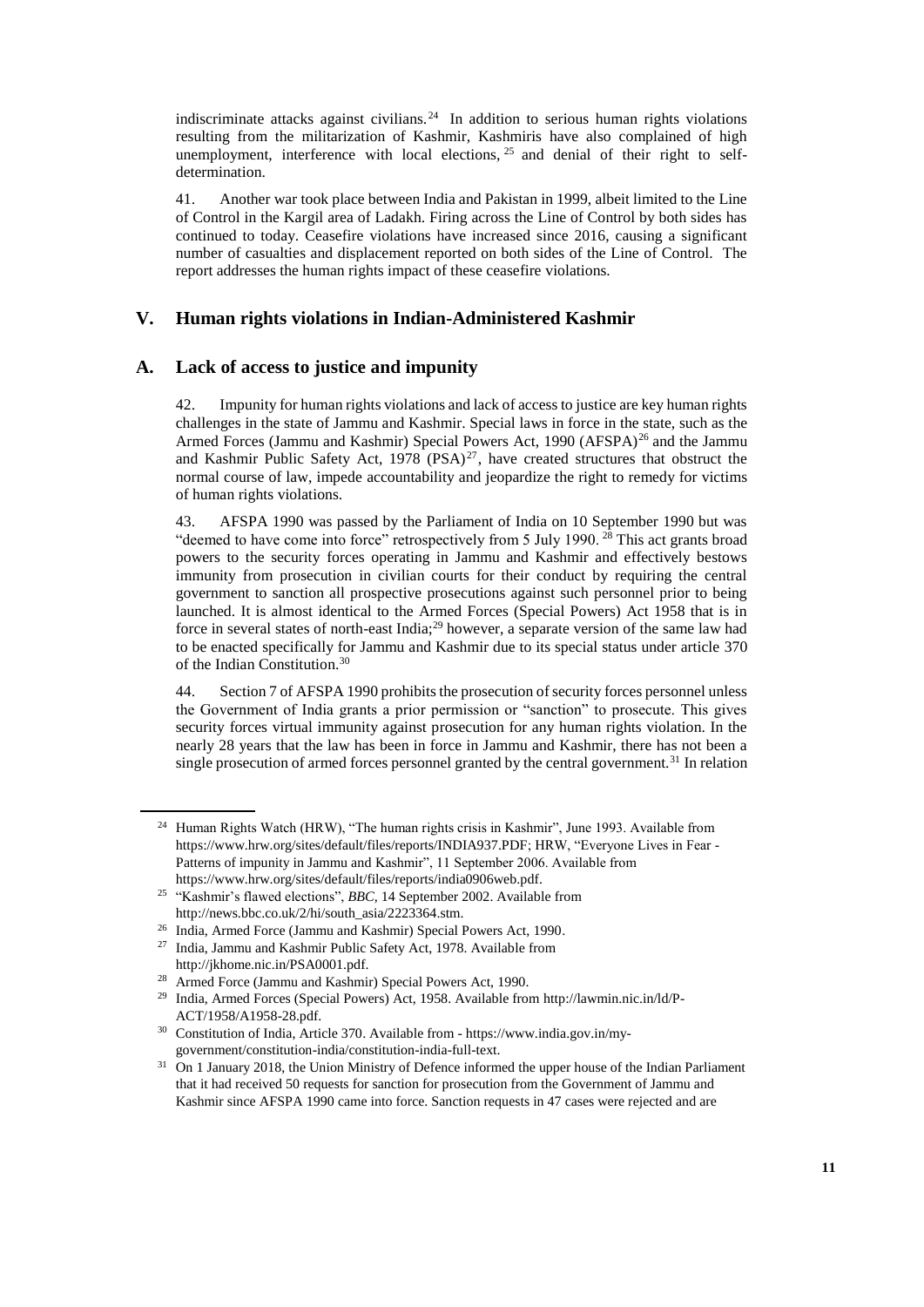to this, the Indian authorities claim they follow a policy of "zero tolerance against human rights violations"<sup>32</sup> and that military courts appropriately handle any allegations of human rights violations.<sup>33</sup>

45. Section 4 of AFSPA 1990 allows any personnel operating under the law to use lethal force not only in cases of self-defence but also against any person contravening laws or orders "prohibiting the assembly of five or more persons".<sup>34</sup> This provision contravenes several international standards on the use of force and related principles of proportionality and necessity<sup>35</sup> including the UN Code of Conduct for Law Enforcement Officials and the UN Basic Principles on the Use of Force and Firearms by Law Enforcement Officials, which requires law enforcement officials to use firearms only as a last resort, and to use them with lethal intent only when "strictly unavoidable in order to protect life".<sup>36</sup> According to the Special Rapporteur on Extrajudicial, Summary or Arbitrary Executions, Section 4 grants farreaching powers to soldiers that violate the right to life and fail to build safeguards against excessive use of force.<sup>37</sup> Given the restriction imposed by Section 7 of AFSPA 1990, most cases of alleged excessive use of force have never been independently investigated or prosecuted.<sup>38</sup>

46. While the Supreme Court of India upheld the constitutional validity of AFSPA in 1997,<sup>39</sup> it has since passed orders challenging the restriction as provided in Section 7 that prohibits the prosecution of security forces personnel.<sup>40</sup> In July 2017, the Supreme Court ordered the Central Bureau of Investigation to investigate alleged extrajudicial killings by security forces in the state of Manipur.<sup>41</sup> However, there has been no such initiative in cases of alleged extrajudicial killings in Jammu and Kashmir.

47. In 2005, the Supreme Court appointed a committee to review AFSPA. The committee stated that the law had become "a symbol of oppression, an object of hate and an instrument

<sup>34</sup> Armed Force (Jammu and Kashmir) Special Powers Act, 1990 (Section 4).

pending in 3 cases (Parliament of India, Rajya Sabha, Unstarred question no. 1463. Available from [http://rajyasabha.nic.in/\)](http://rajyasabha.nic.in/).

<sup>&</sup>lt;sup>32</sup> Parliament of India, Lok Sabha, Starred question no 648, 22 May 2012. Available from [http://loksabha.nic.in.](http://loksabha.nic.in/) 

<sup>&</sup>lt;sup>33</sup> Commenting on India's military justice system, Union Minister of State for External Affairs General (retired) V.K. Singh who was then the Chief of Army Staff said, "[T]he meting out of justice under the Army Act is expeditious and stringent" ("104 army men punished for human rights violations in JK: Gen VK Singh", *Press Trust of India*, 24 October 2010. Available from [http://www.dnaindia.com/india/report-104-armymen-punished-for-human-rights-violations-in-jk-gen](http://www.dnaindia.com/india/report-104-armymen-punished-for-human-rights-violations-in-jk-gen-vk-singh-1457257)[vk-singh-1457257\)](http://www.dnaindia.com/india/report-104-armymen-punished-for-human-rights-violations-in-jk-gen-vk-singh-1457257).

<sup>35</sup> Ibid, p. 6.

<sup>&</sup>lt;sup>36</sup> United Nations Basic Principles on the Use of Force and Firearms by Law Enforcement Officials (1990). Available from

[http://www.ohchr.org/EN/ProfessionalInterest/Pages/UseOfForceAndFirearms.aspx.](http://www.ohchr.org/EN/ProfessionalInterest/Pages/UseOfForceAndFirearms.aspx)

<sup>&</sup>lt;sup>37</sup> Report of the Special Rapporteur on extrajudicial, summary or arbitrary executions, Christof Heyns, Mission to India (A/HRC/23/47/Add.1.), 26 April 2013, p. 6.

<sup>38</sup> Parliament of India, Rajya Sabha, Unstarred question no. 1463.

<sup>&</sup>lt;sup>39</sup> Supreme Court of India, Naga People's Movement of Human Rights, etc vs. Union of India (27 November 1997). Available from [http://lib.ohchr.org/HRBodies/UPR/Documents/Session1/IN/COHR\\_IND\\_UPR\\_S1\\_2008anx\\_Annex](http://lib.ohchr.org/HRBodies/UPR/Documents/Session1/IN/COHR_IND_UPR_S1_2008anx_Annex%20XXIII_Supreme%20Court%20%20ruling%20on%20AFSPA.pdf)

[<sup>%20</sup>XXIII\\_Supreme%20Court%20%20ruling%20on%20AFSPA.pdf.](http://lib.ohchr.org/HRBodies/UPR/Documents/Session1/IN/COHR_IND_UPR_S1_2008anx_Annex%20XXIII_Supreme%20Court%20%20ruling%20on%20AFSPA.pdf) <sup>40</sup> The Supreme Court ruled that the armed forces cannot justify excessive use of force under the AFSPA and added that such cases must be "thoroughly investigated". (Supreme Court of India, Extra Judicial Execution Victim Families Association v. Union of India (14 July 2017), para 1. Available from [http://supremecourtofindia.nic.in/supremecourt/2012/29000/29000\\_2012\\_Judgement\\_14-Jul-](http://supremecourtofindia.nic.in/supremecourt/2012/29000/29000_2012_Judgement_14-Jul-2017.pdf)[2017.pdf.\)](http://supremecourtofindia.nic.in/supremecourt/2012/29000/29000_2012_Judgement_14-Jul-2017.pdf)

<sup>41</sup> "SC orders CBI probe into Manipur extra-judicial killings", *Press Trust of India*, 14 July 2017. Available fro[m http://www.thehindu.com/news/national/supreme-court-order-cbi-probe-into](http://www.thehindu.com/news/national/supreme-court-order-cbi-probe-into-manipur-extra-judicial-killings/article19276650.ece)[manipur-extra-judicial-killings/article19276650.ece;](http://www.thehindu.com/news/national/supreme-court-order-cbi-probe-into-manipur-extra-judicial-killings/article19276650.ece)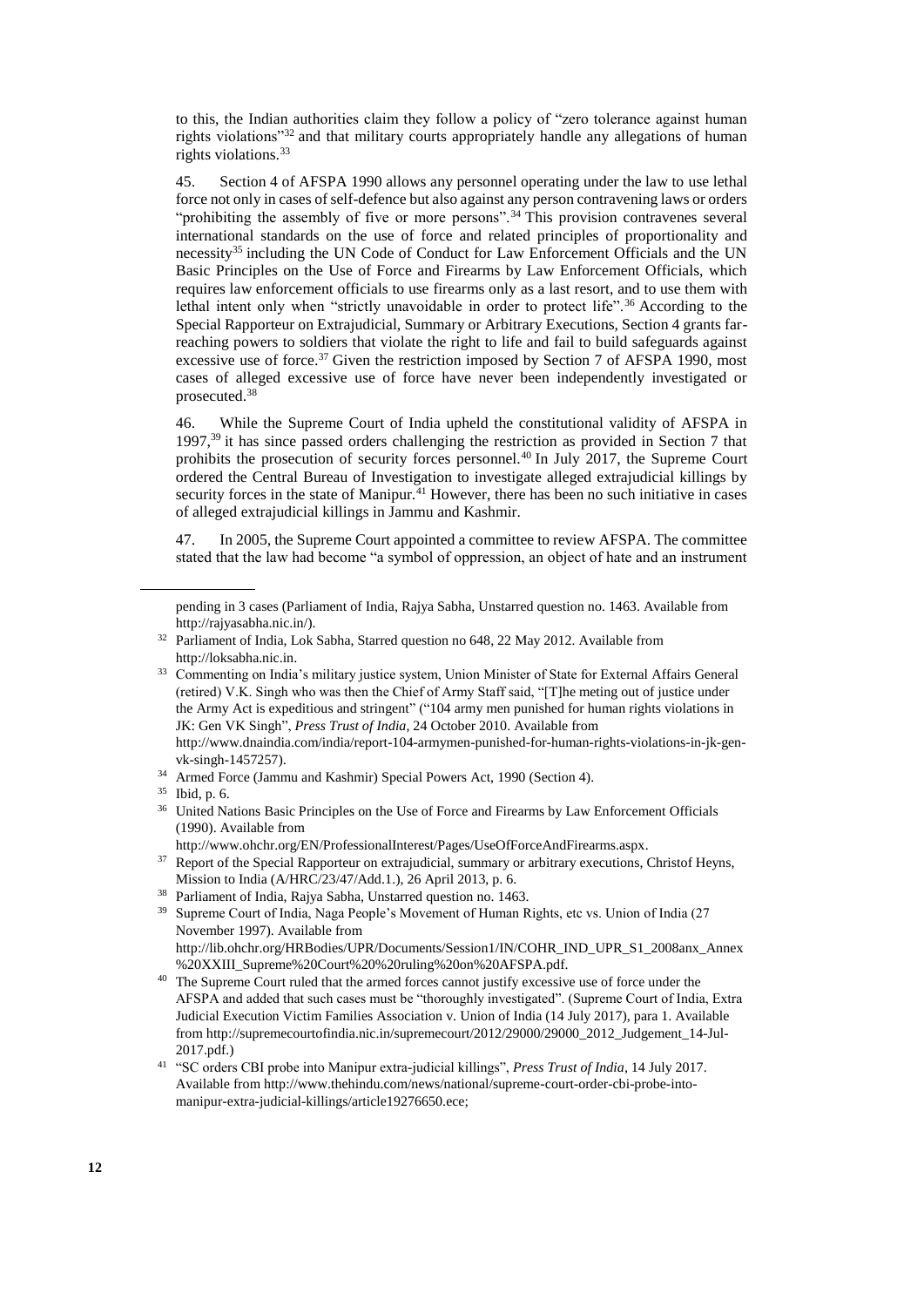of discrimination and high-handedness".<sup>42</sup> While there has been no official position on this committee's recommendations, in December 2015 media reports claimed that the Union Ministry of Home Affairs had rejected the committee's proposals.<sup>43</sup> In 2012, a committee, established by the Central Government to review laws against sexual violence, recommended that AFSPA be amended so that cases of sexual violence by members of the armed forces would be brought under the purview of ordinary criminal law. <sup>44</sup> However, this recommendation has not been implemented. In 2012, in its submission in the context of India's second Universal Periodic Review (UPR), the National Human Rights Commission of India stated that AFSPA "remains in force in Jammu and Kashmir and the North-Eastern States, conferring an impunity that often leads to the violation of human rights". <sup>45</sup> In November 2014, the Vice President of India, Hamid Ansari, recognized there were frequent complaints about the misuse of laws such as AFSPA and that "this reflected poorly on the State and its agents".<sup>46</sup>

48. International human rights experts and mechanisms, including treaty bodies have repeatedly called for the repeal of AFSPA.<sup>47</sup> The Human Rights Committee noted that the requirement for the Central Government to sanction prosecutions against personnel operating under the AFSPA "contributes to a climate of impunity and deprives people of remedies," and recommended that it should "be abolished and that it be left to the courts to decide whether proceedings are vexatious or abusive".<sup>48</sup> The Committee urged that "judicial inquiries be mandatory in all cases of death at the hands of the security and armed forces and that the judges in such inquiries, including those under the Commission of Inquiry Act of 1952, be empowered to direct the prosecution of security and armed forces personnel."<sup>49</sup>

49. During India's UPR in  $2008$ ,<sup>50</sup>  $2012^{51}$  and  $2017$ ,<sup>52</sup> several United Nations Member States recommended that India repeal or revise the AFSPA. In the third cycle of the UPR, the Government of India admitted that concerns had been raised about AFSPA and that there was an "on-going and vibrant political debate" about whether "AFSPA should be repealed

<sup>&</sup>lt;sup>42</sup> India, Report of the Committee to review the Armed Forces (Special Powers) Act, 1958, p.75. Available fro[m http://notorture.ahrchk.net/profile/india/ArmedForcesAct1958.pdf.](http://notorture.ahrchk.net/profile/india/ArmedForcesAct1958.pdf)

<sup>&</sup>lt;sup>43</sup> "No decision to repeal AFSPA: Government", Press Trust of India, 2 December 2015. Available from [https://economictimes.indiatimes.com/news/defence/no-decision-to-repeal-afspa](https://economictimes.indiatimes.com/news/defence/no-decision-to-repeal-afspa-government/articleshow/50011557.cms)[government/articleshow/50011557.cms.](https://economictimes.indiatimes.com/news/defence/no-decision-to-repeal-afspa-government/articleshow/50011557.cms)

<sup>44</sup> India, Report of the Committee on Amendments to Criminal Law, 23 January 2013, p. 149-151. Available from [http://www.prsindia.org/uploads/media/Justice%20verma%20committee/js%20verma%20committe%](http://www.prsindia.org/uploads/media/Justice%20verma%20committee/js%20verma%20committe%20report.pdf)

[<sup>20</sup>report.pdf.](http://www.prsindia.org/uploads/media/Justice%20verma%20committee/js%20verma%20committe%20report.pdf)

<sup>45</sup> National Human Rights Commission of India, "Submission to the UN Human Rights Council for India's Second Universal Periodic Review", p. 2. Available from [http://nhrc.nic.in/Documents/Reports/UPR-Final%20Report.pdf.](http://nhrc.nic.in/Documents/Reports/UPR-Final%20Report.pdf)

<sup>46</sup> Hamid Ansari, Vice President of India, "Citizens and State Conduct", Eighth V M Tarkunde Memorial Lecture, New Delhi, 21 November 2014. Available from [http://pib.nic.in/newsite/PrintRelease.aspx?relid=111666.](http://pib.nic.in/newsite/PrintRelease.aspx?relid=111666)

<sup>&</sup>lt;sup>47</sup> CCPR/C/79/Add.81; CEDAW/C/IND/CO/3; CERD/C/IND/CO/19; and E/C.12/IND/CO/5. Three United Nations Special Rapporteurs called for the repeal of AFSPA during country missions to India between 2011 and 2013: Special Rapporteur on the situation of human rights defenders (A/HRC/19/55/Add.1), Special Rapporteur on extrajudicial, summary or arbitrary executions (A/HRC/23/47/Add.1.), Special Rapporteur on Violence against Women, its causes and consequences (A/HRC/26/38/Add.1)

<sup>48</sup> CCPR/C/79/Add.81, para 21.

<sup>49</sup> Ibid.

<sup>50</sup> Report of the Working Group on the Universal Periodic Review, India (A/HRC/8/26), 23 May 2008.

<sup>51</sup> Report of the Working Group on the Universal Periodic Review, India (A/HRC/21/10), 9 July 2012.

<sup>52</sup> Report of the Working Group on the Universal Periodic Review, India (A/HRC/36/10), 17 July 2017.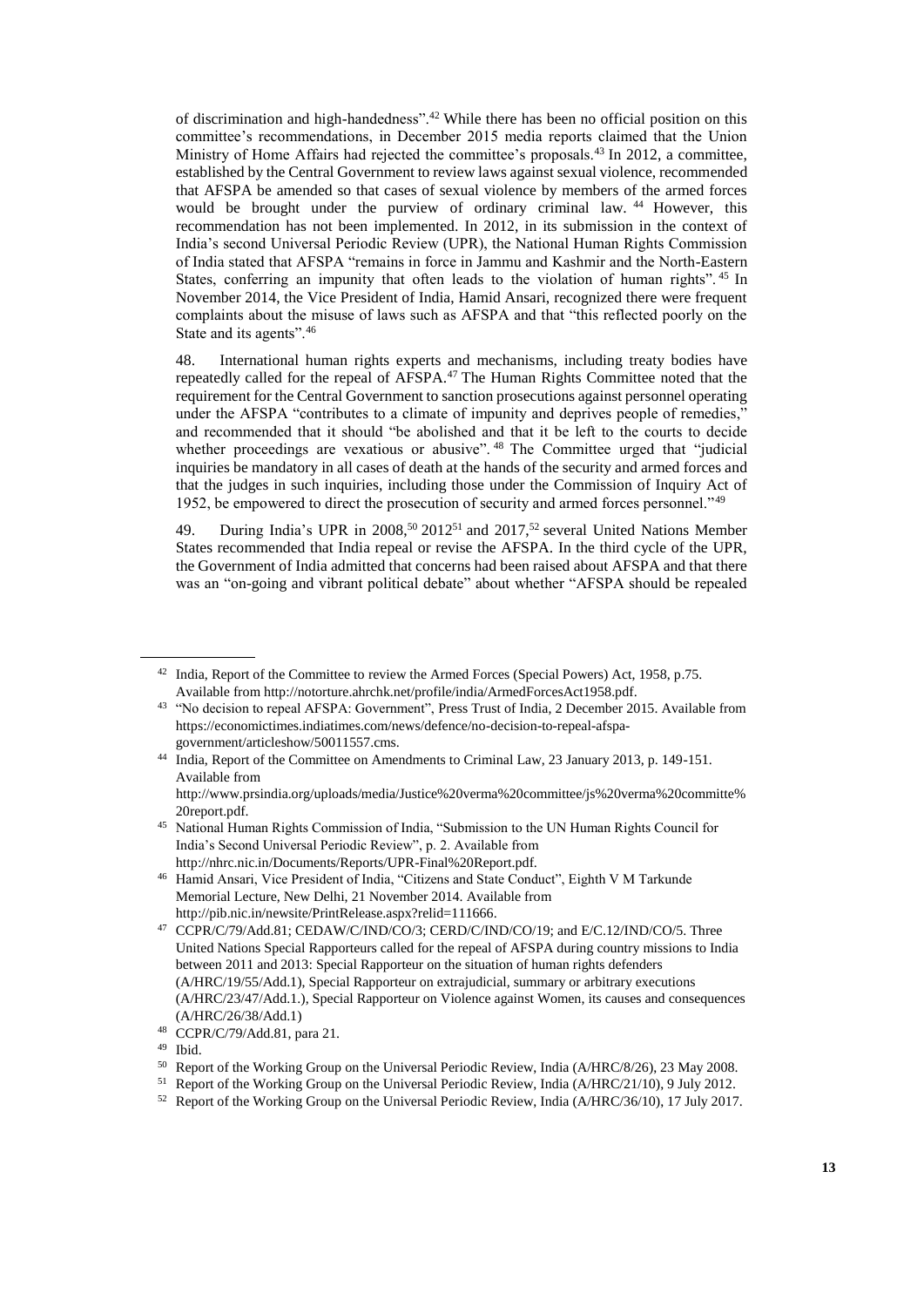or the provision for sanctions should continue".<sup>53</sup> However, in March 2018, Union Minister of State for Home Affairs, Hansraj Gangaram Ahir, told the Parliament that there was no proposal to repeal or amend AFSPA in Jammu and Kashmir.<sup>54</sup> He added: "[H]owever, a proposal is under consideration to make the Armed Forces (Special Powers) Act, 1958 more operationally effective and humane".<sup>55</sup>

50. The National Human Rights Commission of India has acknowledged that Section 19 of the Protection of Human Rights Act, 1993 severely restricts its powers to investigate incidents involving armed forces.<sup>56</sup> The Human Rights Committee also observed that the National Human Rights Commission of India cannot investigate directly complaints against armed forces and that it is subject to a one year statute of limitations preventing investigation of past human rights violations.<sup>57</sup> The Committee recommended that these restrictions be removed and that the Commission be authorized to investigate all allegations of violations by agents of the State.<sup>58</sup>

#### **B. Military courts and tribunals impeding access to justice**

51. The Indian military justice system is based predominantly on three separate acts: the Army Act, 1950; the Air Force Act, 1950; and the Navy Act, 1950. The paramilitary or central police forces under the central government are governed by their own specific acts and rules.<sup>59</sup> In 2007, the Armed Forces Tribunal was established to deal with "appeals from court martial verdicts and grievances related to conditions of service, including promotions, confirmations and appointments".<sup>60</sup>

52. According to an international NGO, there are slight variations in the justice systems governing each of the central police forces and that "to some degree the processes are less defined, providing for greater ambiguity in the administration of justice within these security forces."<sup>61</sup> Additional work may be needed to verify this assertion.

53. In February 2018, the Union Ministry of Home Affairs informed the Parliament that since 1990 the Jammu and Kashmir Government had sought the sanction of the central

<sup>55</sup> Ibid.

<sup>&</sup>lt;sup>53</sup> National report submitted in accordance with paragraph 5 of the annex to Human Rights Council resolution 16/21, India (A/HRC/WG.6/27/IND/1), 23 February 2017, para 29.

<sup>54</sup> Parliament of India, Lok Sabha, Unstarred question no 4063, 20 March 2018.

<sup>56</sup> Comments of the National Human Rights Commission of India on the report of the UN Special Rapporteur on extrajudicial, summary or arbitrary executions on his visit to India (A/HRC/23/47/Add.1.). Available from

[https://nhri.ohchr.org/EN/IHRS/HumanRightsCouncil/23/ID%20with%20SR%20on%20peaceful%20](https://nhri.ohchr.org/EN/IHRS/HumanRightsCouncil/23/ID%20with%20SR%20on%20peaceful%20assembly%20%20association/Comments%20on%20SR%20EJE%27s%20report%20(1).docx?Mobile=1&Source=%2FEN%2FIHRS%2FHumanRightsCouncil%2F23%2F%5Flayouts%2Fmobile%2Fdispform%2Easpx%3FList%3D180b1261%252D28cd%252D41d8%252D82a2%252D8062faae2b29%26View%3D49aa5794%252Db553%252D40a3%252D950d%252D70f3e6181398%26ID%3D11%26CurrentPage%3D1) [assembly%20%20association/Comments%20on%20SR%20EJE%27s%20report%20\(1\).docx?Mobile](https://nhri.ohchr.org/EN/IHRS/HumanRightsCouncil/23/ID%20with%20SR%20on%20peaceful%20assembly%20%20association/Comments%20on%20SR%20EJE%27s%20report%20(1).docx?Mobile=1&Source=%2FEN%2FIHRS%2FHumanRightsCouncil%2F23%2F%5Flayouts%2Fmobile%2Fdispform%2Easpx%3FList%3D180b1261%252D28cd%252D41d8%252D82a2%252D8062faae2b29%26View%3D49aa5794%252Db553%252D40a3%252D950d%252D70f3e6181398%26ID%3D11%26CurrentPage%3D1) [=1&Source=%2FEN%2FIHRS%2FHumanRightsCouncil%2F23%2F%5Flayouts%2Fmobile%2Fdis](https://nhri.ohchr.org/EN/IHRS/HumanRightsCouncil/23/ID%20with%20SR%20on%20peaceful%20assembly%20%20association/Comments%20on%20SR%20EJE%27s%20report%20(1).docx?Mobile=1&Source=%2FEN%2FIHRS%2FHumanRightsCouncil%2F23%2F%5Flayouts%2Fmobile%2Fdispform%2Easpx%3FList%3D180b1261%252D28cd%252D41d8%252D82a2%252D8062faae2b29%26View%3D49aa5794%252Db553%252D40a3%252D950d%252D70f3e6181398%26ID%3D11%26CurrentPage%3D1) [pform%2Easpx%3FList%3D180b1261%252D28cd%252D41d8%252D82a2%252D8062faae2b29%2](https://nhri.ohchr.org/EN/IHRS/HumanRightsCouncil/23/ID%20with%20SR%20on%20peaceful%20assembly%20%20association/Comments%20on%20SR%20EJE%27s%20report%20(1).docx?Mobile=1&Source=%2FEN%2FIHRS%2FHumanRightsCouncil%2F23%2F%5Flayouts%2Fmobile%2Fdispform%2Easpx%3FList%3D180b1261%252D28cd%252D41d8%252D82a2%252D8062faae2b29%26View%3D49aa5794%252Db553%252D40a3%252D950d%252D70f3e6181398%26ID%3D11%26CurrentPage%3D1) [6View%3D49aa5794%252Db553%252D40a3%252D950d%252D70f3e6181398%26ID%3D11%26](https://nhri.ohchr.org/EN/IHRS/HumanRightsCouncil/23/ID%20with%20SR%20on%20peaceful%20assembly%20%20association/Comments%20on%20SR%20EJE%27s%20report%20(1).docx?Mobile=1&Source=%2FEN%2FIHRS%2FHumanRightsCouncil%2F23%2F%5Flayouts%2Fmobile%2Fdispform%2Easpx%3FList%3D180b1261%252D28cd%252D41d8%252D82a2%252D8062faae2b29%26View%3D49aa5794%252Db553%252D40a3%252D950d%252D70f3e6181398%26ID%3D11%26CurrentPage%3D1) [CurrentPage%3D1.](https://nhri.ohchr.org/EN/IHRS/HumanRightsCouncil/23/ID%20with%20SR%20on%20peaceful%20assembly%20%20association/Comments%20on%20SR%20EJE%27s%20report%20(1).docx?Mobile=1&Source=%2FEN%2FIHRS%2FHumanRightsCouncil%2F23%2F%5Flayouts%2Fmobile%2Fdispform%2Easpx%3FList%3D180b1261%252D28cd%252D41d8%252D82a2%252D8062faae2b29%26View%3D49aa5794%252Db553%252D40a3%252D950d%252D70f3e6181398%26ID%3D11%26CurrentPage%3D1) 

<sup>57</sup> CCPR/C/79/Add.81, para 22.

<sup>58</sup> Ibid.

<sup>59</sup> The Central Reserve Police Act (1949) and Rules (1955), the Assam Rifles Act (1941/2006) and Rules (2010), the Border Security Force Act (1968) and Rules (1969), the Central Industrial Security Force Act (1968) and Rules (2001), National Security Guard Act (1986) the Indo-Tibetan Border Police Act (1992) and Rules (1994), and the Sashastra Seema Bal Act (2007) and Rules (2009).

<sup>60</sup> U.C. Jha, "Military Justice system in India". Available from [http://usiofindia.org/Article/Print/?pub=Journal&pubno=564&ano=435.](http://usiofindia.org/Article/Print/?pub=Journal&pubno=564&ano=435)

<sup>&</sup>lt;sup>61</sup> Amnesty International, "Denied: Failures in accountability for human rights violations by security force personnel in Jammu and Kashmir", 2015, p. 46. Available from [https://www.amnesty.org/download/Documents/ASA2018742015ENGLISH.PDF.](https://www.amnesty.org/download/Documents/ASA2018742015ENGLISH.PDF)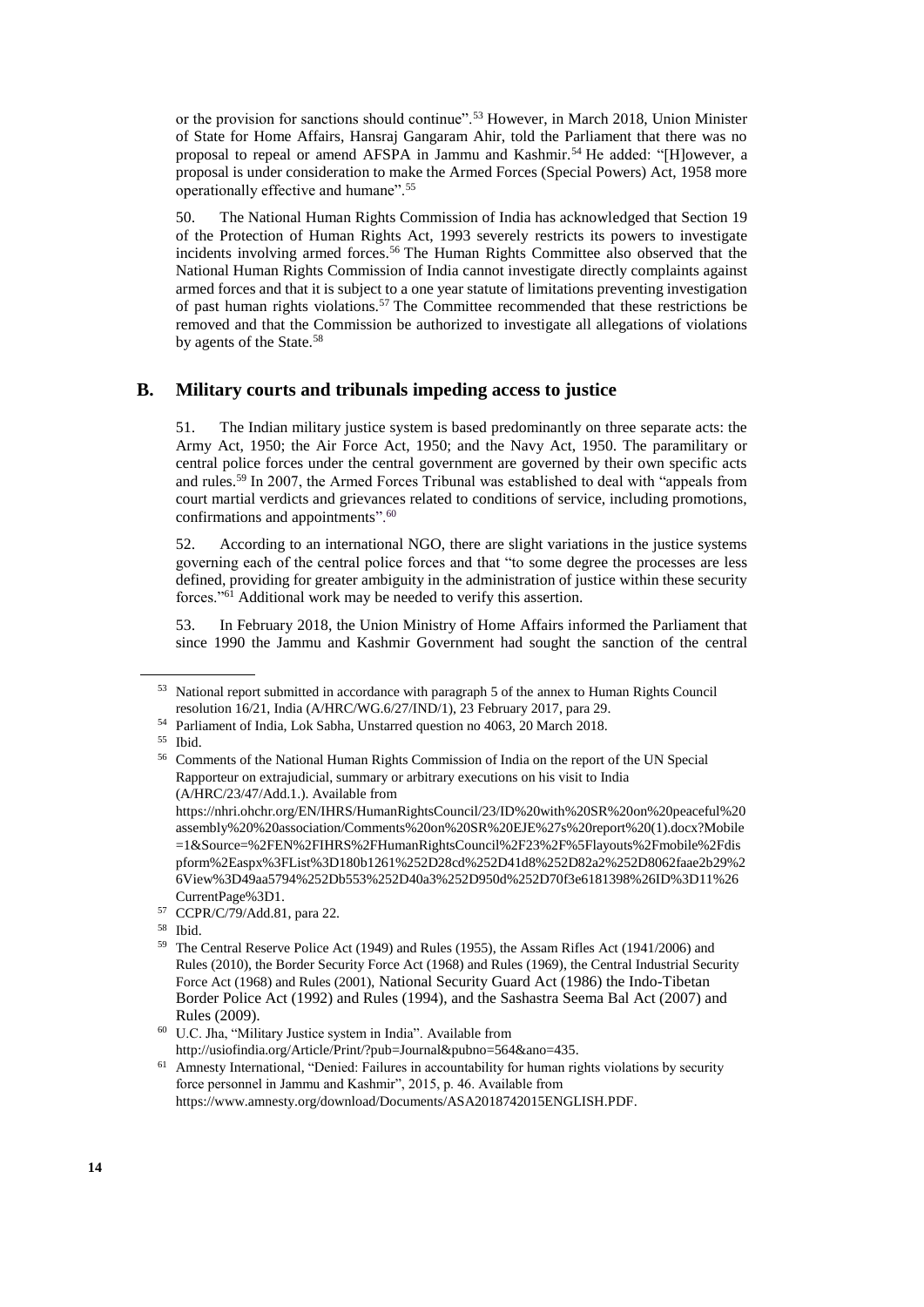government for prosecution of members of the security forces in 50 cases.<sup>62</sup> The central government refused to sanction prosecution in 47 cases, while decisions remained pending in relation to 3 cases as of April 2018.<sup>63</sup>

54. The Indian authorities have insisted that any allegations of human rights violations by security forces are appropriately handled by the military justice system. <sup>64</sup> However, according to the Special Rapporteur on Independence of Judges and Lawyers, military courts do not meet international fair trial standards and thus are not suitable to try offences committed against civilians.<sup>65</sup>

55. In July 2017, the Armed Forces Tribunal suspended the life sentences and granted bail to five Indian Army personnel who had been convicted by an army court-martial on 12 November 2014 for the extrajudicial killing of three civilians in Macchil in Baramulla district in 2010.<sup>66</sup> The killings, which were perpetrated on the night of 29 April 2010, had triggered violent protests in Kashmir in the summer of 2010 and resulted in the deaths of over 100 protesters.<sup>67</sup> The Armed Forces Tribunal's decision to suspend the life sentences has not been made public. Neither the state nor central authorities have challenged the Armed Forces Tribunal's order.

56. In April 2013, the Supreme Court granted security forces the option to try their own personnel, and the Border Security Force exercised this option in a few instances to the benefit of its personnel. <sup>68</sup> Thus, in June 2017, media reports indicated that the General Security Forces Court<sup>69</sup> had acquitted two members of the Border Security Force accused of the extrajudicial execution of 16-year old Zahid Farooq Sheikh on 5 February 2010.<sup>70</sup> Human rights groups which have been in touch with his families stated they were unaware of the decisions of the military courts or the status of their cases. This had been one of the few instances where the state police conducted a swift investigation and filed a case against the Border Security Force personnel.<sup>71</sup> Additional work may be needed to verify this case.

#### **C. Administrative detention**

57. Administrative detention appears to be used by the Jammu and Kashmir authorities to circumvent the protections of ordinary criminal procedure. Introduced in 1978 to primarily

<sup>62</sup> Parliament of India, Rajya Sabha, Unstarred question no. 1463. Available from [http://rajyasabha.nic.in/.](http://rajyasabha.nic.in/)

<sup>63</sup> Ibid.

<sup>64</sup> Commenting on India's military justice system, Union Minister of State for External Affairs General (retired) V.K. Singh who was then the Chief of Army Staff said, "[T]he meting out of justice under the Army Act is expeditious and stringent". ("104 army men punished for human rights violations in JK: Gen VK Singh", *Press Trust of India*, 24 October 2010.)

<sup>&</sup>lt;sup>65</sup> Report of the Special Rapporteur on the independence of judges and lawyers, Gabriela Knaul, to the General Assembly, in accordance with resolution 17/2 of the Human Rights Council (A/68/285), 7 August 2013, pp. 21-22.

<sup>66</sup> [India,](file://fshq.ad.ohchr.org/APB/APU/FOS-01%20Country%20Mandate%20Support/03%20Coordination%20&%20Partnership/Coordination/Country%20Files/2018/Kashmir/Public%20Report/India) Armed Forces Tribunal, *Ex Col. Dinesh Pathania, Ex Capt Upendra, Ex Hav Devender Kumar Vs Union of India & others*, 25 July 2017. Available from http://www.livelaw.in/machil-fakeencounter-aft-gives-bail-5-ex-army-men-life-termsays-victims-dressed-like-terrorist-pathan-suit-readorder/.

<sup>67</sup> HRW, "Repeal Immunity Law Fueling Kashmir Violence", 17 September 2010. Available from [https://www.hrw.org/news/2010/09/17/india-repeal-immunity-law-fueling-kashmir-violence.](https://www.hrw.org/news/2010/09/17/india-repeal-immunity-law-fueling-kashmir-violence) 

<sup>68</sup> Amnesty International, "Denied", p. 38.

<sup>&</sup>lt;sup>69</sup> The BSF Act and Rules provide for three types of security force courts: general security force courts, petty security force courts, and summary security force courts; Border Security Force Act and Rules. Available from http://bsf.nic.in/en/act.html.

<sup>70</sup> Amnesty International, The State of the World's Human Rights 2017/18, p. 192. Available from [https://www.amnesty.org/download/Documents/POL1067002018ENGLISH.PDF.](https://www.amnesty.org/download/Documents/POL1067002018ENGLISH.PDF)

<sup>71</sup> Amnesty International, "Denied", pp. 38-39.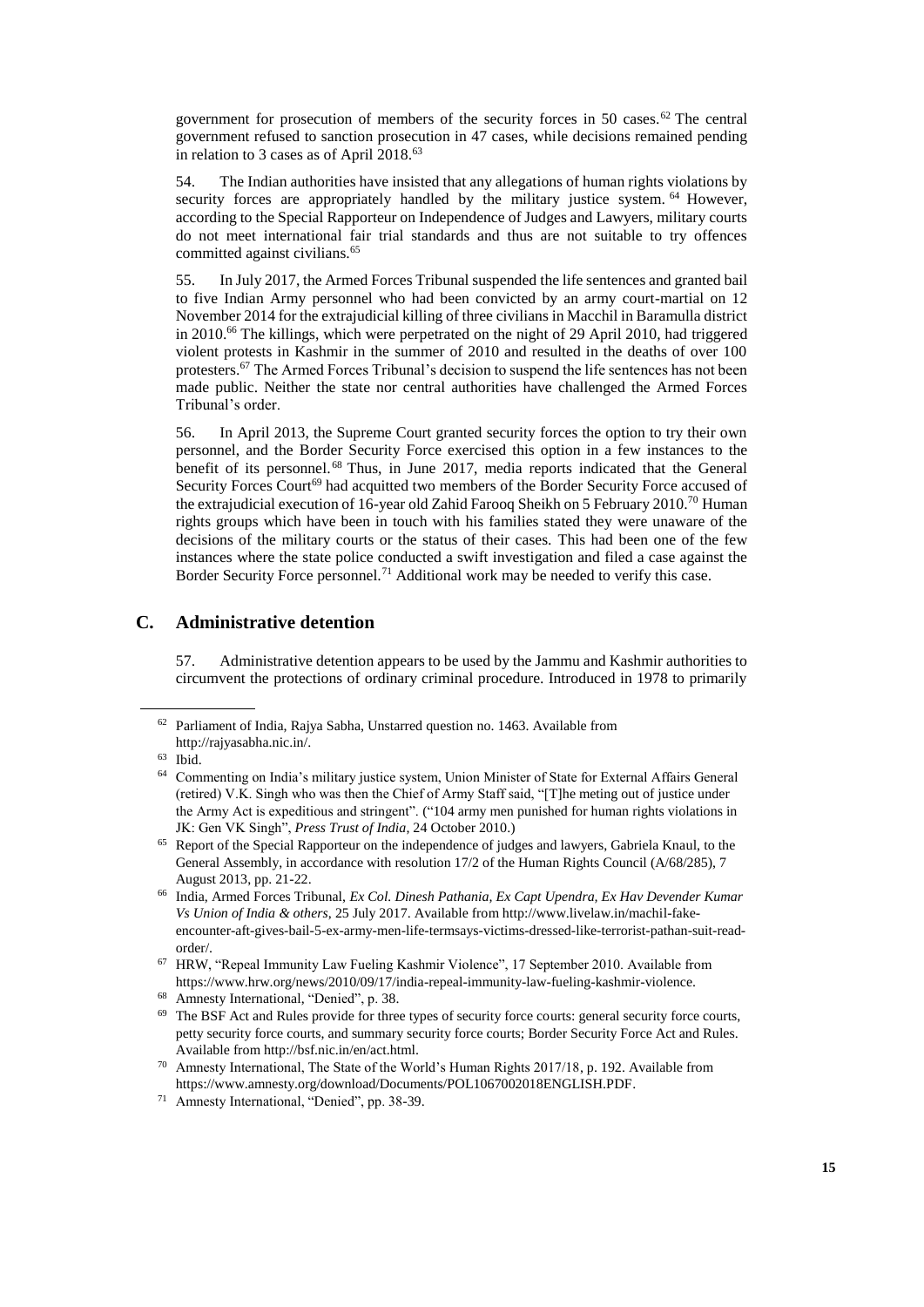deal with timber smugglers, the Jammu and Kashmir Public Safety Act, 1978 (PSA) is the most commonly used law for the purpose of administrative detention.

58. PSA authorizes the authorities to impose an administrative detention order for a broad range of activities that are vaguely defined, including "acting in any manner prejudicial to the security of the State" or for "acting in any manner prejudicial to the maintenance of public order".<sup>72</sup> PSA allows for detention without charge or trial for up to two years in some cases.<sup>73</sup> According to an international NGO, these "vague and broad definitions grant the authorities sweeping powers, whilst also seriously diminishing any real possibility for detainees to contest the legality of their detention."<sup>74</sup>

59. PSA has reportedly been widely used by the authorities in Jammu and Kashmir to stifle dissent. It has been used to target human rights defenders,<sup>75</sup> journalists, separatist<sup>76</sup> political leaders, suspected members of armed opposition groups and people involved in protests.<sup>77</sup>

60. In 2012, the Jammu and Kashmir State Assembly amended PSA to prohibit the detention of people under 18 years of age. However, during the 2016 unrest, there were multiple cases of children under 18 years being detained under PSA.<sup>78</sup>

61. PSA does not provide for a judicial review of detention,<sup>79</sup> and state authorities have been countering orders by the Jammu and Kashmir High Court to release people detained under this law by issuing successive detention orders. $80$  This tactic has been used to keep people in detention for several weeks, months and, in some cases, years.<sup>81</sup> The Supreme Court of India has described the system of administrative detention, including PSA, as a "lawless law".<sup>82</sup>

62. International Treaty Bodies and Special Procedures have called for the revision of PSA so that it meets India's international human rights obligations.<sup>83</sup> The Human Rights Committee has noted that it contravenes the rights enshrined in the International Covenant on Civil and Political Rights, especially the rights to liberty and to a free and fair trial.<sup>84</sup>

<sup>72</sup> Jammu and Kashmir Public Safety Act, 1978.

 $\frac{73}{74}$  Ibid.

Amnesty International, "A Lawless Law", 21 March 2011, p. 17. Available from [https://www.amnesty.org/en/documents/ASA20/001/2011/en/.](https://www.amnesty.org/en/documents/ASA20/001/2011/en/)

<sup>75</sup> A/HRC/19/55/Add.1, p. 6.

<sup>&</sup>lt;sup>76</sup> In this report, OHCHR uses the terms separatist and pro-independence interchangeably. In Indian-Administered Kashmir, separatist and pro-independence refer to those who call for Kashmir to be independent from both India and Pakistan and to those who call for Kashmir's accession to Pakistan. In Pakistan-Administered Kashmir, pro-independence refers to those who call for Kashmir to be independent of both Pakistan and India.

<sup>77</sup> Amnesty International, "A Lawless Law".

<sup>78</sup> OHCHR has received confidential documents that shows six minors were detained under the PSA in 2016-2017. AHRW, ICJ and Amnesty International, "Cease Wrongful Detention in Jammu and Kashmir.

<sup>79</sup> HRW, ICJ and Amnesty International, "Cease Wrongful Detention in Jammu and Kashmir".

<sup>80</sup> Amnesty International, "A Lawless Law".

<sup>&</sup>lt;sup>81</sup> Pro-independence leader Masrat Alam has been charged in 36 PSA cases since his initial detention in 2010. Each time the High Court ruled against his detention, a new PSA case was filed against him (Jammu Kashmir Coalition of Civil Society, "Annual Human Rights Review 2017", p 18. Available from [https://jkccs.files.wordpress.com/2017/12/jkccs-annual-human-rights-review-2017.pdf\)](https://jkccs.files.wordpress.com/2017/12/jkccs-annual-human-rights-review-2017.pdf).

<sup>82</sup> Supreme Court of India, Jaya Mala v. Home Secretary, Government of Jammu & Kashmir (29 July 1982). Available from [https://indiankanoon.org/doc/203168/.](https://indiankanoon.org/doc/203168/)

<sup>83</sup> Concluding Observations of the Human Rights Committee (CCPR/C/79/Add.81), 4 August 1997, para 18; Opinion adopted by the Working Group on Arbitrary Detention (A/HRC/13/30/Add.1), 4 March 2010, para 51; Report of the Special Rapporteur on the situation of human rights defender, Margaret Sekaggya (A/HRC/19/55/Add.1), 6 February 2012, para 145.

<sup>84</sup> CCPR/C/79/Add.81, para 18.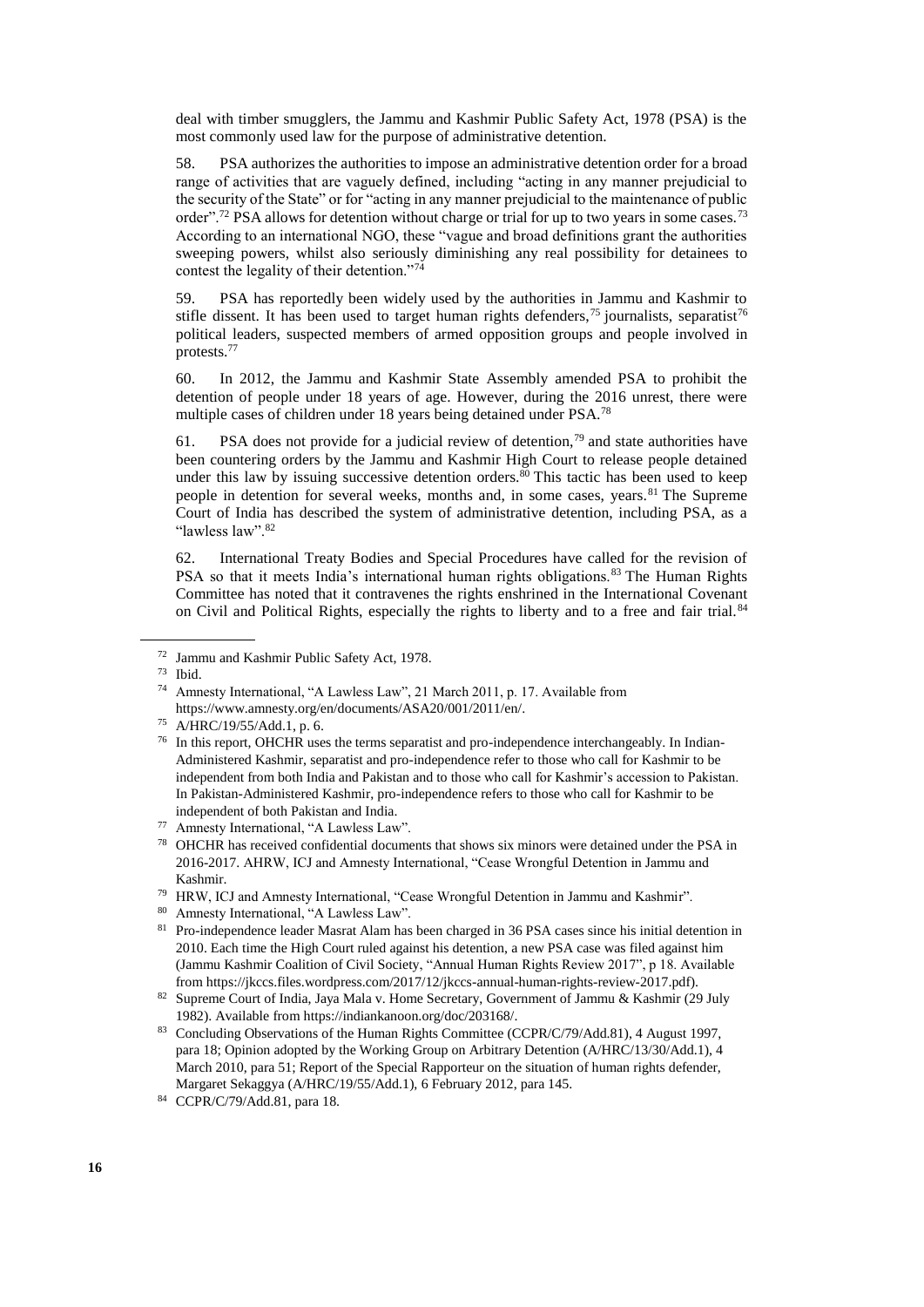While analyzing several cases of arbitrary detention under PSA, the Working Group on Arbitrary Detention observed that, "[the] Government has not refuted the allegation that these persons were detained by security forces under the said Act without serving them with an arrest warrant, which constitutes a violation of due process in detention".<sup>85</sup>

## **D. Excessive use of force**

63. The killing of civilians between 2016 and 2018 raises the question of whether security forces resorted to excessive use of force to respond to protesters, some of whom were throwing rocks. International human rights groups have accused Indian security forces of using excessive force and failing to adhere to applicable national and international standards on the use of force.<sup>86</sup>

64. In responding to demonstrations that started in July 2016, Indian security forces used excessive force that led to unlawful killings and a very high number of injuries. $87$  The peak of the unrest occurred between July and December 2016. Civil society estimates are that 130 to 145 civilians were killed by security forces between mid-July 2016 and end of March 2018, and 16 to 20 civilians killed by armed groups in the same period.<sup>88</sup> There have been conflicting estimates by authorities on the number of people killed during that period. In January 2017, Jammu and Kashmir Chief Minister Mehbooba Mufti told the state assembly that 78 people including 2 police officers were killed in the 2016 unrest. However, on 12 January 2018, the state government of Jammu and Kashmir informed the state assembly that 51 people had been killed during the unrest in the Kashmir region between 8 July 2016 and 27 February 2017.<sup>89</sup> The state government also said that 9,042 people had been injured during protests in the same period including through injuries sustained from the use of bullets, metal pellets and chemical shells.<sup>90</sup>

65. Civil society groups estimate that between 90 and 105 people were killed during the unrest between July and December 2016. According to Srinagar-based Jammu Kashmir Coalition of Civil Society (JKCCS), 105 people were killed in the period following protests that spread across the Kashmir Valley after 8 July 2016.<sup>91</sup> It claims deaths were caused by injuries from pellet shotguns, bullets, tear gas shells, as well as by drowning, inhaling chemical shell fumes and shooting by unidentified gunmen.<sup>92</sup> Amnesty International, Human

<sup>85</sup> A/HRC/13/30/Add.1, para 42.

<sup>86</sup> Amnesty International, "Global Standards on Police Use of Force Violated in Kashmir", 12 September 2016. Available fro[m https://amnesty.org.in/news-update/global-standards-police-use](https://amnesty.org.in/news-update/global-standards-police-use-force-violated-kashmir/)[force-violated-kashmir/;](https://amnesty.org.in/news-update/global-standards-police-use-force-violated-kashmir/)  Physicians for Human Rights, "[Blind to Justice: Excessive Use of Force and Attacks on Health Care](http://phr.org/kashmir)  [in Jammu and Kashmir, India"](http://phr.org/kashmir), 12 December 2016, p. 8. Available from [http://physiciansforhumanrights.org/press/press-releases/indian-authorities-unleashed-excessive](http://physiciansforhumanrights.org/press/press-releases/indian-authorities-unleashed-excessive-force-against-kashmir-protesters.html?referrer=https://www.google.ch/)[force-against-kashmir-protesters.html?referrer=https://www.google.ch/.](http://physiciansforhumanrights.org/press/press-releases/indian-authorities-unleashed-excessive-force-against-kashmir-protesters.html?referrer=https://www.google.ch/)

<sup>87</sup> Jammu and Kashmir Legislative Assembly, Starred A.Q. No.439, 3 January 2017. Available from [http://www.jklegislativeassembly.nic.in/Misc/A.Q%20Reply%202017/Starred/2017-01-](http://www.jklegislativeassembly.nic.in/Misc/A.Q%20Reply%202017/Starred/2017-01-03%20439/439%20001_result.pdf) [03%20439/439%20001\\_result.pdf.](http://www.jklegislativeassembly.nic.in/Misc/A.Q%20Reply%202017/Starred/2017-01-03%20439/439%20001_result.pdf)

<sup>88</sup> JKCCS, "Human Rights Review 2016", p. 5. HRW, International Commission of Jurists and Amnesty International, "Cease Wrongful Detention in Jammu and Kashmir". JKCCS, "Annual Human Rights Review 2017", p 7.

<sup>89</sup> Jammu and Kashmir Legislative Assembly, Unstarred A.Q. No.330, 12 January 2018, Annexure-A. Available fro[m http://www.jklegislativeassembly.nic.in/replies2018/12jan/UN330.pdf.](http://www.jklegislativeassembly.nic.in/replies2018/12jan/UN330.pdf)

<sup>90</sup> Jammu and Kashmir Legislative Assembly. Unstarred A.Q. No.330, Annexure-A.

<sup>91</sup> JKCCS. "Human Rights Review 2016", p. 5. Available from [http://jkccs.net/wp](http://jkccs.net/wp-content/uploads/2018/03/2016-Human-Rights-Review-JKCCS.pdf)[content/uploads/2018/03/2016-Human-Rights-Review-JKCCS.pdf.](http://jkccs.net/wp-content/uploads/2018/03/2016-Human-Rights-Review-JKCCS.pdf) 

<sup>92</sup> JKCCS, "Human Rights Review 2016", p. 4.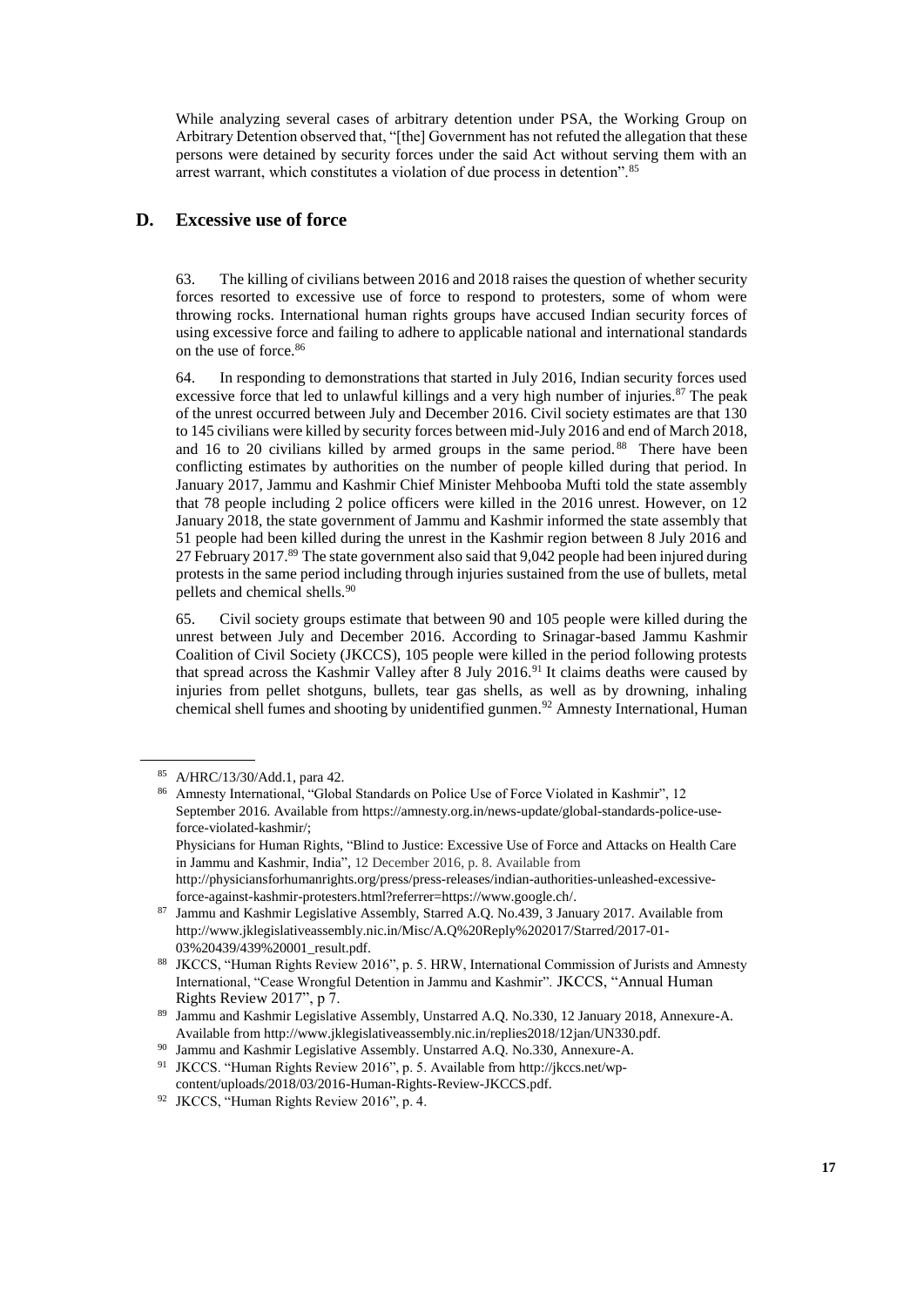Rights Watch and the International Commission of Jurists all claim there were over 90 fatalities in 2016.93

66. Although not as intense and widespread as in 2016, protests across the Kashmir Valley continued throughout 2017 and into 2018, with several instances of violent clashes between protesters and security forces. Chief Minister Mehbooba Mufti told the state assembly on 23 January 2018 that 172 people had been killed since 2016: 105 in "law and order problems" (85 in 2016 and 20 in 2017); and 67 people in "militancy related incidents" (19 in 2016 and 48 in 2017).<sup>94</sup>

67. JKCCS reported that 108 people were killed in 2017, including 19 near sites of armed encounters between security forces and armed groups.<sup>95</sup> It claims that nine people were killed by security forces during clashes around the parliamentary elections in April 2017, and four died from pellet shotgun injuries.<sup>96</sup>

68. In January 2018, the state government of Jammu and Kashmir informed the state assembly that five inquiries had been established to review the killing of civilians in 2016,  $\frac{97}{2}$ but it did not specify whether the investigations were completed. The state government added that no inquiries were conducted into civilian killings that took place in  $2017.^98$  JKCCS reported that until the end of 2017, none of the inquiries had been completed.<sup>99</sup> No case of excessive use of force in Jammu and Kashmir has led to prosecution in civilian courts.<sup>100</sup>

69. Under international law, States must investigate and prosecute gross violations of international human rights law and serious violations of international humanitarian law. 101 In order to fulfil this obligation, States are obliged to undertake prompt, rigorous and impartial investigations of such violations, and, whenever possible, to take judicial and other appropriate measures, in particular the provision of effective remedies to victims, including reparations.<sup>102</sup> This has been explicitly affirmed by a plethora of case law of international and regional human rights bodies, $103$  as well as by States through the adoption of the Basic

- <sup>94</sup> Jammu and Kashmir Legislative Assembly, Unstarred A.Q. No.123, p.1.<br><sup>95</sup> IVCCS "Annual Human Rights Review 2017" n 7
- <sup>95</sup> JKCCS, "Annual Human Rights Review 2017", p 7.<br><sup>96</sup> Ibid

<sup>98</sup> Ibid.

<sup>101</sup> In relation to International Humanitarian Law, Article 146 of the Fourth Geneva Convention provides that parties "shall be under the obligation to search for persons alleged to have committed, or to have ordered to be committed, such grave breaches, and shall bring such persons, regardless of their nationality, before its own courts." Rule 158, International Committee of the Red Cross (ICRC), Customary International Humanitarian Law, Cambridge University Press, 2005. Preamble of the Rome Statute of the International Criminal Court, A/CONF.183/9, July 17, 1998, entered into force July 1, 2002, article 21, preamble (noting "the duty of every State to exercise its criminal jurisdiction over those responsible for international crimes"). The Convention on the Prevention and Punishment of the Crime of Genocide creates a legal obligation for States parties to take steps to impose effective penalties on those responsible for genocide. The Convention against Torture and Other Cruel, Inhuman or Degrading Treatment or Punishment also binds States to prosecute violators.

<sup>93</sup> HRW, International Commission of Jurists and Amnesty International, "Cease Wrongful Detention in Jammu and Kashmir".

Ibid.

<sup>97</sup> Jammu and Kashmir Legislative Assembly, Unstarred A.Q. No.123. 23 January 2018, p. 2. Available from [http://www.jklegislativeassembly.nic.in/replies2018/23JAN18/A.Q.NO.123%20001.pdf.](http://www.jklegislativeassembly.nic.in/replies2018/23JAN18/A.Q.NO.123%20001.pdf)

<sup>&</sup>lt;sup>99</sup> JKCCS, "Annual Human Rights Review 2017", p 13-14.<br><sup>100</sup> Jammu and Kashmir Legislative Assembly Unstarred A

Jammu and Kashmir Legislative Assembly, Unstarred A.O. No.123. 23 January 2018, p. 1.

<sup>&</sup>lt;sup>102</sup> Commission on Human Rights Resolution 2005/34; Human Rights Committee, General Comment No. 31, CCPR/C/ 21/Rev.1/Add.13 (2004).

<sup>&</sup>lt;sup>103</sup> For example, on Right to Life and Disappearances see: Inter-American Court of Human Rights: *Velásquez Rodríguez* v. *Honduras; Neira Alegría et al*. v. *Honduras*. United Nations Human Rights Committee: Bleierv. Uruguay, Communication No. 30/1978, views of 29 March 1982; Herrera Rubiov. Colombia, Communication No. 161/1983, views of 2 November 1987; *Bautista de Arellana*, v. *Colombia*, Communication No. 563/1993, Views of 27 October 1995. European Court of Human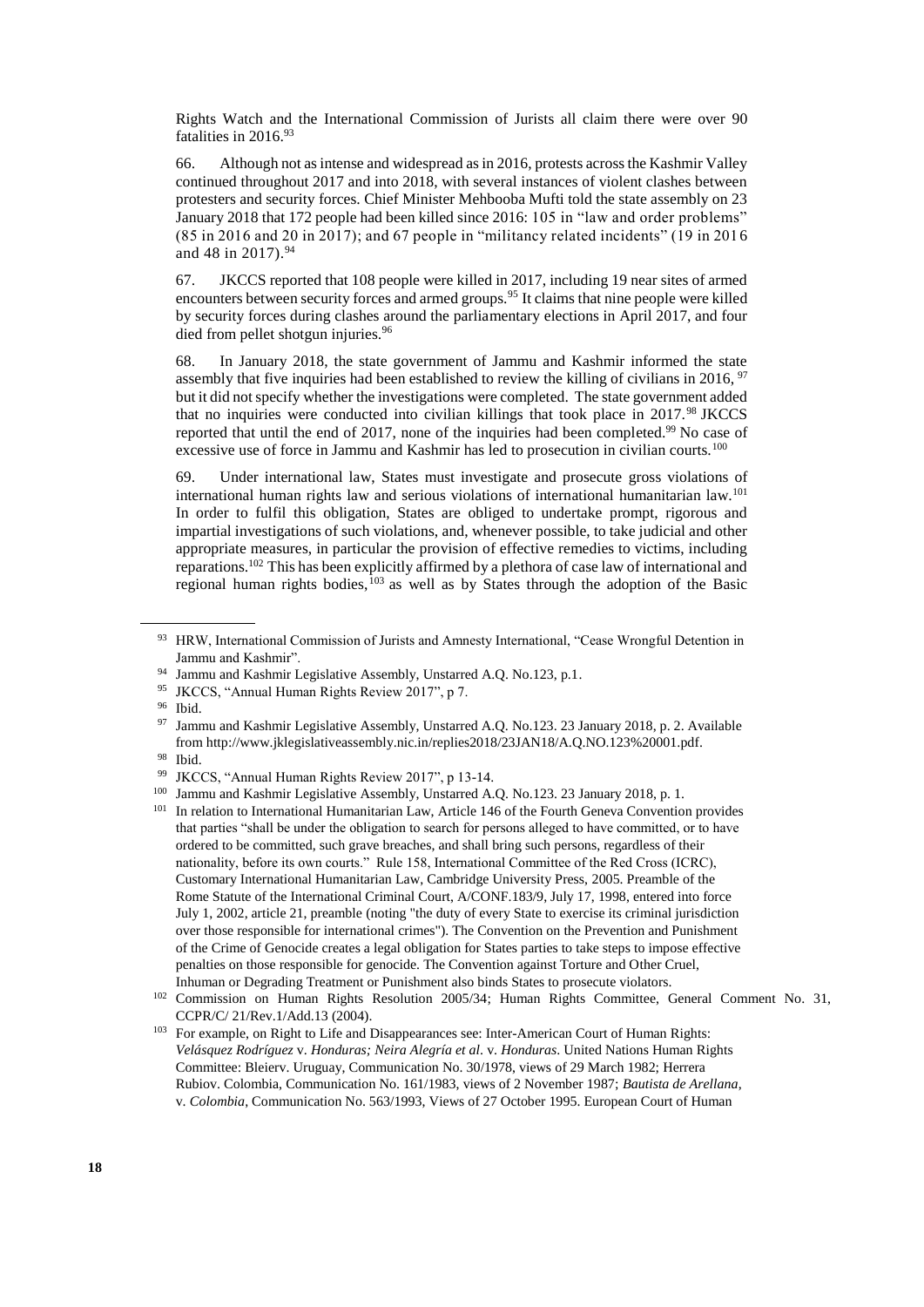Principles and Guidelines on the Right to a Remedy and Reparation for Victims of Gross Violations of International Human Rights Law and Serious Violations of International Humanitarian Law (Reparation Principles).<sup>104</sup> Furthermore, there is a growing body of jurisprudence by human rights courts, treaty bodies and other mechanisms confirming the right to know the truth/the right to truth and the duty to preserve memory which emphasise the central importance of a thorough and effective investigative process in order to counter impunity effectively.<sup>105</sup>

70. According to human rights groups, a large proportion of those killed during the 2016 unrest died from bullet wounds. According to JKCCS, 71 of the 105 people killed during the 2016 protests died of such wounds. <sup>106</sup> Several cases of civilian deaths caused by live ammunition were also reported in 2017 and 2018. While Chief Minister Mehbooba Mufti testified that 20 people were killed in 2017 in "law and order incidents",  $107$  the state government has not disclosed the details of how they were killed. According to JKCCS, 28 people were killed by security forces and 22 by unknown gunmen in 2017.<sup>108</sup>  $\ddot{\phantom{0}}$ 

71. The 'Standard Operating Procedures to deal with Public Agitations with Non-Lethal Measures' prepared by India's Bureau for Police Research and Development recommend that security forces warn protesters before using non-lethal or lethal force. <sup>109</sup> International standards on the use of force also note that law enforcement officials need to give clear warning of their intent to use firearms and give people sufficient time to react.<sup>110</sup> According to Physicians for Human Rights, protesters and witnesses interviewed during the 2016 unrest said security forces did not give any warning before firing bullets or pellets at demonstrators.<sup>111</sup>

Rights: Ipekv. Turkey (see above); *Ergi* v. *Turkey*, Application No. 23818/94, Judgement 28 July 1998, *Kurt* v. *Turkey*, Application No. 24276/94, Judgement of 25 May 1998;'*Tanrikulu* v. *Turkey*, Application No. 23763/94, Judgement of 8 July 1999; Cyprusv. Turkey, Application No. 25781/94, Judgement of 10 May 2001 (as to Greek–Cypriot missing persons); *Timurtas* v. *Turkey*, Application No. 23531/94, Judgement of 13 June 2000; Kiliçv. Turkey, Application No. 22492/93, Judgement of 28 March 2000; Tas v. Turkey, Application No. 24396/94, Judgement of 14 November 2000; *Velikova* v. *Bulgaria*, Application No. 41488/98, Judgement of 18 May 2000;"*Anguelova* v. *Bulgaria*, Application No. 38361/97, Judgement of 13 June 2002; *Finucane* v. *The United Kingdom*, Application No. 2978/95 Judgement of 1 July 2003; *Tahsin Acar* v. *Turkey*, Application No. 26307/95, Judgement of 8 April 2004; *Nachova et al. v. Bulgaria*, Application Nos. 43577/98 and 43579/98, Judgement of 26 February 2004 and *Mehmet Sirin Yilmaz v. Turkey* , Application No. 35875/97, Judgement of 29 July 2004. For torture and ill-treatment see: Assenov et al. v. Bulgaria European Court of Human Rights, Application No. 90/1997/874/1086, Judgement of 28 October 1998; Labita v. Italy (Application No. 26772/95, Judgement of 6 April 2000); Casafranca v. Peru: Human Rights Committee: Communication No. 981/2001, Views of 19 September 2003.

<sup>104</sup> See paragraphs 3(b), (c), and (d) and 4, GA Resolution 60/147: Basic Principles and Guidelines on the Right to a Remedy and Reparation for Victims of Gross Violations of International Human Rights Law and Serious Violations of International Humanitarian Law.

<sup>&</sup>lt;sup>105</sup> See Independent Study on the best practices, including recommendations, to assist States in strengthening their domestic capacity to combat all aspects of impunity, By Diane Orentlicher, E/CN.4/2004/88; See also Note on the Duty to Investigate, Council of Europe, Strasbourg, July 2008.

<sup>106</sup> JKCCS, "Human Rights Review 2016", p 4.

<sup>107</sup> Jammu and Kashmir Legislative Assembly. Unstarred A.Q. No.123, p. 1.

<sup>108</sup> JKCCS, "Annual Human Rights Review 2017", p. 7.

<sup>109</sup> Accessed by Venkatesh Nayak through Right to Information Act, 2005. p. 8. Available from [https://www.scribd.com/document/327234413/Standard-operating-procedures-to-deal-with-public](https://www.scribd.com/document/327234413/Standard-operating-procedures-to-deal-with-public-agitations-with-non-lethal-measures)[agitations-with-non-lethal-measures.](https://www.scribd.com/document/327234413/Standard-operating-procedures-to-deal-with-public-agitations-with-non-lethal-measures) 

<sup>110</sup> Principle 10, United Nations Basic Principles on the Use of Force and Firearms by Law Enforcement Officials (1990).

<sup>111</sup> Physicians for Human Rights, ["Blind to Justice"](http://phr.org/kashmir), p. 8.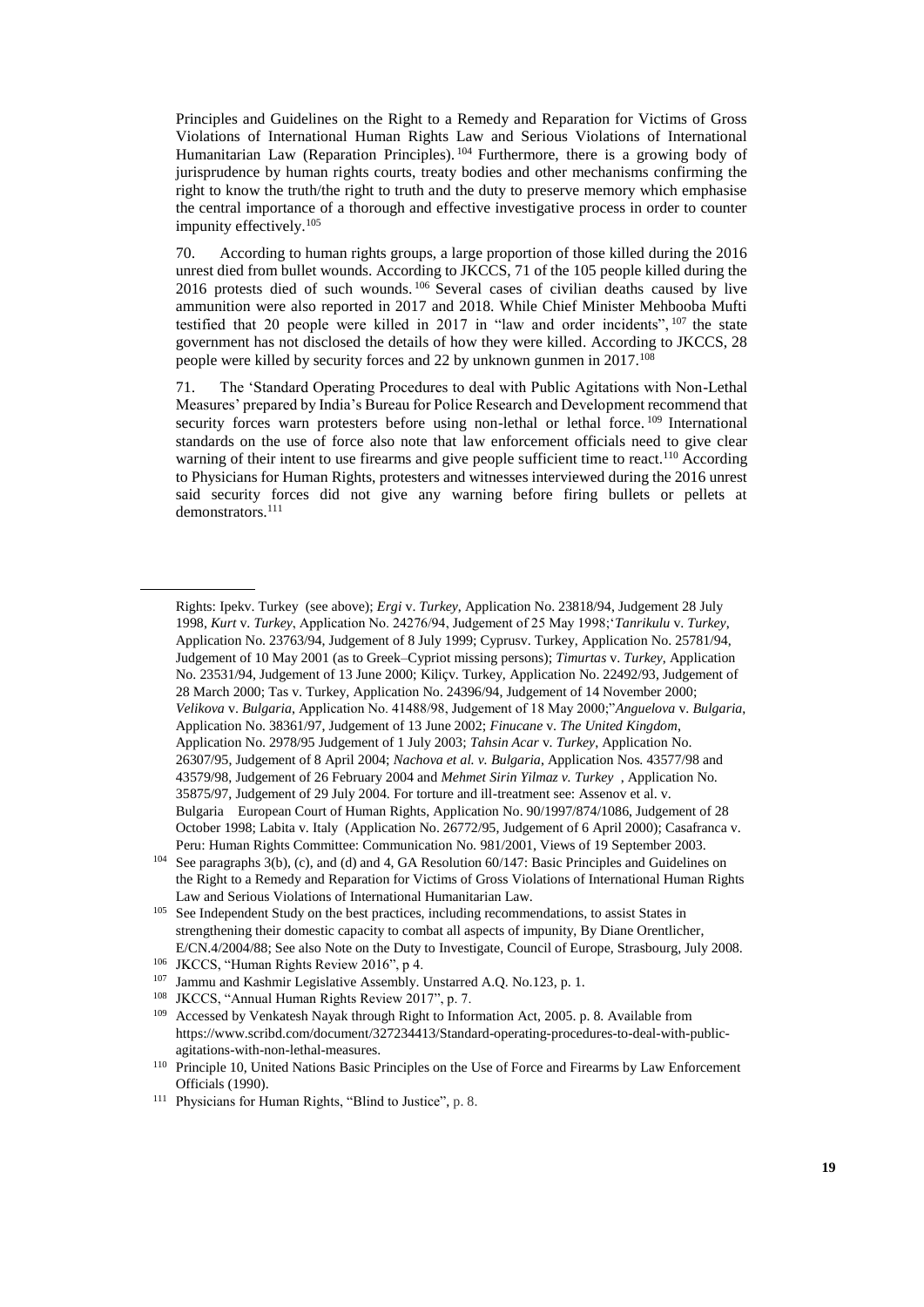72. There appear to be two distinct patterns concerning the casualties reported from "encounter sites":<sup>112</sup> 1) what authorities have called "accidental killings" involve people not taking part in protests who are "caught or hit in crossfire" or hit by a "stray bullet", but Kashmiri civil society organizations and journalists have questioned the narrative of these supposedly accidental killings;<sup>113</sup> and 2) authorities claiming that some of those killed were helping members of armed groups, including protesters throwing stones at security forces.<sup>114</sup> Security forces reportedly used pellet-firing shotguns and live ammunition in these situations.<sup>115</sup> On 15 February 2017, the Chief of Staff of the Indian Army General Bipin Rawat warned protesters that security forces would use "tough action" against anyone intervening in security operations.<sup>116</sup>

73. JKCCS reported 19 people were killed near armed encounter sites in 2017 including 4 women and 1 girl.<sup>117</sup> However, no civilian investigations have been set up to look into these incidents.<sup>118</sup> It is also unclear whether security forces launched any internal inquiries. In July 2017, the Supreme Court of India made filing of First Information Reports (FIR) by police officials and a magisterial inquiry mandatory in every "encounter killing".<sup>119</sup>

74. On 9 January 2017, the Chief Minister told the state assembly that her government had directed the police to set up district level investigation teams under the Deputy Superintendent of Police for carrying out time-bound investigations into all cases of civilian deaths in the context of protests.<sup>120</sup> However, the Government has reported no progress in terms of investigation or prosecution in any of these cases.

## **E. Killings perpetrated in 2018**

75. Civilian killings near armed encounter sites and excessive use of force against protesters continued sporadically in 2018. These killings triggered several large protests across the Kashmir Valley that included long spells of strikes and demonstrations by college students. For instance, on 27 January 2018, three civilians were reportedly killed and several injured in Shopian district when Indian Army personnel fired at protesters, some of whom were reportedly throwing stones at security forces.<sup>121</sup> An army spokesperson told the media

<sup>&</sup>lt;sup>112</sup> In the context of Jammu and Kashmir these refer to places where authorities claim to have been engaging armed groups in gunfights.

<sup>113</sup> "Killing Civilians", *Rising Kashmir*, 19 December 2017. Available from <http://risingkashmir.com/news/killing-civilians>; "Stray bullets in Kashmir: The death of a six-year-old in Kupwara raises some questions", *Scroll.In*, 17 March 2017. Available from https://scroll.in/article/831998/stray-bullets-in-kashmir-the-death-of-a-six-year-old-in-kupwararaised-some-questions.

<sup>114</sup> "J&K police urges Kashmiri youths to not converge at encounter sites", *Press Trust of India*, 30 March 2017. Available fro[m https://www.livemint.com/Politics/go4PwjoX8zuS6keRs0mXFP/JK](https://www.livemint.com/Politics/go4PwjoX8zuS6keRs0mXFP/JK-police-urge-Kashmiri-youths-to-not-converge-at-encounter.html)[police-urge-Kashmiri-youths-to-not-converge-at-encounter.html.](https://www.livemint.com/Politics/go4PwjoX8zuS6keRs0mXFP/JK-police-urge-Kashmiri-youths-to-not-converge-at-encounter.html)

<sup>115</sup> JKCCS, "Annual Human Rights Review 2017", p. 6.

<sup>116</sup> "Army chief warns stone pelters of tough action", *Doordarshan News*, 15 February 2017. Available from [https://www.youtube.com/watch?v=-uWiUoHV7o8.](https://www.youtube.com/watch?v=-uWiUoHV7o8)

<sup>117</sup> JKCCS, "Annual Human Rights Review 2017", p. 7.

<sup>118</sup> Jammu and Kashmir Legislative Assembly, Unstarred A.Q. No.123, p. 1.

<sup>119</sup> Supreme Court of India, *Extra Judicial Execution Victim Families Association v. Union of India*", p. 19.

<sup>120</sup> Ibid.

<sup>121</sup> "SC stalls probe against Major Aditya, Centre-J&K spar over FIR", *Press Trust of India*, 5 March 2018. Available from [http://www.business-standard.com/article/pti-stories/sc-stalls-probe-against](http://www.business-standard.com/article/pti-stories/sc-stalls-probe-against-major-aditya-centre-j-k-spar-over-fir-118030500950_1.html)[major-aditya-centre-j-k-spar-over-fir-118030500950\\_1.html.](http://www.business-standard.com/article/pti-stories/sc-stalls-probe-against-major-aditya-centre-j-k-spar-over-fir-118030500950_1.html)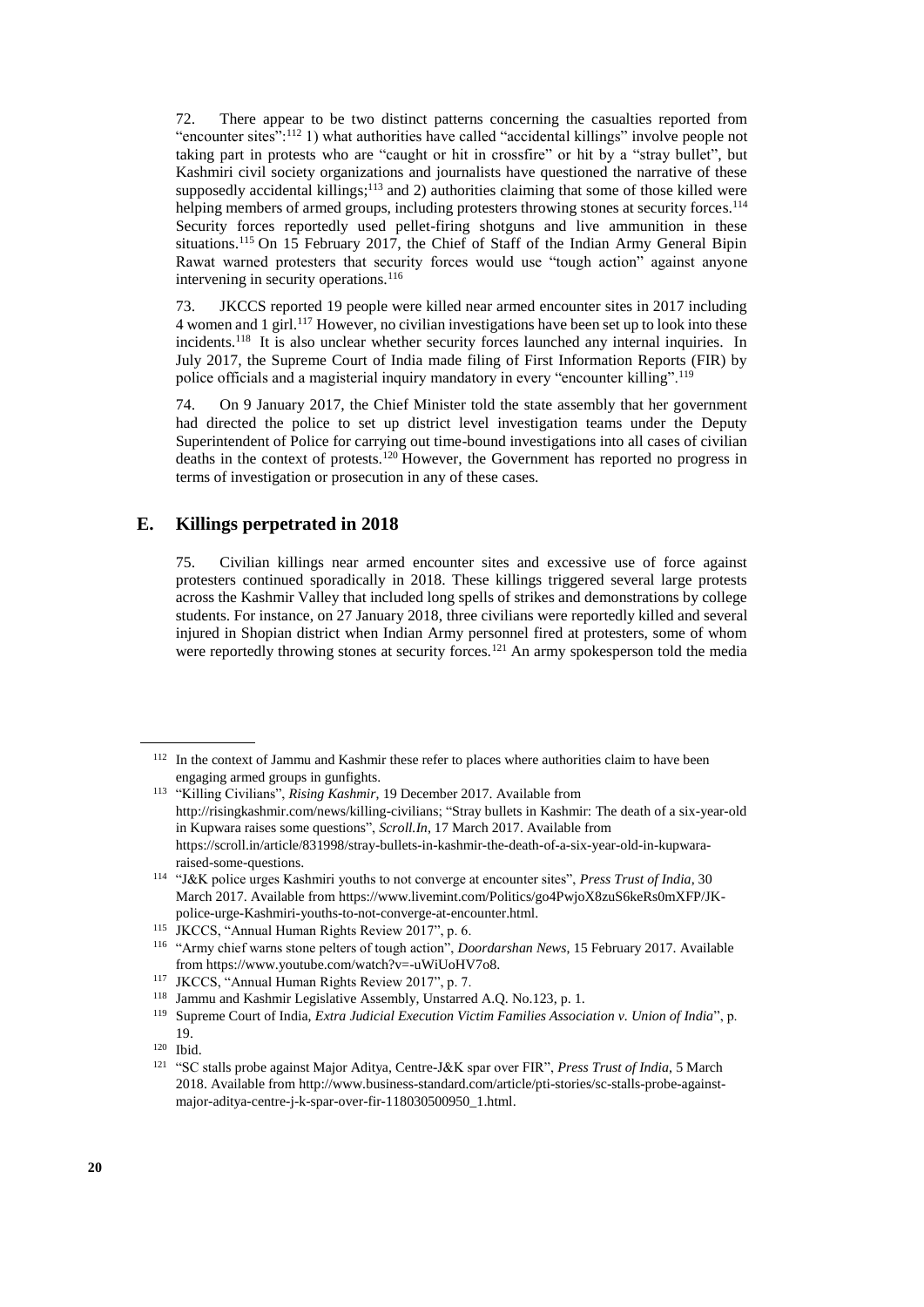on the same day that the soldiers fired at the protesters in self-defence. <sup>122</sup> The Corps Commander of Srinagar-based 15 Corps Lieutenant General A.K. Bhatt stated his soldiers would only resort to firing in case of high provocation or danger to their lives.<sup>123</sup>

76. The killings sparked large protests across southern Kashmir for several days. Chief Minister Mehbooba Mufti announced a magistrate-level inquiry, and the state police filed a FIR against army personnel of 10 Garhwal Rifles under sections 302 (murder) and 307 (attempt to murder)<sup>124</sup> of the Ranbir Penal Code.<sup>125</sup> One of the Indian Army officers involved in the incident petitioned the Supreme Court of India to cancel the FIR.<sup>126</sup> Consequently, on 5 March 2018, the court ordered Jammu and Kashmir authorities to halt all investigations until its final verdict.<sup>127</sup>

77. In another incident, on 4 March 2018, four civilians and two men suspected of belonging to an armed group were killed in a gun fight with the Indian Army in Pahnoo area of Shopian district.<sup>128</sup> The Indian Army claimed the civilians killed in the incident were "linked with militancy".<sup>129</sup> This claim was disputed by several state assembly legislators and political parties who called for an independent investigation into the killings. <sup>130</sup> Chief Minister Mehbooba Mufti said she was "deeply distressed" by the civilian deaths in Shopian.<sup>131</sup> The police are reportedly investigating the incident,<sup>132</sup> but there is no information on the status of the probe.

78. On 1 April 2018, 4 civilians, 13 armed group members and 3 security forces personnel were killed in 3 separate gun battles between security forces and armed groups in Shopian

<sup>122</sup> "Jammu and Kashmir: 2 civilians killed in army firing in Shopian", *Press Trust of India*, 27 January 2018. Available from [https://www.livemint.com/Politics/9N2vfDSJ2ZZzwhPXQRj9oM/Jammu-and-](https://www.livemint.com/Politics/9N2vfDSJ2ZZzwhPXQRj9oM/Jammu-and-Kashmir-2-civilians-killed-in-army-firing-in-Shop.html)[Kashmir-2-civilians-killed-in-army-firing-in-Shop.html.](https://www.livemint.com/Politics/9N2vfDSJ2ZZzwhPXQRj9oM/Jammu-and-Kashmir-2-civilians-killed-in-army-firing-in-Shop.html)

<sup>123</sup> Lieutenant General A.K. Bhatt, Media statement, 26 February 2018. Available from [https://www.youtube.com/watch?v=p9nxPlJqLiw.](https://www.youtube.com/watch?v=p9nxPlJqLiw) 

<sup>&</sup>lt;sup>124</sup> "Jammu and Kashmir Police file FIR against army personnel for death of civilians in Shopian firing", *Press Trust of India*, 28 January 2018. Available fro[m https://www.firstpost.com/india/jammu-and](https://www.firstpost.com/india/jammu-and-kashmir-police-file-fir-against-army-personnel-for-death-of-civilians-in-shopian-firing-4324367.html)[kashmir-police-file-fir-against-army-personnel-for-death-of-civilians-in-shopian-firing-4324367.html.](https://www.firstpost.com/india/jammu-and-kashmir-police-file-fir-against-army-personnel-for-death-of-civilians-in-shopian-firing-4324367.html)

<sup>&</sup>lt;sup>125</sup> The Ranbir Penal Code is a criminal code applicable in the state of Jammu and Kashmir. The Indian Penal Code does not apply in the state as article 370 of the Indian Constitution gives autonomous status to the state of Jammu and Kashmir.

<sup>126</sup> "Shopian Case: J&K says Major Aditya not name in FIR, SC halts probe", *Press Trust of India*, 5 March 2018. Available fro[m https://www.thehindubusinessline.com/news/fir-against-the-army](https://www.thehindubusinessline.com/news/fir-against-the-army-shopian-case-jammu-and-kashmir-says-major-aditya-not-named-in-fir-sc-halts-probe/article22930798.ece)[shopian-case-jammu-and-kashmir-says-major-aditya-not-named-in-fir-sc-halts](https://www.thehindubusinessline.com/news/fir-against-the-army-shopian-case-jammu-and-kashmir-says-major-aditya-not-named-in-fir-sc-halts-probe/article22930798.ece)[probe/article22930798.ece.](https://www.thehindubusinessline.com/news/fir-against-the-army-shopian-case-jammu-and-kashmir-says-major-aditya-not-named-in-fir-sc-halts-probe/article22930798.ece)

<sup>127</sup> Ibid.

<sup>128</sup> "Shopian firing incident: 2 LeT militants, 4 civilians shot dead in Kashmir", *Press Trust of India*, 5 March 2018. Available fro[m http://www.business-standard.com/article/current-affairs/shopian-firing](http://www.business-standard.com/article/current-affairs/shopian-firing-incident-2-let-militants-4-civilians-shot-dead-in-kashmir-118030500251_1.html)[incident-2-let-militants-4-civilians-shot-dead-in-kashmir-118030500251\\_1.html.](http://www.business-standard.com/article/current-affairs/shopian-firing-incident-2-let-militants-4-civilians-shot-dead-in-kashmir-118030500251_1.html)

<sup>129</sup> "Shopian firing: CM says civilians among those killed, Army makes counter-claim", *Press Trust of India*, 5 March 2018. Available from [http://www.business-standard.com/article/pti-stories/shopian](http://www.business-standard.com/article/pti-stories/shopian-firing-cm-says-civilians-among-those-killed-army-makes-counter-claim-118030501128_1.html)[firing-cm-says-civilians-among-those-killed-army-makes-counter-claim-118030501128\\_1.html.](http://www.business-standard.com/article/pti-stories/shopian-firing-cm-says-civilians-among-those-killed-army-makes-counter-claim-118030501128_1.html)

<sup>130</sup> Ibid.

<sup>&</sup>lt;sup>131</sup> Jammu and Kashmir Chief Minister Mehbooba Mufti, Statement on Twitter, 5 March 2018. Available from [https://twitter.com/MehboobaMufti/status/970542375444668417.](https://twitter.com/MehboobaMufti/status/970542375444668417)

<sup>132</sup> "Police probing into Shopian firing, DGP calls for peace", *Press Trust of India*, 5 March 2018. Available fro[m http://www.business-standard.com/article/pti-stories/police-probing-into-shopian](http://www.business-standard.com/article/pti-stories/police-probing-into-shopian-firing-dgp-calls-for-peace-118030500606_1.html)[firing-dgp-calls-for-peace-118030500606\\_1.html.](http://www.business-standard.com/article/pti-stories/police-probing-into-shopian-firing-dgp-calls-for-peace-118030500606_1.html)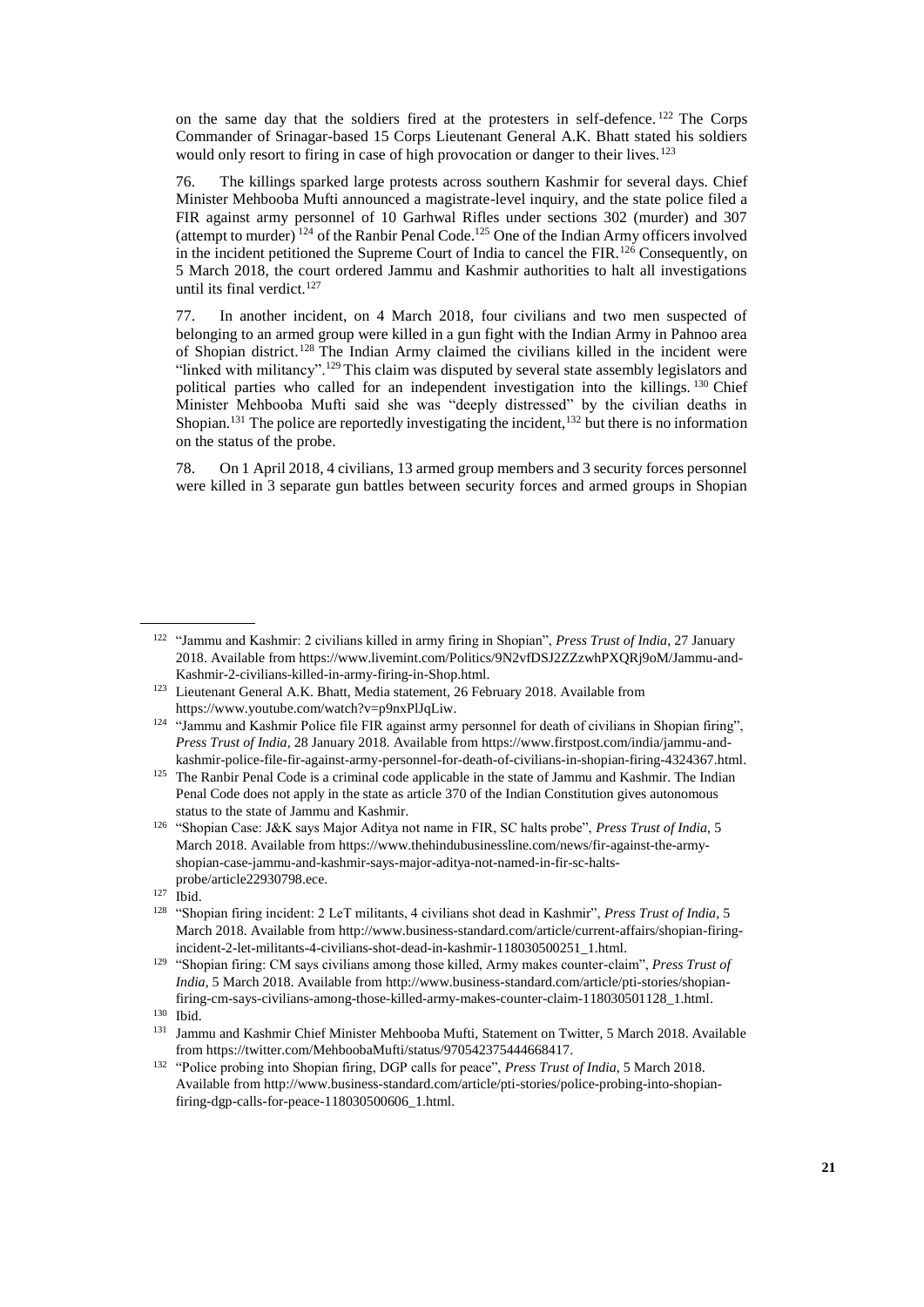and Anantnag districts.<sup>133</sup> The civilian killings were followed by days of protests across the Kashmir Valley, including by students.<sup>134</sup>

## **F. Use of pellet-firing shotgun**

79. One of most dangerous weapons used against protesters during the unrest in 2016 was the pellet-firing shotgun, which is a 12-gauge pump-action shotgun that fires metal pellets. It was deployed by the Central Reserve Police Force and the Jammu and Kashmir Police against protesters, some of whom were throwing stones. According to human rights organizations, the shotgun cartridges contain 500 to 600 pellets that resemble ball bearings. <sup>135</sup> The ammunition is made of lead alloy that is fired at a high velocity thereby dispersing the metal pellets over a large area.<sup>136</sup> Experts claim that there is no way of adequately controlling the trajectory of these shotguns beyond a limited range, which makes them inherently inaccurate and indiscriminate. <sup>137</sup> The pellet-firing shotgun was first used in Kashmir during mass protests in 2010; it is not known to have been used against protesters anywhere else in India.<sup>138</sup>

80. The Central Reserve Police Force claims the pellet-firing shotgun is the "least lethal" option they have at their disposal for crowd-control.<sup>139</sup> However, pellet shotgun use by law enforcement agencies resulted in multiple deaths and serious injuries of hundreds civilians between 2016 and 2018.<sup>140</sup> According to official figures presented in the Parliament, 17 people were killed by pellet injuries between July 2016 and August 2017.<sup>141</sup> According to information received by the Jammu and Kashmir State Human Rights Commission (SHRC) from 10 districts of the Kashmir Valley, 1,726 people were injured by metal pellets in 2016.<sup>142</sup> In January 2018, Chief Minister Mehbooba Mufti stated before the state assembly that 6,221 people had been injured by pellet guns in Kashmir between 8 July 2016 and 27 February 2017; among the victims,  $728$  had eye injuries.<sup>143</sup> The Chief Minister reported that 54 people suffered some form of visual impairment due to pellet injuries.<sup>144</sup> Civil society organizations claim that the number of people partially or completely blinded due to pellet

<sup>133</sup> "Major counter-terror offensive in J-K: 13 militants, 3 jawans, 4 civilians killed", *Press Trust of India*, 1 April 2018. Available from [http://www.business-standard.com/article/pti-stories/major](http://www.business-standard.com/article/pti-stories/major-counter-terror-offensive-in-j-k-13-militants-killed-3-jawans-4-civilians-dead-118040100711_1.html)[counter-terror-offensive-in-j-k-13-militants-killed-3-jawans-4-civilians-dead-118040100711\\_1.html.](http://www.business-standard.com/article/pti-stories/major-counter-terror-offensive-in-j-k-13-militants-killed-3-jawans-4-civilians-dead-118040100711_1.html)

<sup>134</sup> "Student protests rock Jammu and Kashmir", *Press Trust of India*, 6 April 2018. Available from [http://www.newindianexpress.com/nation/2018/apr/06/student-protests-rock-jammu-and-kashmir-](http://www.newindianexpress.com/nation/2018/apr/06/student-protests-rock-jammu-and-kashmir-1797593.html)[1797593.html.](http://www.newindianexpress.com/nation/2018/apr/06/student-protests-rock-jammu-and-kashmir-1797593.html)

<sup>135</sup> Amnesty International, "Losing Sight in Kashmir", p. 3. Physicians for Human Rights, "[Blind to](file://fshq.ad.ohchr.org/APB/APU/FOS-01%20Country%20Mandate%20Support/03%20Coordination%20&%20Partnership/Coordination/Country%20Files/2018/Kashmir/Public%20Report/Blind%20to%20Justice)  [Justice"](file://fshq.ad.ohchr.org/APB/APU/FOS-01%20Country%20Mandate%20Support/03%20Coordination%20&%20Partnership/Coordination/Country%20Files/2018/Kashmir/Public%20Report/Blind%20to%20Justice), p. 7.

<sup>136</sup> Ibid.

<sup>137</sup> Ibid.

<sup>138</sup> Parliament of India, Rajya Sabha, Unstarred Question no. 511, 7 February 2018. Available from [https://rajyasabha.nic.in](https://rajyasabha.nic.in/). Amnesty International, "Losing Sight in Kashmir", 13 September 2017, p.1.

<sup>&</sup>lt;sup>139</sup> "There will be more casualties if pellet guns are banned, CRPF tells J-K HC", Press Trust of India, 19 August 2016. Available from [http://www.business-standard.com/article/current-affairs/more](http://www.business-standard.com/article/current-affairs/more-fatalities-if-pellet-guns-are-banned-crpf-tells-j-k-hc-116081900585_1.html)[fatalities-if-pellet-guns-are-banned-crpf-tells-j-k-hc-116081900585\\_1.html.](http://www.business-standard.com/article/current-affairs/more-fatalities-if-pellet-guns-are-banned-crpf-tells-j-k-hc-116081900585_1.html) 

<sup>140</sup> Amnesty International, "Losing Sight in Kashmir", p. 3. Physicians for Human Rights, "[Blind to](file://fshq.ad.ohchr.org/APB/APU/FOS-01%20Country%20Mandate%20Support/03%20Coordination%20&%20Partnership/Coordination/Country%20Files/2018/Kashmir/Public%20Report/Blind%20to%20Justice)  [Justice"](file://fshq.ad.ohchr.org/APB/APU/FOS-01%20Country%20Mandate%20Support/03%20Coordination%20&%20Partnership/Coordination/Country%20Files/2018/Kashmir/Public%20Report/Blind%20to%20Justice), p. 7.

<sup>141</sup> Parliament of India, Rajya Sabha, Unstarred Question no. 511. Available from [http://rajyasabha.nic.in/.](http://rajyasabha.nic.in/) 

 $^{142}$  Information shared by SHRC.

<sup>143</sup> Jammu and Kashmir Legislative Assembly, Unstarred A.Q. No.330, 12 January 2018, Annexure-A. Available fro[m http://www.jklegislativeassembly.nic.in/replies2018/12jan/UN330.pdf.](http://www.jklegislativeassembly.nic.in/replies2018/12jan/UN330.pdf)

<sup>144</sup> Ibid, Annexure to the Government Order No.10, p. 4.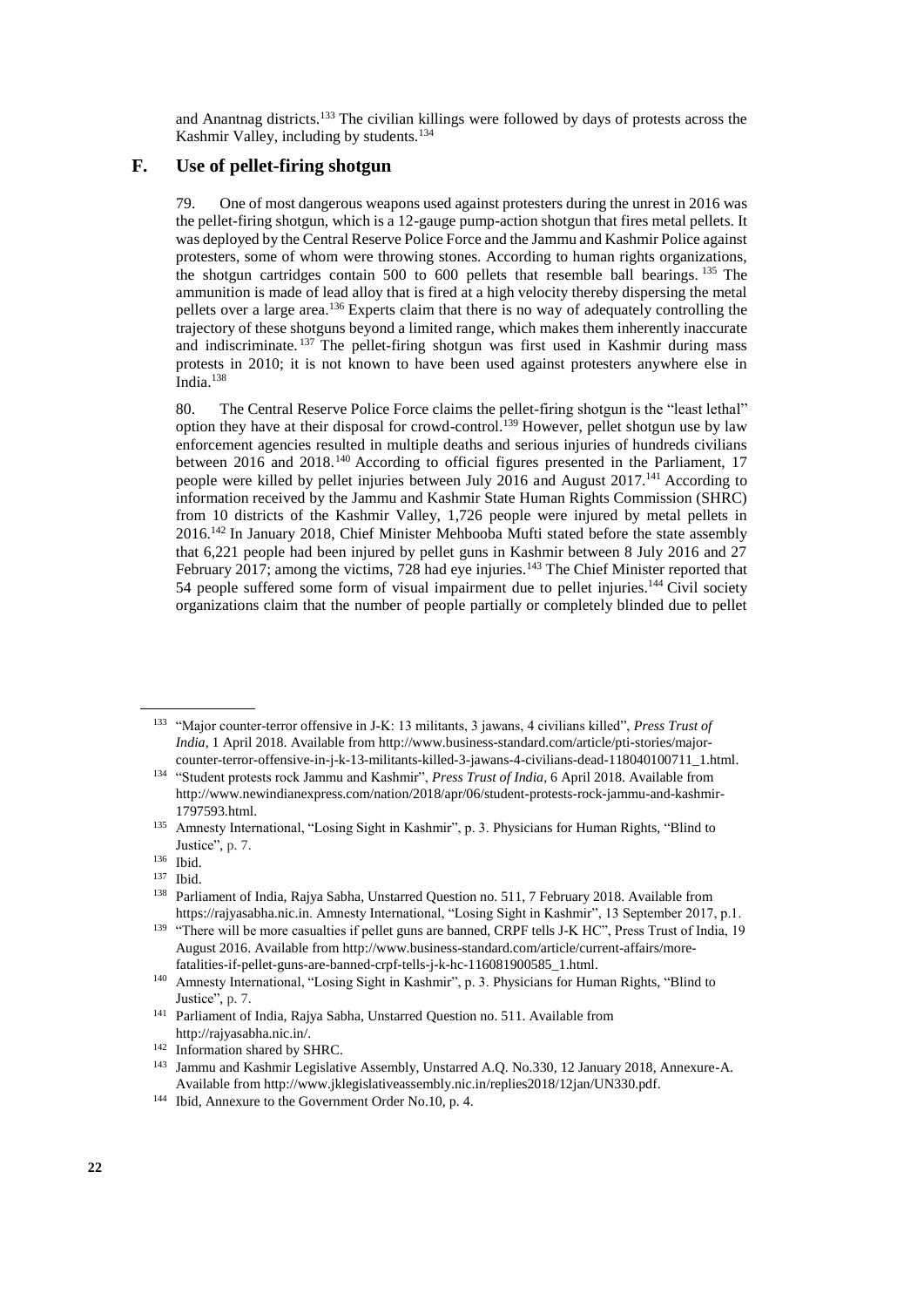injuries is higher.<sup>145</sup> A right to information query found that 16 personnel from the Jammu and Kashmir Armed Police were also injured by pellet-firing shotguns.<sup>146</sup>

81. A few months after violent confrontations between protesters and security forces in Kashmir left over 100 people dead in the summer of 2010, the Union Ministry of Home Affairs commissioned a taskforce to produce standard operating procedures for the use of non-lethal measures in "public agitations".<sup>147</sup> The 12-gauge pellet-firing shotgun used in Kashmir was not listed in the Standard Operating Procedures issued by the Bureau of Police Research and Development in March 2011.<sup>148</sup> A right to information application seeking to know the "efficacy and impact" of the pellet shotgun was rejected by the authorities on the grounds that this was sensitive information related to national security.<sup>149</sup> In February 2018, the Union Ministry of Home Affairs told the Parliament that a state-run laboratory had conducted tests on the impact of metal pellets but has not published the results.<sup>150</sup>

82. In December 2016, the Jammu and Kashmir High Court Bar Association petitioned the Supreme Court of India seeking an immediate ban on the use of the pellet-firing shotgun. Though a final verdict is awaited, the court observed during the hearing that it needed assurances from the authorities that pellet shotguns would not be used indiscriminately.<sup>151</sup> The central government told the Supreme Court it continued to use pellet shotguns because all other alternatives such as tear gas, chili-based chemical shells and rubber bullets had failed to stop the protesters. <sup>152</sup> In March 2017, the Union Ministry of Home Affairs told the Parliament that an expert committee set up to explore alternatives to pellet shotguns had recommended the use of a chili-based munition PAVA (Pelargonic Acid Vanillyl Amide) shells, STUN-LAC (stun grenades and shells) and tear gas shells "to disperse rioters".<sup>153</sup> However, the Union Ministry of Home Affairs added that if these alternatives proved ineffective, security forces would resort to pellet shotguns.<sup>154</sup>

83. According to human rights groups and medical professionals in Kashmir, apart from physical injuries, many victims of pellet shotguns face serious mental health issues, including symptoms of psychological trauma.<sup>155</sup> NGOs have called for reparations in compliance with

<sup>145</sup> Amnesty International in 2016 profiled 88 cases and adds that many cases could not be tracked because the injured reported false identities at hospitals to avoid arrest. ("Losing Sight in Kashmir") Also, Physicians for Human Rights quotes statistics from the Jammu and Kashmir Department of Health that 837 of the estimated 12,000 people injured during protests in 2016 had sustained eye injuries, in one or both eyes. ("Blind to Justice", p. 12)

<sup>146</sup> Ibid, p. 108.

<sup>&</sup>lt;sup>147</sup> The Director General of the Central Reserve Police Force (CRPF) was a member of this task force. CRPF had first deployed pellet-firing shotguns in Kashmir in June 2010.

<sup>&</sup>lt;sup>148</sup> Accessed by Venkatesh Nayak through Right to Information Act, 2005. Available from [https://www.scribd.com/document/327234413/Standard-operating-procedures-to-deal-with-public](https://www.scribd.com/document/327234413/Standard-operating-procedures-to-deal-with-public-agitations-with-non-lethal-measures)[agitations-with-non-lethal-measures.](https://www.scribd.com/document/327234413/Standard-operating-procedures-to-deal-with-public-agitations-with-non-lethal-measures) 

<sup>&</sup>lt;sup>149</sup> Venkatesh Nayak, RTI/GoI/OFB/2016/1, Submission for request for information under the Right to Information Act, 2005. Available fro[m http://www.humanrightsinitiative.org/download/OFB](http://www.humanrightsinitiative.org/download/OFB-riotweapons&ammosale-RTIappln&docs-Jul16.pdf)[riotweapons&ammosale-RTIappln&docs-Jul16.pdf.](http://www.humanrightsinitiative.org/download/OFB-riotweapons&ammosale-RTIappln&docs-Jul16.pdf)

<sup>150</sup> Parliament of India, Rajya Sabha, Unstarred Question no. 512. Available from [http://rajyasabha.nic.in/.](http://rajyasabha.nic.in/) 

<sup>151</sup> "Apply mind before using pellet guns, says Supreme Court", *Press Trust of India*, 14 December 2016. Available from [http://indianexpress.com/article/india/kashmir-apply-mind-before-using-pellet-guns](http://indianexpress.com/article/india/kashmir-apply-mind-before-using-pellet-guns-says-supreme-court-4427186/)[says-supreme-court-4427186/.](http://indianexpress.com/article/india/kashmir-apply-mind-before-using-pellet-guns-says-supreme-court-4427186/)

<sup>152</sup> "After skunk water, laser dazzler fail, Centre mulls alternative to pellet guns in Kashmir", *Press Trust of India*, 10 April 2017. Available from [https://www.news18.com/news/india/after-skunk-water-laser](https://www.news18.com/news/india/after-skunk-water-laser-dazzler-fail-centre-mulls-alternative-to-pellet-guns-1370718.html)[dazzler-fail-centre-mulls-alternative-to-pellet-guns-1370718.html.](https://www.news18.com/news/india/after-skunk-water-laser-dazzler-fail-centre-mulls-alternative-to-pellet-guns-1370718.html) 

<sup>153</sup> Parliament of India, Lok Sabha, Unstarred question no. 41185, 28 March 2017. Available from [http://164.100.47.194/Loksabha/Questions/QResult15.aspx?qref=50527&lsno=16.](http://164.100.47.194/Loksabha/Questions/QResult15.aspx?qref=50527&lsno=16)

<sup>154</sup> Ibid.

<sup>&</sup>lt;sup>155</sup> Doctors Association Kashmir, "Pellet gun lethality obvious", 15 July 2016. Amnesty International, "Losing Sight in Kashmir".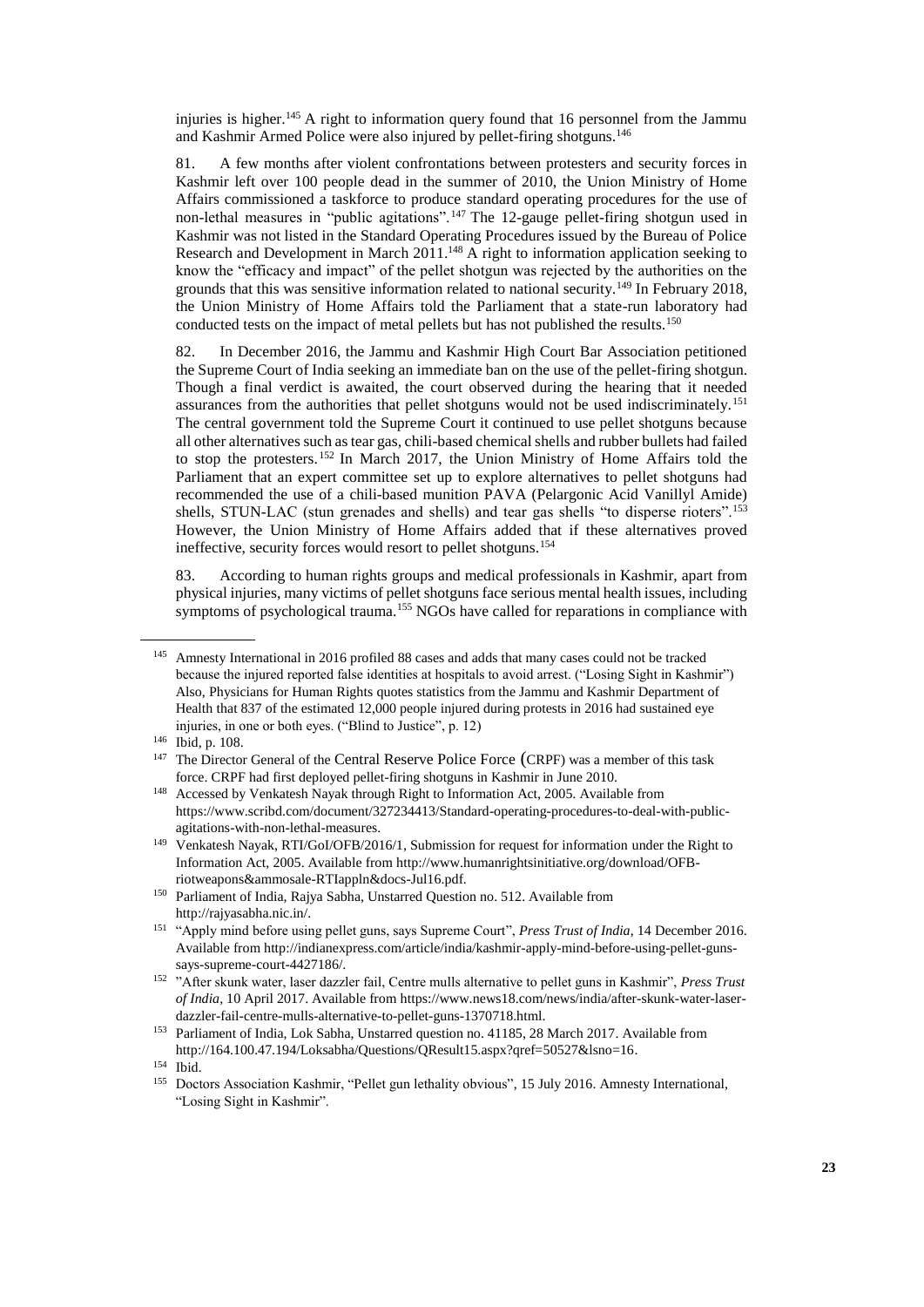international standards for those injured.<sup>156</sup> However, the state government of Jammu and Kashmir has so far announced small financial assistance packages for 54 people<sup>157</sup> and promised government employment to 12 others.<sup>158</sup>

84. Despite the public outrage over the deaths and mass blindings caused by the use of pellet-firing shotguns, the state government has only set up one special investigation into a death caused by pellet-gun injuries. On 9 January 2017, it ordered the Deputy General of Police-Central Kashmir Range to set up a Special Investigation Team to probe the killing of 21-year-old Riyaz Ahmad Shah, on 2 August 2016. A pellet cartridge shot at close range had penetrated and burst in his abdomen, leaving over 300 metal pellets in his body.<sup>159</sup> The police had previously filed a FIR against "security forces" in relation to his death. <sup>160</sup> However, there have been no investigations into determining whether the other deaths and serious injuries caused by pellet-firing shotguns are cases of excessive use of force by police and central paramilitary forces.<sup>161</sup>

85. Indian security forces continue to use pellet shotguns in Kashmir today. On 1 April 2018, around 40 people were reportedly injured, including 35 hit in the eyes, by pellet shotguns used against people protesting against the killing of civilians in Shopian and Anantnag districts.<sup>162</sup>

## **G. Arbitrary arrests and detention, including of children**

86. As a State party to the International Covenant on Civil and Political Rights, India is obligated to ensure the principles of legality<sup>163</sup> and the right to liberty and security. <sup>164</sup> The right to liberty and security includes the right not to be subjected to arbitrary arrest or detention,<sup>165</sup> the right to know the reasons for one's detention and charges, if any,<sup>166</sup> the right to be brought before a judge within a reasonable time following arrest or detention, and the right to appeal to a court of law to review the arrest or detention.<sup>167</sup>

87. Commenting on the system of administrative detention in India, the United Nations Human Rights Committee recommended that anyone arrested or detained be informed of the reasons for their arrest and charges against them.<sup>168</sup> It also recommended that "continued detention should be determined by an independent and impartial tribunal constituted and operating in accordance with article 14, paragraph 1, of the Covenant".<sup>169</sup> The Committee was of the view that "a central register of detainees under preventive detention laws be

<sup>156</sup> Ibid, p. 109; and Physicians for Human Rights, ["Blind to Justice"](http://phr.org/kashmir), p. 18.

<sup>157</sup> Out the 54 injured who have been offered financial assistance, 37 suffered permanent or partial visual impairment. (Jammu and Kashmir Legislative Assembly. Unstarred A.Q. No.330, 12 January 2018, Annexure-B.)

<sup>158</sup> Ibid, Annexure-C.

<sup>159</sup> FIR 57/2016 at Police Station Karan Nagar, Srinagar, Jammu Kashmir.

<sup>&</sup>lt;sup>160</sup> Jammu and Kashmir Legislative Assembly. Unstarred A.Q. No.123, pp. 2-3.

<sup>&</sup>lt;sup>161</sup> According to information tabled by the Government of Jammu and Kashmir in the state assembly on 23 January 2018, only one case of death caused by pellet shotgun is being currently investigated (FIR 57/2016). There is no publicly available information to indicate if other deaths caused by pellet shotgun injuries in 2016-2018 are being investigated. (Jammu and Kashmir Legislative Assembly, Unstarred A.Q. No.123. 23 January 2018.)

<sup>162</sup> Confidential information provided to OHCHR.

<sup>163</sup> Article 15(1), International Covenant on Civil and Political Rights.

<sup>164</sup> Article 9, International Covenant on Civil and Political Rights.

<sup>165</sup> Article 9(1), International Covenant on Civil and Political Rights.

<sup>166</sup> Article 9(2), International Covenant on Civil and Political Rights.

<sup>167</sup> Article 9(4), International Covenant on Civil and Political Rights.

<sup>168</sup> CCPR/C/79/Add.81, para 24.

<sup>169</sup> Ibid.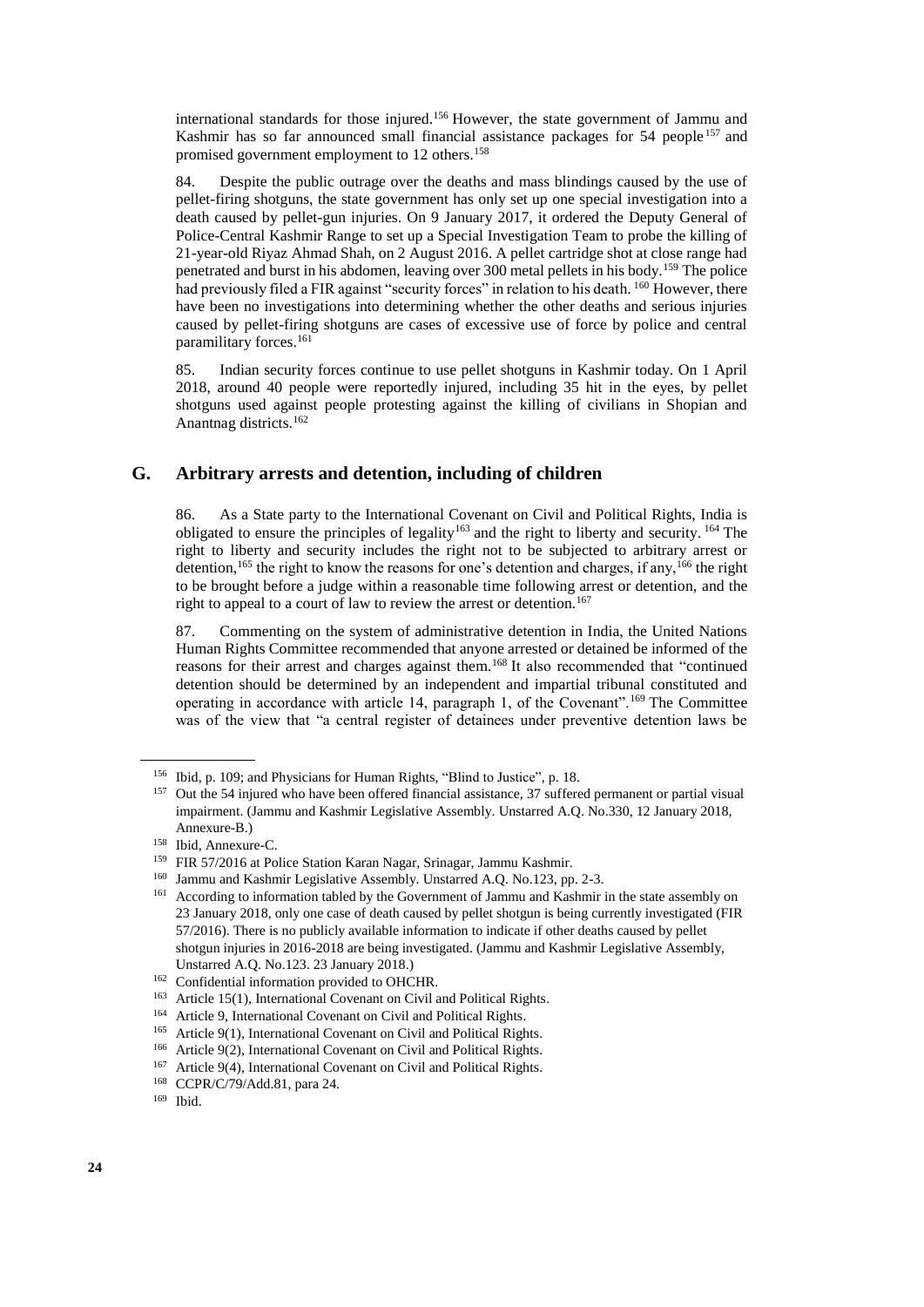maintained and that the State party accept the admission of the International Committee of the Red Cross to all types of detention facilities, particularly in areas of conflict".<sup>170</sup>

88. A right to information application found that over 1,000 people were detained under the Jammu and Kashmir Public Safety Act between March 2016 and August 2017.<sup>171</sup> It also found that the state Government had not created any rules or standard operating procedures under PSA to guide the authorities while issuing a detention order.<sup>172</sup> Issuing authorities – usually district magistrates or divisional commissioners – thus solely rely on dossiers prepared by the Jammu and Kashmir Police and reportedly do not verify facts.<sup>173</sup> Additional work may be needed to verify this allegation.

89. For example, on 15 September 2016, prominent civil society advocate Khurram Parvez was arrested and detained under PSA, a day after being prevented from travelling to Geneva to attend the thirty-third session of the United Nations Human Rights Council.<sup>174</sup> Several United Nations human rights experts<sup>175</sup> publicly called for his immediate release, noting that the travel ban and his detention were "a deliberate attempt to obstruct his legitimate human rights activism".<sup>176</sup> He was released on 30 November 2016 after spending 76 days in detention.

90. Human rights groups had warned Jammu and Kashmir authorities that minors were being arrested under PSA in 2016 and 2017.<sup>177</sup> Opposition parties raised the issue in the Parliament<sup>178</sup> and state assembly,<sup>179</sup> but authorities have regularly denied that minors were being picked up under PSA.<sup>180</sup>

91. In 2014, the Committee on the Rights of the Child called upon India to review its security-related laws with a view to prohibiting criminal and administrative proceedings against persons under the age of  $18.^{181}$  It recommended that all persons under the age of 18

<sup>170</sup> Ibid.

<sup>&</sup>lt;sup>171</sup> RTI application by the Jammu and Kashmir RTI Movement. Available from [http://www.humanrightsinitiative.org/blog/no-rules-sops-for-ordering-preventive-detentions-under-jk](http://www.humanrightsinitiative.org/blog/no-rules-sops-for-ordering-preventive-detentions-under-jk-psa)[psa.](http://www.humanrightsinitiative.org/blog/no-rules-sops-for-ordering-preventive-detentions-under-jk-psa) 

 $\frac{172}{173}$  Ibid.

Amnesty International, "A Lawless Law", p. 31.

<sup>174</sup> Amnesty International, "Kashmiri human rights defender held in administrative detention", 16 September 2016. Available fro[m https://amnesty.org.in/news-update/kashmiri-human-rights](https://amnesty.org.in/news-update/kashmiri-human-rights-defender-held-administrative-detention/)[defender-held-administrative-detention/.](https://amnesty.org.in/news-update/kashmiri-human-rights-defender-held-administrative-detention/)

<sup>&</sup>lt;sup>175</sup> The Working Group on enforced or involuntary disappearances; the Special Rapporteur on the situation of human rights defenders, Mr. Michel Forst; the Chair-Rapporteur of the Working Group on Arbitrary Detention, Mr. Sètondji Adjovi; the Special Rapporteur on the rights to freedom of peaceful assembly and of association, Mr. Maina Kiai**,** and the Special Rapporteur on the promotion and protection of the right to freedom of opinion and expression**,** Mr. David Kaye.

<sup>&</sup>lt;sup>176</sup> "UN experts urge India to release prominent human rights defender detained for over a month", 19 October 2016. Available from

[http://www.ohchr.org/en/NewsEvents/Pages/DisplayNews.aspx?NewsID=20697&LangID=E.](http://www.ohchr.org/en/NewsEvents/Pages/DisplayNews.aspx?NewsID=20697&LangID=E)

<sup>&</sup>lt;sup>177</sup> Amnesty International, HRW and ICJ, "Cease Wrongful Detentions in Jammu and Kashmir".

<sup>&</sup>lt;sup>178</sup> Parliament of India. Rajya Sabha, Unstarred question no 4534, 12 April 2017. Available from, [http://rajyasabha.nic.in/.](http://rajyasabha.nic.in/)

<sup>&</sup>lt;sup>179</sup> "MLA marshalled out from Jammu and Kashmir Assembly for disruption", *Press Trust of India*, 24 January 2017. Available from, [https://www.deccanchronicle.com/nation/politics/240117/mla](https://www.deccanchronicle.com/nation/politics/240117/mla-marshalled-out-from-jammu-and-kashmir-assembly-for-disruption.html)[marshalled-out-from-jammu-and-kashmir-assembly-for-disruption.html.](https://www.deccanchronicle.com/nation/politics/240117/mla-marshalled-out-from-jammu-and-kashmir-assembly-for-disruption.html)

<sup>&</sup>lt;sup>180</sup> OHCHR has received confidential documents that shows six minors were detained under the PSA in 2016-2017.

<sup>&</sup>lt;sup>181</sup> CRC/C/OPAC/IND/CO/1, Concluding observations on the report submitted by India under article 8, paragraph 1, of the Optional Protocol to the Convention on the Rights of the Child on the involvement of children in armed conflict. Available from

http://tbinternet.ohchr.org/\_layouts/treatybodyexternal/Download.aspx?symbolno=CRC/C/OPAC/IN D/CO/1&Lang=En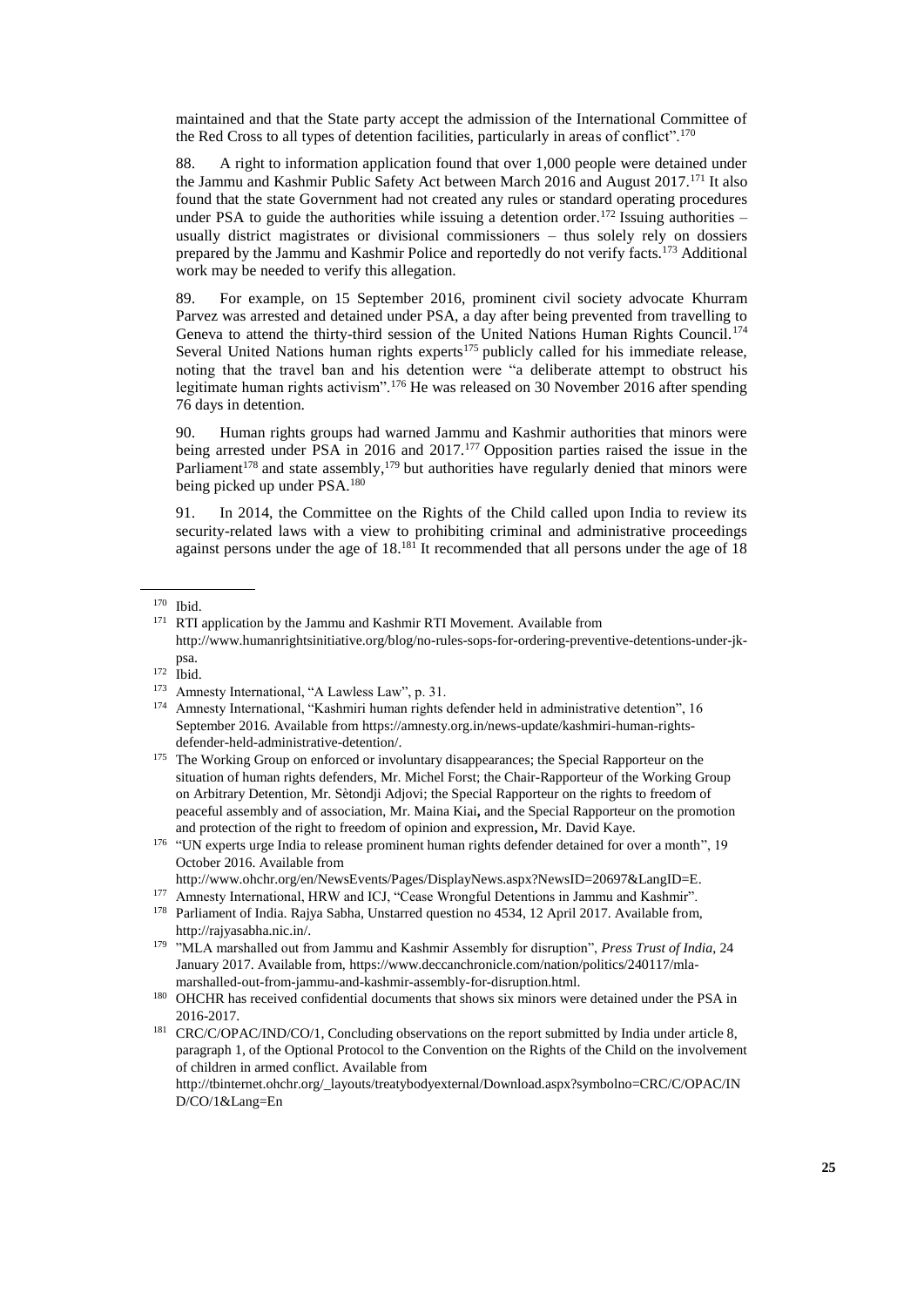be handled by the juvenile justice system in all circumstances, and that age verification procedures be consistently and effectively applied.

#### **H. Torture**

92. As a State party to the International Covenant on Civil and Political Rights, which prohibits torture under any circumstances (Article 7), India is obliged to ensure that no person is "subjected to torture or to cruel, inhuman or degrading treatment or punishment". There have long been persistent claims of torture by security forces in Kashmir.<sup>182</sup>

93. On 18 August 2016, a 30-year-old college lecturer, Shabir Ahmad Mangoo, died after being severely beaten in the custody of the Indian Army on 18 August 2016.<sup>183</sup> He was among 30 men picked up from their houses in Pampore of Pulwama district by the Indian Army and Special Operations Group of the Jammu and Kashmir Police. Due to public outcry, the Indian Army ordered an internal probe into his killing,<sup>184</sup> and the police filed a FIR against soldiers of the 50 Rashtriya Rifles battalion of the Indian Army. <sup>185</sup> There was no information or update on the status of the army's investigation as of April 2018. In December 2016, responding to a petition in this case, the Jammu and Kashmir High Court asked the central and state governments why there should not be a "time bound" independent probe into the killing of Shabir Ahmad Mangoo. Responding to the court and to public pressure, the state government set up a special investigation team in January 2017, under the Deputy Inspector General of Police (South Kashmir Range).<sup>186</sup> The state government has not issued any update on this investigation.

94. In a video that emerged on 14 April 2017, a Kashmiri man, Farooq Ahmad Dar, was seen strapped to the front of a moving Indian Army jeep, while a soldier can be heard shouting, "This will be the fate of those who throw stones."<sup>187</sup> Farooq Ahmad Dar later told journalists and human rights organizations that on 9 April while he was going to a neighbouring village, army personnel seized him and tied him to the front of an army jeep which drove around Budgam district for over 28 kilometres.<sup>188</sup> The Indian Army claimed Farooq Ahmad Dar was leading stone-throwing protesters, and that they tied him to the jeep to use him to protect election officials.<sup>189</sup> Indian Army chief General Bipin Rawat<sup>190</sup> and Attorney General of India Mukul Rohatgi defended the Army's use of Farooq Ahmad Dar as

- <sup>186</sup> Jammu and Kashmir Legislative Assembly, Unstarred A.Q. No.123, p. 2-3.<br><sup>187</sup> "Kashmiri man used as human shield by army narrates his ordeal" *Video V*
- <sup>187</sup> "Kashmiri man used as human shield by army narrates his ordeal", *Video Volunteers*, 18 April 2017. Available fro[m https://www.youtube.com/watch?v=f5ThpNSI460.](https://www.youtube.com/watch?v=f5ThpNSI460)
- <sup>188</sup> "Farooq the human shield", *GK TV*, 19 April 2017. Available from [https://www.youtube.com/watch?v=CY6zSHv9\\_oY](https://www.youtube.com/watch?v=CY6zSHv9_oY)

<sup>182</sup> HRW, "Everyone Lives in Fear - Patterns of impunity in Jammu and Kashmir", 11 September 2006, pp. 94-102. Available from [https://www.hrw.org/sites/default/files/reports/india0906web.pdf.](https://www.hrw.org/sites/default/files/reports/india0906web.pdf) Amnesty International, "India: Torture continues in Jammu and Kashmir", 1 November 1995. Available fro[m https://www.amnesty.org/en/documents/asa20/033/1995/en/](https://www.amnesty.org/en/documents/asa20/033/1995/en/) 

<sup>183</sup> "Army regrets lecturer killing; orders probe", *Press Trust of India*, 18 August 2016. Available from https://www.indiatoday.in/pti-feed/story/army-regrets-lecturer-killing-orders-probe-686753-2016-08- 18.

<sup>184</sup> Ibid.

<sup>185</sup> FIR no 156/2016, Police Station Pampore, Jammu and Kashmir.

<sup>&</sup>lt;sup>189</sup> "Major Gogoi Give Brief Why He Tied Kashmiri Man To His Jeep As Human Shield", Aaj Tak, 23 May 2017. Available fro[m https://www.youtube.com/watch?v=uzc3b2bkyRY.](https://www.youtube.com/watch?v=uzc3b2bkyRY)

<sup>190</sup> "Dirty war has to be fought with innovative ways: Gen Bipin Rawat", *Press Trust of India*, 28 May 2017. Available from [http://www.ptinews.com/news/8744667\\_PTI-Exclusive--Dirty-war-has-to-be](http://www.ptinews.com/news/8744667_PTI-Exclusive--Dirty-war-has-to-be-fought-with-innovative-ways--Gen-Bipin-Rawat.html)[fought-with-innovative-ways--Gen-Bipin-Rawat.html.](http://www.ptinews.com/news/8744667_PTI-Exclusive--Dirty-war-has-to-be-fought-with-innovative-ways--Gen-Bipin-Rawat.html)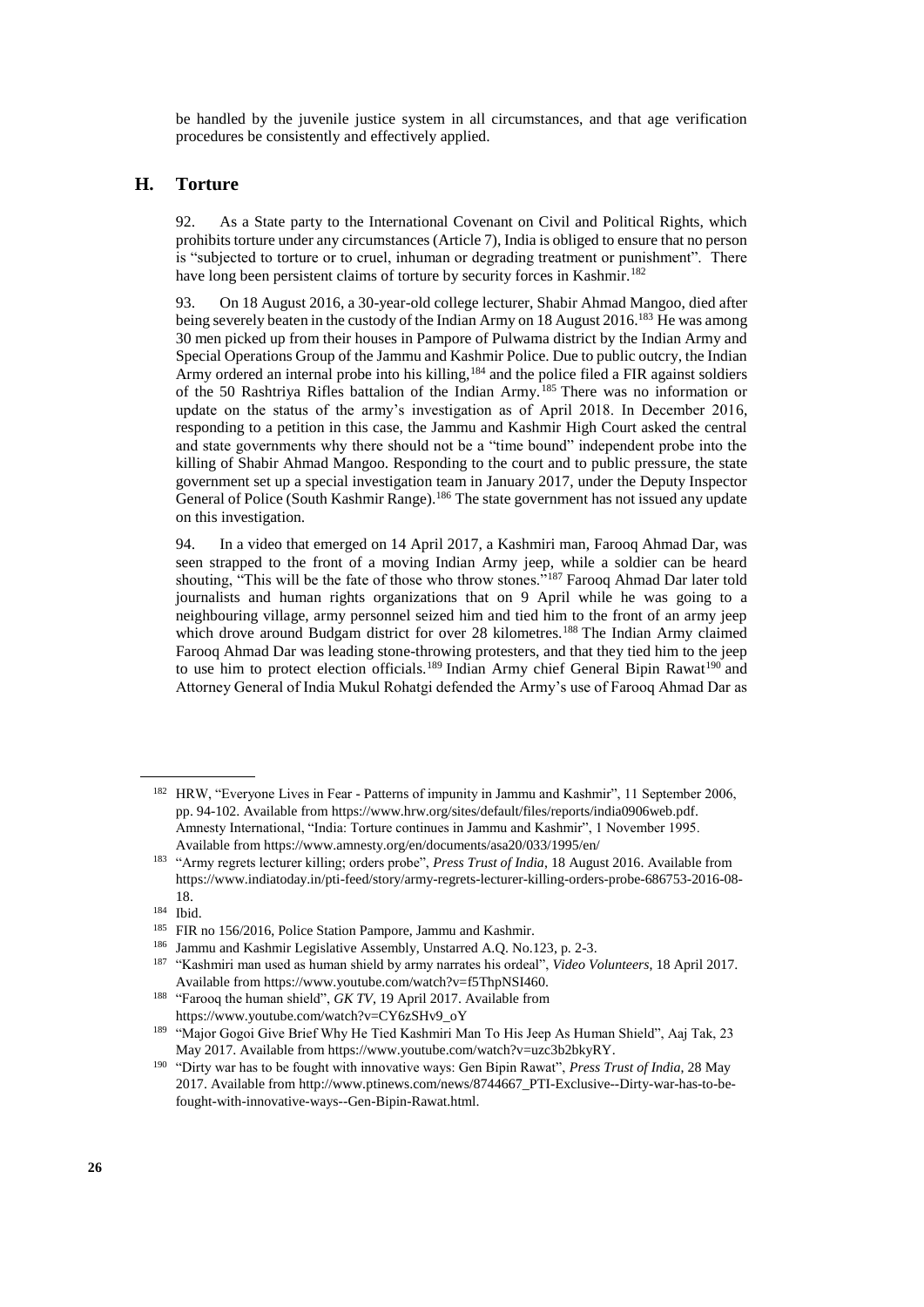a "human shield".<sup>191</sup> In May 2017, the Indian Army presented an award to the soldier accused of ordering the actions against Farooq Ahmad Dar.<sup>192</sup>

95. In a decision issued in July 2017, SHRC found Farooq Ahmad Dar had been subjected to torture, humiliation and wrongful confinement, and directed the Jammu and Kashmir government to pay him Rs 1 million (approximately USD 15,600) as compensation.<sup>193</sup> The state government refused to pay the compensation arguing that it was not responsible for this human rights violation and that it had met its responsibility by initiating an investigation into the case. <sup>194</sup> SHRC did not send a notice to the Indian Army as it does not have jurisdiction over forces controlled by the central government operating in Kashmir. Farooq Ahmad Dar has not yet received any compensation.

96. Another case of torture involving the Indian Army is that of manual labourer Nasrullah Khan who was allegedly detained and tortured at the Indian Army's 27 Rashtriya Rifles camp on 31 August 2017.<sup>195</sup> He was later found near the army camp reportedly with physical injuries which were severe. <sup>196</sup> The state police filed a FIR into the torture of Nasrullah, <sup>197</sup> but there is no publicly available information on any progress in this investigation.

## **I. Enforced disappearances**

97. While JKCCS and the Association of Parents of Disappeared Persons claim over 8,000 people have been disappeared since  $1989$ ,  $^{198}$  the state and central governments say around 4,000 are missing, most of whom they allege crossed over to Pakistan-Administered Kashmir. In January 2017, Chief Minister Mehbooba Mufti told the Jammu and Kashmir Assembly that 4,008 "missing persons" from the state were in Pakistan-Administered Kashmir for arms training.<sup>199</sup>

<sup>191</sup> "Attorney General defends Army in human shield row", *India Today*, 17 April 2017. Available from [https://www.youtube.com/watch?v=a6eUD4XImsE.](https://www.youtube.com/watch?v=a6eUD4XImsE)

<sup>&</sup>lt;sup>192</sup> Chief of Army Staff General Bipin Rawat told the *Press Trust of India* that the "main objective of awarding Major Leetul Gogoi, when a Court of Inquiry was finalizing its probe into the incident, was to boost the morale of young officers of the force who are operating in a very difficult environment in the militancy- infested state.". ("Dirty war has to be fought with innovative ways: Gen Rawat", *Press Trust of India*, 28 May 2017. Available from [http://www.ptinews.com/news/8744667\\_PTI-Exclusive-](http://www.ptinews.com/news/8744667_PTI-Exclusive--Dirty-war-has-to-be-fought-with-innovative-ways--Gen-Bipin-Rawat.html) [-Dirty-war-has-to-be-fought-with-innovative-ways--Gen-Bipin-Rawat.html.](http://www.ptinews.com/news/8744667_PTI-Exclusive--Dirty-war-has-to-be-fought-with-innovative-ways--Gen-Bipin-Rawat.html))

<sup>193</sup> SHRC/115/207, Jammu and Kashmir State Human Rights Commission order, 10 July 2017.

<sup>&</sup>lt;sup>194</sup> The state government in its response to the SHRC stated that the initial police investigation found Farooq Ahmad Dar was not involved in stone-throwing and was arbitrarily picked up to be used as a "human shield". Yet, it argued that paying compensation before investigations were completed would be an admission of guilt. Government of Jammu and Kashmir, Home Department (Home/SHRC/28/2017), 27 October 2017.)

<sup>&</sup>lt;sup>195</sup> "Army conducts inquiry after man goes missing in J&K's Kupwara district", *Press Trust of India*, 3 September 2017. Available fro[m http://www.thehindu.com/news/national/army-conducts-inquiry](http://www.thehindu.com/news/national/army-conducts-inquiry-after-man-goes-missing-in-jks-kupwara-district/article19615206.ece)[after-man-goes-missing-in-jks-kupwara-district/article19615206.ece.](http://www.thehindu.com/news/national/army-conducts-inquiry-after-man-goes-missing-in-jks-kupwara-district/article19615206.ece) 

<sup>196</sup> Association of Parents of Disappeared Persons, Submission for Universal Periodic Review of India, 22 September 2016. Available from [https://www.upr](https://www.upr-info.org/sites/default/files/document/india/session_27_-_may_2017/apdp_upr27_ind_e_main.pdf)[info.org/sites/default/files/document/india/session\\_27\\_-\\_may\\_2017/apdp\\_upr27\\_ind\\_e\\_main.pdf.](https://www.upr-info.org/sites/default/files/document/india/session_27_-_may_2017/apdp_upr27_ind_e_main.pdf)  JKCCS, "Annual Human Rights Review 2017", p. 16.

<sup>197</sup> FIR 62/2017, Police Station Lal Pora, Jammu and Kashmir.

<sup>198</sup> JKCCS, "Human Rights Review 2016", p. 5.

<sup>199</sup> Jammu and Kashmir Legislative Assembly, Unstarred question no. 669, 11 January 2017. Available from

[http://www.jklegislativeassembly.nic.in/replies%202017/11th%20of%20Jan%202017/Unstarred/669](http://www.jklegislativeassembly.nic.in/replies%202017/11th%20of%20Jan%202017/Unstarred/669%20001_result.pdf) [%20001\\_result.pdf](http://www.jklegislativeassembly.nic.in/replies%202017/11th%20of%20Jan%202017/Unstarred/669%20001_result.pdf)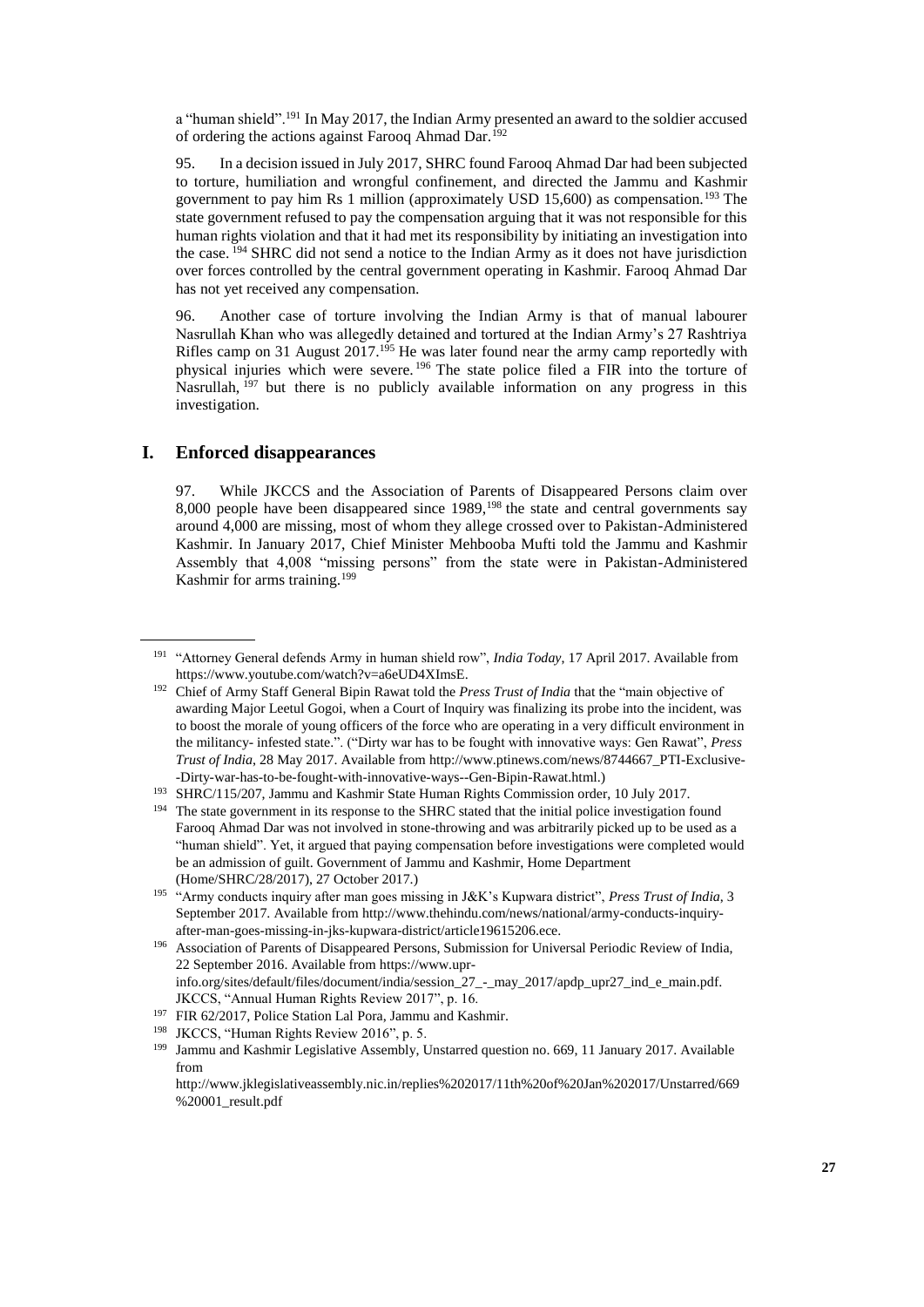98. According to JKCCS, there were at least seven cases of enforced or involuntary disappearances reported in 2017. Of these, the bodies or remains of five people were found a few months later. Three cases were blamed on security forces, while perpetrators have not been identified in the other four.<sup>200</sup>

99. Impunity for enforced or involuntary disappearances in Kashmir continues as there has been little movement towards credibly investigating complaints, including into alleged sites of mass graves in the Kashmir Valley and Jammu region.

100. India signed the Convention for the Protection of all Persons from Enforced Disappearance on 6 February 2007 but has yet to ratify it. While the Government of India has reiterated to the Human Rights Council several times that it is committed to ratifying the Convention,<sup>201</sup> the National Human Rights Commission of India observed in 2012 that there was no evidence to show that the government was seriously planning to do so.<sup>202</sup> The Commission added, "enforced disappearance was not codified as a criminal offence in domestic law, nor were extant provisions of law used to deter the practice." <sup>203</sup> The Government of India has stated it is cooperating with the Working Group on Enforced or Involuntary Disappearances,<sup>204</sup> but it has never allowed a visit by this mechanism despite having issued a standing invitation to all thematic special procedures in  $2011^{205}$  In 2014, the Committee on the Elimination of Discrimination against Women expressed deep concern about the reported high level of violence, including enforced disappearance, against women in conflict-affected regions, including Kashmir. <sup>206</sup>On 24 October 2017, SHRC directed the Government of Jammu and Kashmir to complete investigations into 2,080 unmarked graves in Poonch and Rajouri districts of Jammu division within 6 months.<sup>207</sup> It is believed that these graves come from earlier waves of security operations in Kashmir. SHRC Chairperson Bilal Nazki said that as the state government had previously admitted the existence of mass graves in these districts, the Commission was reiterating its call for the authorities to complete their investigations. In 2011, the SHRC had conducted its own investigation into mass graves in northern Kashmir and identified 574 bodies out of 2,156 bodies.<sup>208</sup>

101. Cases of enforced disappearances continued to be reported in 2017, such as the case of Manzoor Ahmad Khan, a shopkeeper from Kupwara district. In September 2017, villagers in the Lolab area of Kupwara district demanded that the Indian Army reveal his whereabouts, alleging he had been detained at the 27 Rashtriya Rifles camp in Trimukh area on 31 August 2017.<sup>209</sup> It is believed that Manzoor Ahmad Khan was detained along with Nasrullah Khan,

<sup>200</sup> JKCCS, "Annual Human Rights Report 2017", p. 9-10.

<sup>&</sup>lt;sup>201</sup> Government of India Submission United Nations Human Rights Council for India's Third Universal Periodic Review 2017, para 34. Available from

[https://mea.gov.in/Uploads/PublicationDocs/27953\\_27953\\_UPR\\_-III\\_for\\_MEA\\_website\\_.pdf.](https://mea.gov.in/Uploads/PublicationDocs/27953_27953_UPR_-III_for_MEA_website_.pdf) <sup>202</sup> National Human Rights Commission Submission to the United Nations Human Rights Council for India's Second Universal Periodic Review 2012, para 20. Available from [http://nhrc.nic.in/Documents/Reports/UPR-Final%20Report.pdf.](http://nhrc.nic.in/Documents/Reports/UPR-Final%20Report.pdf)

<sup>203</sup> Ibid.

<sup>204</sup> Government of India, Submission United Nations Human Rights Council for India's Third Universal Periodic Review 2017, para 35.

<sup>&</sup>lt;sup>205</sup> Report of the Working Group on Enforced or Involuntary Disappearances (A/HRC/36/39), 31 July 2017, para 27. Available from [http://ap.ohchr.org/documents/dpage\\_e.aspx?si=A/HRC/36/39.](http://ap.ohchr.org/documents/dpage_e.aspx?si=A/HRC/36/39)

<sup>206</sup> CEDAW/C/IND/CO/4-5.

<sup>207</sup> "Complete DNA profiling of bodies in unmarked graves: SHRC", *Press Trust of India*, 4 November 2017. Available from http://www.thehindu.com/todays-paper/tp-national/complete-dna-profiling-ofbodies-in-unmarked-graves-shrc/article19979027.ece.

<sup>&</sup>lt;sup>208</sup> Office of the Senior Superintendent of Police, Jammu and Kashmir State Human Rights Commission, "Enquiry Report of Unmarked Graves in north Kashmir" (SHRC/PIW/2011/1000), 2 July 2011. Available fro[m http://kashmirglobal.com/wp-content/uploads/2011/09/enquiry-report-of-unmarked](http://kashmirglobal.com/wp-content/uploads/2011/09/enquiry-report-of-unmarked-graves-in-north-kashmir.pdf)[graves-in-north-kashmir.pdf.](http://kashmirglobal.com/wp-content/uploads/2011/09/enquiry-report-of-unmarked-graves-in-north-kashmir.pdf)

<sup>&</sup>lt;sup>209</sup> Petition to the Jammu and Kashmir High Court by family of Manzoor Ahmad Khan; and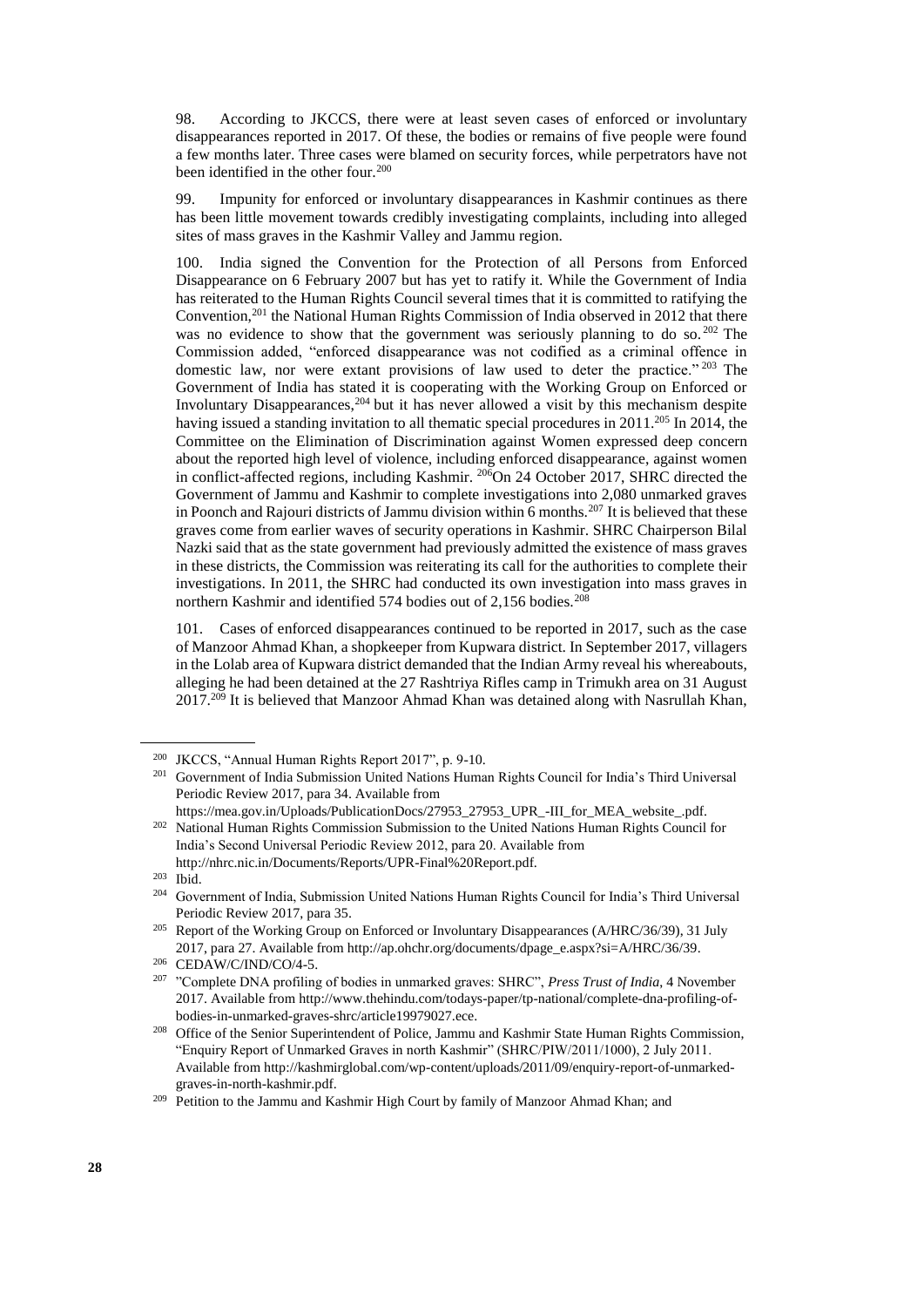who was later found near the army camp with physical injuries.<sup>210</sup> Manzoor Ahmad Khan's family filed a FIR at the Lal Pora police station<sup>211</sup> and petitioned the Jammu and Kashmir High Court, seeking a judicial intervention in the case. After massive protests, the Indian Army established an inquiry into the disappearance.<sup>212</sup> However, there has not been any publicly available information on the status of this inquiry or its findings. The Jammu and Kashmir Police reportedly set up an investigation into the disappearance in December 2017,<sup>213</sup> but there has been no publicly available information on the progress of this probe.

#### **J. Violations of the right to health**

102. As a State party to the International Covenant on Economic, Social and Cultural Rights, India is obligated to respect, protect and fulfill the right to health.<sup>214</sup> Moreover, the United Nations Basic Principles on the Use of Force and Firearms by Law Enforcement Officials requires that security forces ensure that assistance and medical aid are rendered to any injured or affected persons at the earliest possible moment.<sup>215</sup>

103. During the 2016 unrest, there were numerous reports of attacks on, and obstruction of, basic medical services that had a severe impact on the injured and general civilian population in Kashmir. According to human rights groups, the fear of being arrested inside the hospital led to a large number of injured patients fleeing before receiving medical attention.<sup>216</sup> Human rights groups claimed that days-long curfews<sup>217</sup> and communications blockades<sup>218</sup> also had a major impact on people and their access to medical care in Kashmir. The Doctors Association Kashmir cautioned in 2016 that the communication blockade escalated conditions of anxiety and depression among patients.<sup>219</sup>

104. According to JKCCS, around 200 ambulances were damaged by security forces and, in some cases, by protesters during the 2016 unrest. <sup>220</sup> There are also independent accounts alleging ambulances and ambulance drivers were attacked by security forces.<sup>221</sup> The Doctors Association Kashmir documented several instances of doctors, paramedics and ambulance drivers being obstructed and physically assaulted by security forces as well as by protesters. In one incident, security forces allegedly targeted an ambulance driver with a pellet-firing

<sup>&</sup>quot;Army conducts inquiry after man goes missing in J&K's Kupwara district", *Press Trust of India*, 3 September 2017.

<sup>210</sup> "Army conducts inquiry after man goes missing in J&K's Kupwara district", *Press Trust of India*, 3 September 2017.

<sup>211</sup> FIR 63/2017, Police Station Lal Pora, Jammu and Kashmir.

<sup>212</sup> Ibid.

<sup>213</sup> "Police probing Kupwara man's disappearance case: Law Minister", *Greater Kashmir*, 10 December 2017. Available from [http://www.greaterkashmir.com/news/kashmir/police-probing-kupwara-man-s](http://www.greaterkashmir.com/news/kashmir/police-probing-kupwara-man-s-disappearance-case-law-minister/268590.html)[disappearance-case-law-minister/268590.html.](http://www.greaterkashmir.com/news/kashmir/police-probing-kupwara-man-s-disappearance-case-law-minister/268590.html) 

<sup>&</sup>lt;sup>214</sup> Article 12, International Covenant on Economic, Social and Cultural Rights.

<sup>215</sup> Principle 5c, United Nations Basic Principles on the Use of Force and Firearms by Law Enforcement Officials. Available from

[http://www.ohchr.org/EN/ProfessionalInterest/Pages/UseOfForceAndFirearms.aspx.](http://www.ohchr.org/EN/ProfessionalInterest/Pages/UseOfForceAndFirearms.aspx)

<sup>&</sup>lt;sup>216</sup> Physicians for Human Rights, "Blind to Justice", p. 13. Amnesty International, "Losing Sight in Kashmir".

<sup>217</sup> Ibid.

<sup>218</sup> Amnesty International, "Communications Blackout in Kashmir Undermines Human Rights", 22 July 2016. Available from [https://amnesty.org.in/news-update/communications-blackout-kashmir](https://amnesty.org.in/news-update/communications-blackout-kashmir-undermines-human-rights/)[undermines-human-rights/.](https://amnesty.org.in/news-update/communications-blackout-kashmir-undermines-human-rights/)

<sup>219</sup> Doctors Association Kashmir, "Communication blockade increases mental problem", 24 July 2016.

<sup>220</sup> JKCCS, "Human Rights Review 2016", p. 16.

<sup>221</sup> "Forces in Kashmir did not spare even the ambulance staff", *Video Volunteers*, 2 August 2016. Available fro[m https://www.youtube.com/watch?v=TTy6GduHkwI.](https://www.youtube.com/watch?v=TTy6GduHkwI)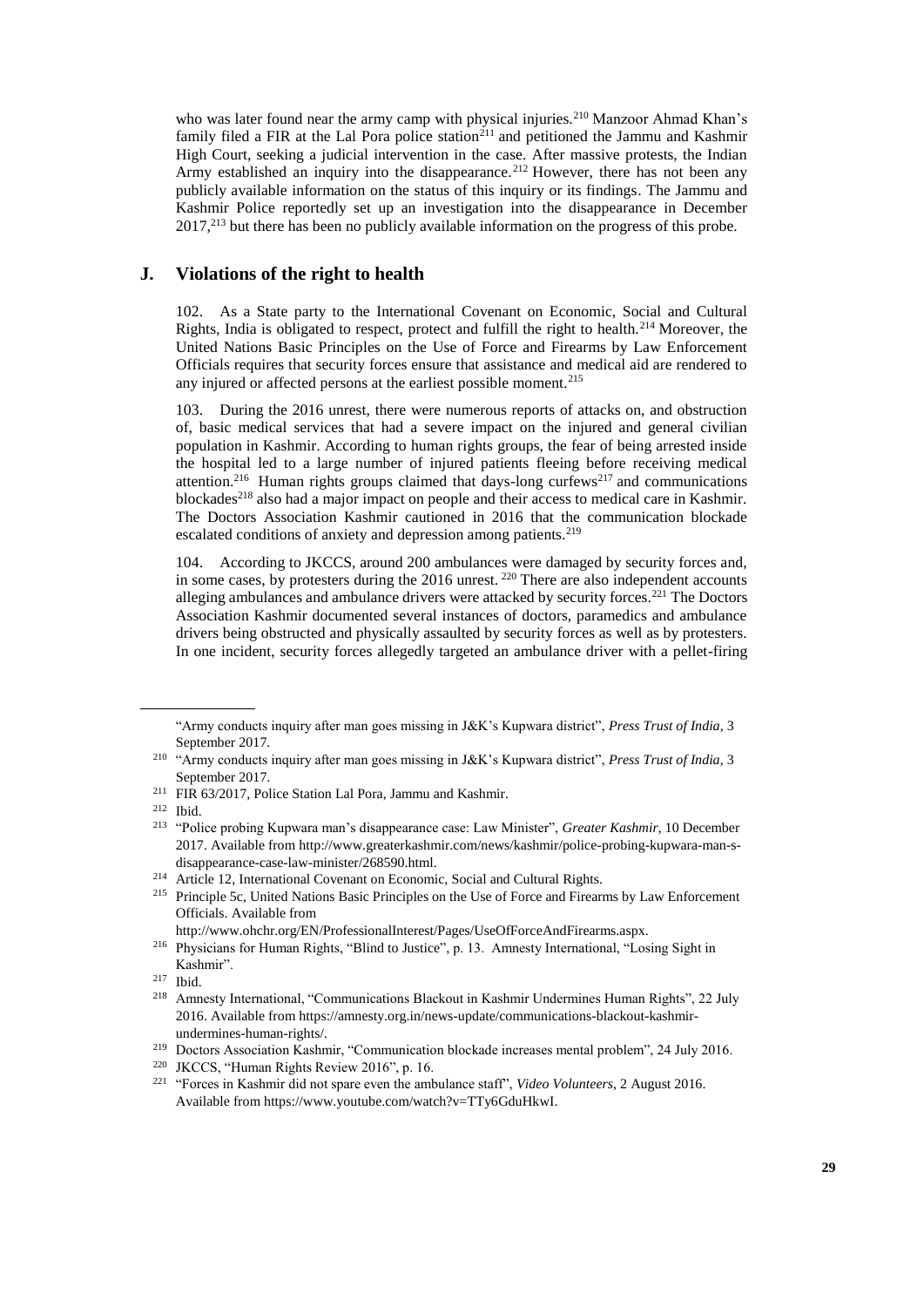shotgun that injured him seriously while he was ferrying patients to the hospital.<sup>222</sup> Due to several cases of medical services personnel being targeted during the 2016 unrest, the Doctors Association Kashmir appealed to the security forces and protesters to ensure free and safe passage to ambulance drivers and medical staff so that everyone could get access to health services.<sup>223</sup>

105. Doctors in Srinagar accused the security forces of firing tear gas near hospitals and, in some cases, inside the hospital, which affected their ability to work and further affected the health of the patients.<sup>224</sup> Curfews in the Kashmir Valley also reportedly prevented medical staff of hospitals from reporting to work in prominent Srinagar hospitals as they were stopped by security forces.<sup>225</sup>

106. None of the attacks or obstructions on medical staff which occurred in 2016 have been investigated despite medical groups and local civil society organizations having documented such instances.<sup>226</sup>

#### **K. Restrictions on the right to freedom of expression**

107. The Kashmir region experienced frequent communications blockades during the 2016 unrest as the state government suspended mobile and internet services on multiple occasions. <sup>227</sup> The authorities justified the complete bar on mobile internet facilities that affected nearly 7 million people in Kashmir for between 5 to 7 months "as [a] preventive measure to avoid any law and order problems and passing of rumours by miscreants/ antinational elements."<sup>228</sup>

108. As a State party to the International Covenant on Civil and Political Rights, India is obliged to protect the right to freedom of expression and opinion.<sup>229</sup> While Article 19(3) of the Covenant allows states to impose restrictions on certain grounds including protection of "public order", $230$  the Human Rights Committee has warned that any such curbs must be necessary and proportionate and should not jeopardize the right itself. <sup>231</sup> Similarly, the Committee has also noted that restrictions on the freedom of journalists or those wishing to travel to human rights-related meetings and restricting the entry of foreign journalists is not compatible with Article 19(3).<sup>232</sup>

109. Restrictions on mobile telephony in the Kashmir Valley appear to have remained in place for significant periods in 2016. According to media reports, post-paid mobile phone connections were restored at the end of July 2016, while the more commonly used prepaid

<sup>222</sup> Doctors Association Kashmir, "Shooting at ambulance driver unacceptable act of barbarism: DAK", 19 September 2016.

<sup>223</sup> Doctors Association Kashmir, "DAK appeals for free passage to ambulances, staff", 4 September 2016.

<sup>224</sup> Ibid.

<sup>225</sup> Physicians for Human Rights, "Blind to Justice", p. 15.

<sup>&</sup>lt;sup>226</sup> According to information provided by Chief Minister Mehbooba Mufti to the state assembly, no enquiry commissions have been set up to investigate violations related to attacks or obstruction to access medical care in 2016. (Jammu and Kashmir Legislative Assembly, Unstarred A.Q. No.123. 23 January 2018, p. 1.)

<sup>&</sup>lt;sup>227</sup> Amnesty International, "Communications Blackout in Kashmir Undermines Human Rights", 22 July 2016. JKCCS Human Rights Review 2016, pp. 22-23.

<sup>228</sup> Confidential order sent by Inspector General of Police, Jammu division to seven mobile internet providers, 9 July 2016, No ZPHQ7CC/10903-909. Similar orders are also believed to have been sent in the Kashmir division.

<sup>229</sup> Article 19, International Covenant on Civil and Political Rights.

<sup>230</sup> Article 19(3), International Covenant on Civil and Political Rights.

<sup>231</sup> Human Rights Committee, *General Comment 34, Article 19, Freedoms of opinion and expression*, CCPR/C/GC/34, 12 September 2011, paras 21-36.

<sup>232</sup> Ibid, para 45.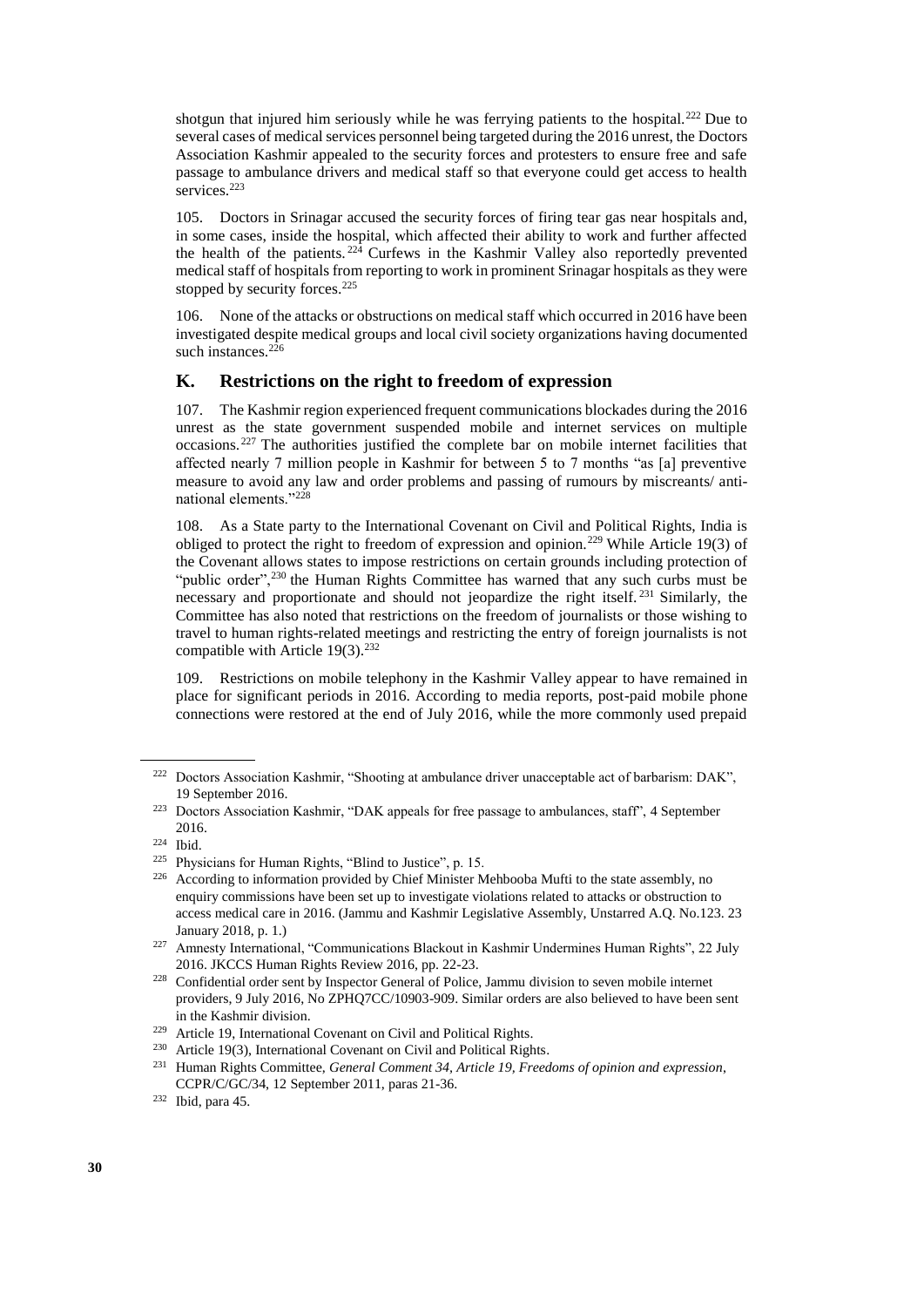mobile phone connections were fully restored only in mid-October 2016. <sup>233</sup> The state authorities also reportedly attempted a complete communications blackout in the Kashmir Valley in mid-August 2016, cutting broadband internet services for between three to six days, <sup>234</sup> along with virtually all the mobile phone networks in Kashmir. <sup>235</sup> Two private telecom industry bodies wrote to the Government of India on 15 July 2016 urging it to lift restrictions on voice services in Kashmir.<sup>236</sup>

110. Communications blackouts seriously impact the right of people to seek, receive, and impart information, which is integral to the right to freedom of expression.<sup>237</sup> The Doctors Association Kashmir said the indefinite communications blackouts had a profound impact on the right to health and right to life as civilians struggled to access medical services without phone or internet connections.<sup>238</sup> The Special Rapporteur on the promotion and protection of the right to freedom of opinion and expression and other international human rights experts have reiterated that the shutting down of entire communications networks, as in Kashmir during the 2016 protests, cannot be justified under international human rights laws.<sup>239</sup>

111. In 2016, the authorities in Jammu and Kashmir imposed restrictions on freedom of expression, targeting media and journalists. During the night of 15 July 2016, Jammu and Kashmir Police raided the offices of three prominent newspapers in the Kashmir Valley: *Greater Kashmir*, *Kashmir Times* and *Rising Kashmir*; copies of their newspapers were seized and some staff reportedly detained.<sup>240</sup> The newspapers were not allowed to publish for three days. The editors were only informed of the decision orally and no written orders were

[http://www.ndtv.com/india-news/broadband-internet-services-suspended-across-kashmir-1443867.](http://www.ndtv.com/india-news/broadband-internet-services-suspended-across-kashmir-1443867))

<sup>233</sup> "Prepaid mobile services in Kashmir, snapped since July unrest, restored", *Press Trust of India*, 15 October 2016. Available from [https://www.hindustantimes.com/india-news/prepaid-mobile-services](https://www.hindustantimes.com/india-news/prepaid-mobile-services-in-kashmir-snapped-since-july-unrest-restored/story-hNGmLQQQSb2JyjuStJ9IlJ.html)[in-kashmir-snapped-since-july-unrest-restored/story-hNGmLQQQSb2JyjuStJ9IlJ.html.](https://www.hindustantimes.com/india-news/prepaid-mobile-services-in-kashmir-snapped-since-july-unrest-restored/story-hNGmLQQQSb2JyjuStJ9IlJ.html) 

<sup>&</sup>lt;sup>234</sup> Only some connections of BSNL – the Government-owned service provider – which has very limited circulation but is used by all public authorities, were permitted. According to one broadcaster, the services were continued in areas of Srinagar where most of the Government offices are located. ("Access denied: no internet in Kashmir after broadband snapped", *Press Trust of India*, 13 August 2016. Available from

<sup>&</sup>lt;sup>235</sup> Only post-paid BSNL numbers, which are mainly with police, army and government officials, were allowed to operate. ("Kashmir unrest: Government orders shutdown of internet, mobile services", *Press Trust of India*, 12 September 2016. Available from [http://indianexpress.com/article/india/india](http://indianexpress.com/article/india/india-news-india/kashmir-government-orders-shutdown-of-internet-mobile-services-3027526/)[news-india/kashmir-government-orders-shutdown-of-internet-mobile-services-3027526/](http://indianexpress.com/article/india/india-news-india/kashmir-government-orders-shutdown-of-internet-mobile-services-3027526/). "Mobile phone services restored in Kashmir Valley", *The Tribune,* 20 August 2016. Available from [http://www.tribuneindia.com/news/jammu-kashmir/community/mobile-phone-services-restored-in](http://www.tribuneindia.com/news/jammu-kashmir/community/mobile-phone-services-restored-in-kashmir-valley/282934.html)[kashmir-valley/282934.html.\)](http://www.tribuneindia.com/news/jammu-kashmir/community/mobile-phone-services-restored-in-kashmir-valley/282934.html)

<sup>236</sup> JAC/2016/092, Joint letter sent to union Minister of Communications by Association of Unified Telecom Service Providers in India and Cellular Operators Association of India, 15 July 2016.

<sup>237</sup> Article 19(2), International Covenant on Civil and Political Rights.

<sup>238</sup> Doctors Association Kashmir, "Communication blockade increases mental problem", 24 July 2016. Amnesty International, "Communications Blackout in Kashmir Undermines Human Rights".

<sup>239</sup> 'Kill switches' (i.e. shutting down entire parts of communications systems)… are measures which can never be justified under human rights law. (See "Joint Declaration on Freedom of Expression and responses to conflict situations". Available from [http://www.ohchr.org/EN/NewsEvents/Pages/DisplayNews.aspx?NewsID=15921&LangID=E#sthash](http://www.ohchr.org/EN/NewsEvents/Pages/DisplayNews.aspx?NewsID=15921&LangID=E#sthash.qEj2NPoj.dpuf) [.qEj2NPoj.dpuf.](http://www.ohchr.org/EN/NewsEvents/Pages/DisplayNews.aspx?NewsID=15921&LangID=E#sthash.qEj2NPoj.dpuf)); In February 2017, the cutting of internet services in Cameroon for 3 weeks was described by the Special Rapporteur as "an appalling violation of their right to freedom of expression." (OHCHR, "UN expert urges Cameroon to restore internet services cut off in rights violation", 10 February 2017. Available from [http://www.ohchr.org/EN/NewsEvents/Pages/DisplayNews.aspx?NewsID=21165&LangID=E.\)](http://www.ohchr.org/EN/NewsEvents/Pages/DisplayNews.aspx?NewsID=21165&LangID=E)

<sup>&</sup>lt;sup>240</sup> Committee to Protect Journalists, "Indian authorities shut down media outlets in Jammu and Kashmir", 18 July 2016. Available from [https://cpj.org/2016/07/indian-authorities-shut-down-media](https://cpj.org/2016/07/indian-authorities-shut-down-media-outlets-in-jamm.php)[outlets-in-jamm.php.](https://cpj.org/2016/07/indian-authorities-shut-down-media-outlets-in-jamm.php)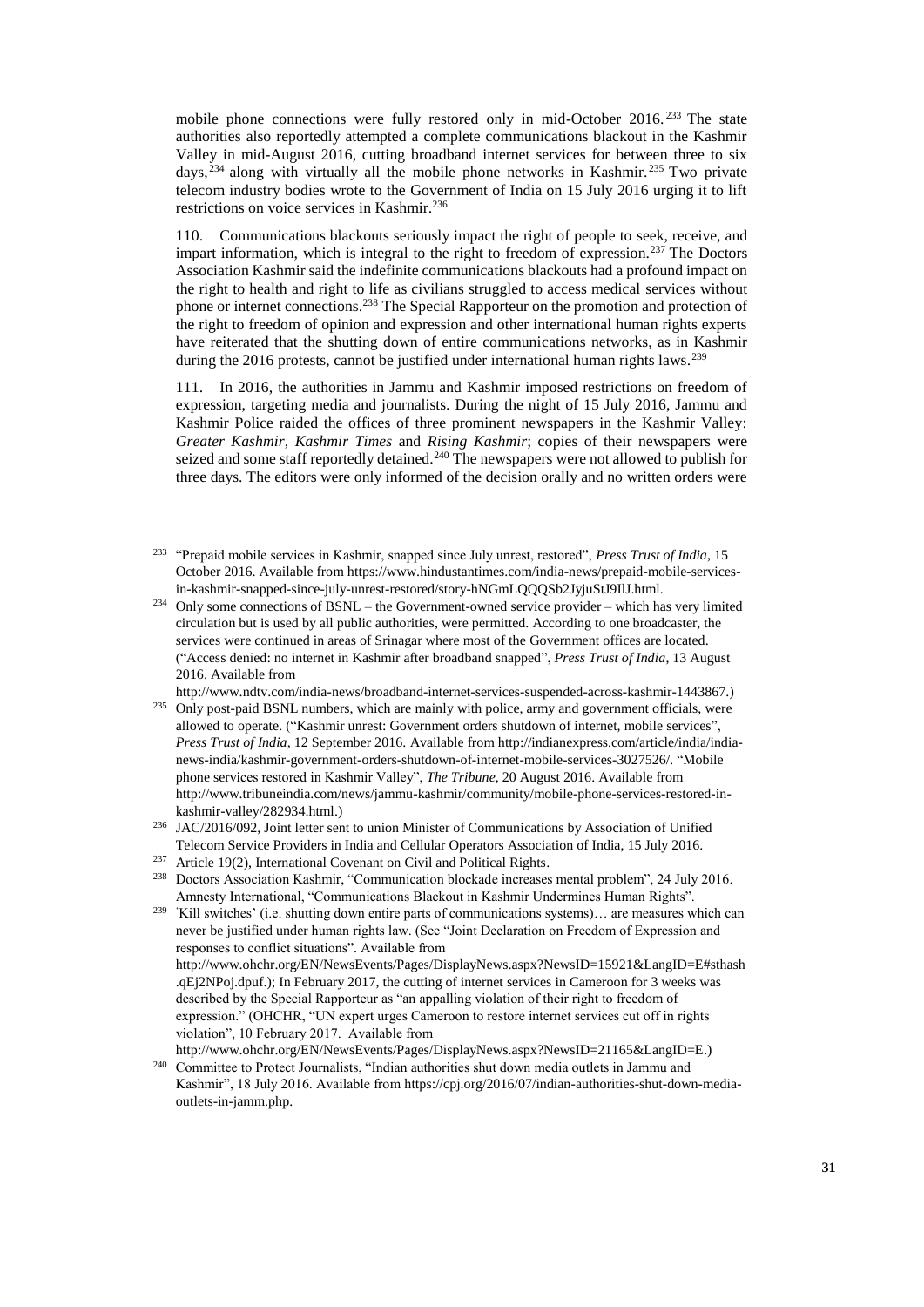provided.<sup>241</sup> It is unclear if any judicial process was undertaken to look into this publication embargo, as the chief minister subsequently claimed that the situation was created by a gap in communication and was not intended as a ban. $242$ 

112. The nearly three month ban on the *Kashmir Reader* newspaper was ostensibly for its critical coverage of the state government's response to the  $2016$  protests.<sup>243</sup> The district magistrate of Srinagar, who issued the order, provided vague reasons attempting to justify it such as the newspaper "contains such material and content which tends to incite acts of violence and disturb public peace and tranquility".<sup>244</sup> Several international groups working on media freedoms, including PEN International and the Committee to Protect Journalists, criticized the ban on the *Kashmir Reader*. 245

113. Restrictions on access to the internet continued in 2017. According to an internet freedoms group, internet services in Jammu and Kashmir were suspended 32 times in 2017, compared to 10 times in 2016.<sup>246</sup> On 17 April 2017, the state government imposed a ban on social media networks and mobile services following widespread protests.<sup>247</sup> In a 2017 press statement, the Special Rapporteurs on promotion and protection of the right to freedom of opinion and expression and on the situation of human rights defenders called for an immediate revocation of this ban while observing, "the internet and telecommunications bans have the character of collective punishment and fail to meet the standards required under international human rights law to limit freedom of expression."<sup>248</sup>

## **L. Reprisals against human rights defenders and restrictions on journalists**

114. Human rights defenders who have tried to bring international attention to the human rights situation in Jammu and Kashmir have faced reprisals while access has been obstructed for some journalists.

115. As previously noted, prominent human rights defender Khurram Parvez was arrested and detained under PSA on 15 September 2016, a day after being prevented from travelling to the Human Rights Council in Geneva. Human rights lawyer Kartik Murukutla, who works with Khurram Parvez at JKCCS, was detained at the New Delhi airport immigration desk on

<sup>241</sup> "Kashmir newspapers raided, printing banned for 3 days to 'ensure peace"*, Hindustan Times*, 17 July 2016. Available from [http://www.hindustantimes.com/india-news/j-k-govt-bans-publication-of](http://www.hindustantimes.com/india-news/j-k-govt-bans-publication-of-newspapers-in-valley-for-3-days-to-ensure-peace/story-VbUcLgOQOScIxCMmHdYrgP.html)[newspapers-in-valley-for-3-days-to-ensure-peace/story-VbUcLgOQOScIxCMmHdYrgP.html.](http://www.hindustantimes.com/india-news/j-k-govt-bans-publication-of-newspapers-in-valley-for-3-days-to-ensure-peace/story-VbUcLgOQOScIxCMmHdYrgP.html)

<sup>&</sup>lt;sup>242</sup> Advisor to Chief Minister Mehbooba Mufti told a news channel that the printing ban was a "miscommunication". ("Newspaper ban didn't have Mehbooba Mufti's consent, claims advisor", *Press Trust of India*, 18 July 2016. Available from [https://economictimes.indiatimes.com/news/politics-and-nation/newspaper-ban-didnt-have](https://economictimes.indiatimes.com/news/politics-and-nation/newspaper-ban-didnt-have-mehbooba-muftis-consent-claims-advisor/articleshow/53271542.cms)[mehbooba-muftis-consent-claims-advisor/articleshow/53271542.cms.\)](https://economictimes.indiatimes.com/news/politics-and-nation/newspaper-ban-didnt-have-mehbooba-muftis-consent-claims-advisor/articleshow/53271542.cms)

<sup>243</sup> Amnesty International, "Closure of Kashmiri newspaper a setback to free speech".

<sup>244</sup> District Magistrate Srinagar order dated 2 October 2016, in possession of OHCHR.

<sup>245</sup> PEN International, "Revoke blanket ban on Kashmir newspaper", 10 November 2016. Available from [http://www.pen-international.org/newsitems/india-revoke-blanket-ban-on-kashmir-newspaper/.](http://www.pen-international.org/newsitems/india-revoke-blanket-ban-on-kashmir-newspaper/) Committee to Protect Journalists, "Kashmir newspaper ordered to suspend printing", 3 October 2016. Available fro[m https://cpj.org/2016/10/kashmir-newspaper-ordered-to-suspend-printing.php.](https://cpj.org/2016/10/kashmir-newspaper-ordered-to-suspend-printing.php)

<sup>246</sup> Software Freedom Law Centre, "Internet Shutdowns". Available from [https://www.internetshutdowns.in/.](https://www.internetshutdowns.in/)

<sup>&</sup>lt;sup>247</sup> Special Rapporteur on freedom of opinion and expression and Special Rapporteur on the situation of human rights defenders, "India must restore internet and social media networks in Jammu and Kashmir, say UN rights experts", 11 May 2017. Available from [http://www.ohchr.org/EN/NewsEvents/Pages/DisplayNews.aspx?NewsID=21604.](http://www.ohchr.org/EN/NewsEvents/Pages/DisplayNews.aspx?NewsID=21604)

<sup>248</sup> Ibid.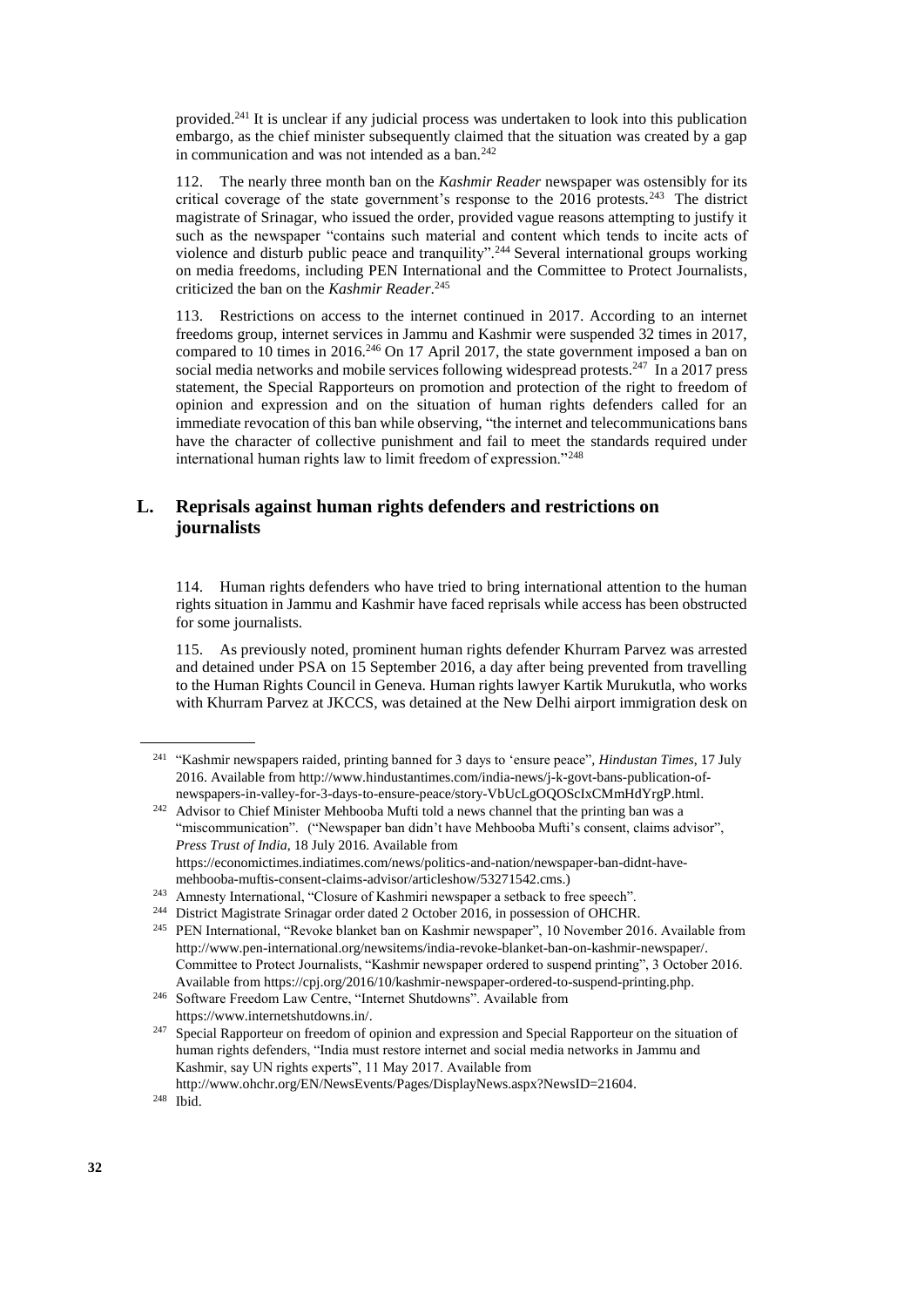24 September 2016 on his return from Geneva after attending the same Council session; he was informed that there was a "look out" notice in his name which he alleges is a form of intimidation and reprisal against him for his engagement with the international human rights mechanisms.<sup>249</sup>

116. Kashmiri photojournalist Kamran Yousuf was arrested on 5 September 2017 and charged with sedition for allegedly being involved in a "conspiracy against the nation". In its special court in New Delhi, the National Investigative Agency accused Kamran Yusuf of being involved in "several stone-pelting incidents", using as primary evidence that his mobile number was "persistently located at places where counter-terrorist operations were in progress". <sup>250</sup> The Agency argued that Kamran Yusuf was not a "real journalist" as he has not received "any formal training", only covers "anti-national events" and has never covered the government's development work.<sup>251</sup> He was released on bail on 12 March 2018.

117. French journalist and documentary film-maker Paul Comiti was arrested on 9 December 2017 in Srinagar for allegedly violating Indian visa conditions.<sup>252</sup> The FIR argued that he had violated his business visa conditions by meeting pro-independence leader Mirwaiz Umar Farooq and filming an event related to people injured by pellet-firing shotguns.<sup>253</sup> Paul Comiti was released on bail on 13 December 2017.

118. Under Indian visa regulations, journalists travelling to India for professional activities are required to apply for a specific journalist visa.<sup>254</sup> According to Reporters Sans Frontières, it is "nearly impossible" for foreign journalists to obtain Indian 'journalist visas' because of stringent conditions.<sup>255</sup> Independent experts of the United Nations and regional organizations on freedom of expression have stated that "administrative measures should not be used to restrict the movement of journalists, including the entry of foreign journalists into a country, or media coverage of demonstrations or other events of public interest, unless this is strictly justified by the exigencies of the situation, in line with the three-part test."<sup>256</sup>

#### **M. Violations of the right to education**

119. Widespread protests, long periods of curfew and frequent strikes in 2016 and 2017 had a cumulative impact on students and their right to education. A media investigation claimed that schools and colleges were closed for nearly 60 per cent of the working days between July 2016 and May 2017.<sup>257</sup> Confidential information received by OHCHR indicates

<sup>&</sup>lt;sup>249</sup> Report of the Special Rapporteur on the situation of human rights defenders (A/HRC/37/51/Add.1), 16 February 2018, para 313.

<sup>250</sup> National Investigation Agency, Charge sheet RC – 10/2017/NIA/DLI, State Vs Hafiz Muhammad Saeed & Others.

<sup>251</sup> Committee to Protect Journalist, "Indian authorities say jailed photojournalist Kamran Yousuf not a 'real journalist'", 16 February 2018. Available from [https://cpj.org/2018/02/indian-authorities-say](https://cpj.org/2018/02/indian-authorities-say-jailed-photographer-kamran-.php)[jailed-photographer-kamran-.php.](https://cpj.org/2018/02/indian-authorities-say-jailed-photographer-kamran-.php) Amnesty International, Urgent Action ASA 20/7931/2018 India, 22 February 2018. Available fro[m https://amnesty.org.in/wp-](https://amnesty.org.in/wp-content/uploads/2018/02/ASA2079312018ENGLISH.pdf)

[content/uploads/2018/02/ASA2079312018ENGLISH.pdf.](https://amnesty.org.in/wp-content/uploads/2018/02/ASA2079312018ENGLISH.pdf)

<sup>&</sup>lt;sup>252</sup> Bail application submitted to the Chief Magistrate of Srinagar district court.

<sup>253</sup> FIR no 87/2017, Police Station Kothibagh, Srinagar, Jammu and Kashmir.

<sup>254</sup> India, Bureau of Immigration, Journalist Visa (J). Available from [https://boi.gov.in/content/journalist](https://boi.gov.in/content/journalist-visa-j)[visa-j.](https://boi.gov.in/content/journalist-visa-j) 

<sup>255</sup> Reporters Sans Frontiers, "India: French journalist arrested in Kashmir", 11 December 2017. Available fro[m https://rsf.org/en/news/india-french-journalist-arrested-kashmir.](https://rsf.org/en/news/india-french-journalist-arrested-kashmir)

<sup>256</sup> The three part test is: "it is provided for by law, it serves to protect a legitimate interest recognised under international law and it is necessary to protect that interest." Joint Declaration on Freedom of Expression and responses to conflict situations.

<sup>257</sup> "Since July 2016, Kashmir schools & colleges have been shut on 60% of working days", *India Spend*, 30 May 2017.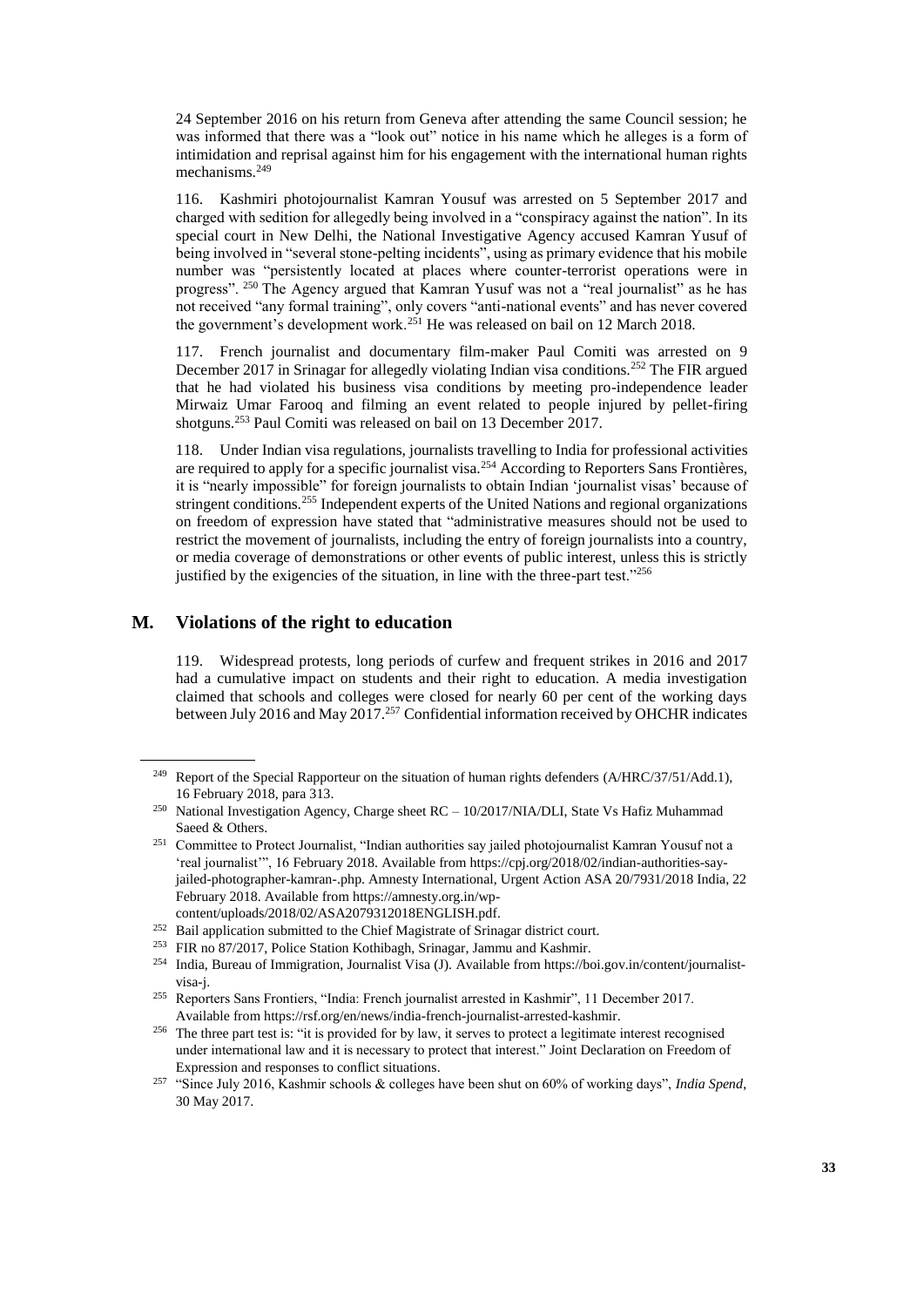an estimated 130 school days were lost in 2016 for approximately 1.4 million children. Local media reported that schools were closed for over four months after the protests started in 2016.<sup>258</sup>

120. Nevertheless, the Union Government of India claimed in December 2016 that all schools in Kashmir remained opened during the 2016 unrest, attendance of teachers reached 90 per cent in some districts and that around 95 per cent of students appeared for the board examination.<sup>259</sup> However, in a decision that appears to contradict the central government's claims, the state government of Jammu and Kashmir on 17 November 2016 announced mass promotion for students studying in "lower classes including eight, ninth and 11<sup>th</sup> classes" due to the inability to complete the curriculum.<sup>260</sup>

121. While there do not appear to have been lengthy school and college closures in 2017, curfews, strikes, protests and killing of civilians continued to impact their functioning. In April 2017, colleges across the Kashmir Valley were closed over a week following calls for protests by the banned Kashmir University Students Union after over 50 students were injured on 15 April in clashes with security forces at a college in southern Kashmir's Pulwama district.<sup>261</sup>

122. A large number of arson attacks on schools were reported in Kashmir during the 2016 unrest. The central government told the Parliament that 31 schools were damaged in such attacks, with 14 consequently fully damaged and 17 partially.<sup>262</sup> It added that the Jammu and Kashmir Government had provided extra security to schools considered vulnerable and that 14 arson attempts were thwarted as a result of such measures.<sup>263</sup> The state government stated that 32 schools were damaged—14 fully and 18 partially.<sup>264</sup> Almost all the schools attacked were state-run schools, and most of the attacks took place between August and December 2016. Jammu and Kashmir Police Chief Shesh Paul Vaid told a Kashmiri newspaper in December 2016 that 25 people had been arrested in connection with these attacks. <sup>265</sup> However, there has been no publicly available information of any convictions in these cases.

123. The report of the United Nations Secretary-General on Children and Armed Conflict for 2017 referred to at least 30 schools burned and partially destroyed by armed groups in Jammu and Kashmir in 2016.<sup>266</sup> There were no cases of attacks on schools reported in 2017.

<sup>258</sup> "J-K govt orders mass promotion of school students in Kashmir valley", *Press Trust of India*, 17 November 2016. Available from [https://www.hindustantimes.com/education/j-k-govt-orders-mass](https://www.hindustantimes.com/education/j-k-govt-orders-mass-promotion-of-school-students-in-kashmir-valley/story-bHpHlHQL73iLFTRvZ87EoJ.html)[promotion-of-school-students-in-kashmir-valley/story-bHpHlHQL73iLFTRvZ87EoJ.html.](https://www.hindustantimes.com/education/j-k-govt-orders-mass-promotion-of-school-students-in-kashmir-valley/story-bHpHlHQL73iLFTRvZ87EoJ.html)

 $259$  The board examination is an important certification system in the Indian schooling system (Parliament of India, Lok Sabha, Unstarred question number 3111, 5 December 2016, p. 2. Available from http://loksabha.nic.in).

<sup>260</sup> Interview of Mr Aijaz Ahmad Bhat, Director of School Education, Government of Jammu and Kashmir, 17 November 2016. Available from [https://www.youtube.com/watch?v=yGa\\_D\\_JG0uE.](https://www.youtube.com/watch?v=yGa_D_JG0uE)

<sup>261</sup> "Clashes break out at Srinagar institute as colleges across Kashmir open after a week", *Press Trust of India*, 24 April 2017. Available from [http://www.livemint.com/Politics/yaV0vQFIbLBrLHtr5Dzi6M/Clashes-break-out-at-Srinagar-](http://www.livemint.com/Politics/yaV0vQFIbLBrLHtr5Dzi6M/Clashes-break-out-at-Srinagar-institute-as-colleges-across-K.html)

[institute-as-colleges-across-K.html.](http://www.livemint.com/Politics/yaV0vQFIbLBrLHtr5Dzi6M/Clashes-break-out-at-Srinagar-institute-as-colleges-across-K.html)

<sup>262</sup> Lok Sabha, Parliament of India, Unstarred question number 3111.

<sup>263</sup> Ibid.

<sup>264</sup> Jammu and Kashmir Legislative Assembly, Unstarred question number 607. Available from [http://www.jklegislativeassembly.nic.in/replies%202017/24th%20of%20Jan%202017/Un-](http://www.jklegislativeassembly.nic.in/replies%202017/24th%20of%20Jan%202017/Un-Starred/607.pdf)[Starred/607.pdf](http://www.jklegislativeassembly.nic.in/replies%202017/24th%20of%20Jan%202017/Un-Starred/607.pdf) 

<sup>265</sup> "5084 arrested in 2371 law and order incidents since July 8: Vaid", *Rising Kashmir*, 19 December 2016. Available from [http://risingkashmir.com/news/5084-arrested-in-2371-law-and-order-incidents](http://risingkashmir.com/news/5084-arrested-in-2371-law-and-order-incidents-since-july-8-vaid)[since-july-8-vaid.](http://risingkashmir.com/news/5084-arrested-in-2371-law-and-order-incidents-since-july-8-vaid)

<sup>266</sup> A/72/361- S/2017/821, para 204.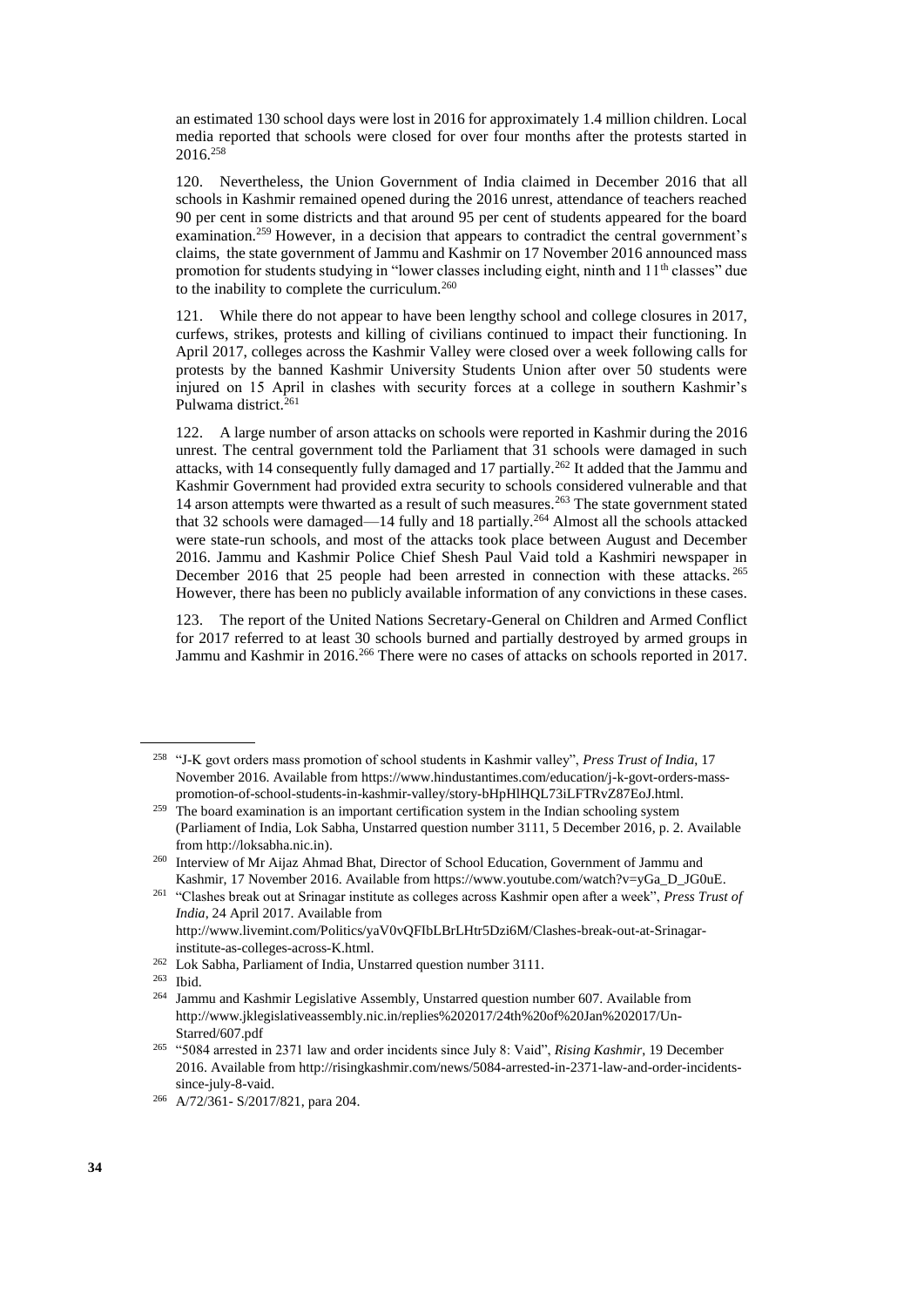124. In addition, government reports confirmed the military use of four schools by security forces in that region for several weeks.<sup>267</sup> According to one civil society report, central police forces occupied at least seven schools in the Kashmir Valley between August and November 2016.<sup>268</sup> The Security Council has consistently raised concerns about military occupation of schools worldwide, stressing this may render them as targets and endangers the lives of children and teachers.<sup>269</sup> India's National Commission for the Protection of Child Rights has stated that the use of schools by security forces "violates the spirit and letter of the RCFCE Act (Right of Children to free and Compulsory Education Act 2009) because it actively disrupts access to education and makes schools vulnerable to attacks."<sup>270</sup>

#### **N. Sexual violence**

125. Although this report specifically focuses on events since July 2016, without access, OHCHR was not able to confirm specific claims alleging incidents of sexual violence within this timeframe. However, there were some recent legal developments in past emblematic cases, and impunity for sexual violence remains a key ongoing human rights concern in Kashmir. Authorities have failed to independently investigate and prosecute allegations of sexual violence by security forces personnel. There is no record of allegations of sexual violence by security forces being prosecuted in a civilian court.<sup>271</sup>

126. In February 2018, the Support Group for Justice for Kunan Poshpora Survivors filed a petition before the State Human Rights Commission, urging the investigation into all cases of alleged sexual assault by security forces and non-State actors as well as reparations for survivors.<sup>272</sup> The group provided the Commission with documentation in 143 cases of alleged sexual violence committed between 1989 and 2017.<sup>273</sup>

127. In the 2013 report on her mission to India, the Special Rapporteur on violence against women, its causes and consequences, said, "[W]omen living in militarized regions, such as Jammu and Kashmir and the north-eastern states, live in a constant state of siege and surveillance, whether in their homes or in public. Information received through both written and oral testimonies highlighted the use of mass rape, allegedly by members of the State security forces, as well as acts of enforced disappearance, killings and acts of torture and illtreatment, which were used to intimidate and to counteract political opposition and insurgency."<sup>274</sup> The Special Rapporteur added that she was "not informed of any measures to ensure accountability and redress for victims".<sup>275</sup>

128. In 2014, the Committee on the Elimination of Discrimination against Women expressed particular concern about "the Provisions of the Armed Forces (Special Powers) Act requiring prior authorization by the Government to prosecute a member of the security

<sup>&</sup>lt;sup>267</sup> Ibid.<br><sup>268</sup> Amn

<sup>268</sup> Amnesty International, "Children's right to education must be protected in Kashmir", 4 November 2016. Available from [https://amnesty.org.in/news-update/childrens-right-education-must-protected](https://amnesty.org.in/news-update/childrens-right-education-must-protected-kashmir/)[kashmir/.](https://amnesty.org.in/news-update/childrens-right-education-must-protected-kashmir/)

<sup>269</sup> Security Council Resolution 2143 (S/RES/2143), 7 March 2014, para 18. Available from [http://www.refworld.org/docid/533ac1164.html.](http://www.refworld.org/docid/533ac1164.html)

<sup>270</sup> India, National Commission for Protection of Child Rights, *Protection of Children's Rights in Areas of Civil Unrest*, 2010. Available from [http://ncpcr.gov.in/view\\_file.php?fid=61.](http://ncpcr.gov.in/view_file.php?fid=61)

<sup>271</sup> Parliament of India, Rajya Sabha, Unstarred question no. 1463. Available from [http://rajyasabha.nic.in/.](http://rajyasabha.nic.in/)

<sup>&</sup>lt;sup>272</sup> Complaint on sexual violence in Kashmir filed with the State Human Rights Commission by the Support Group for Justice for Kunan Poshpora Survivors, 23 February 2018.

<sup>273</sup> Ibid.

<sup>&</sup>lt;sup>274</sup> Report of the Special Rapporteur on violence against women, its causes and consequences, Rashida Manjoo, Addendum: Mission to India (A/HRC/26/38/Add.1), 1 April 2014, para 23.

<sup>275</sup> Ibid, para 69-71.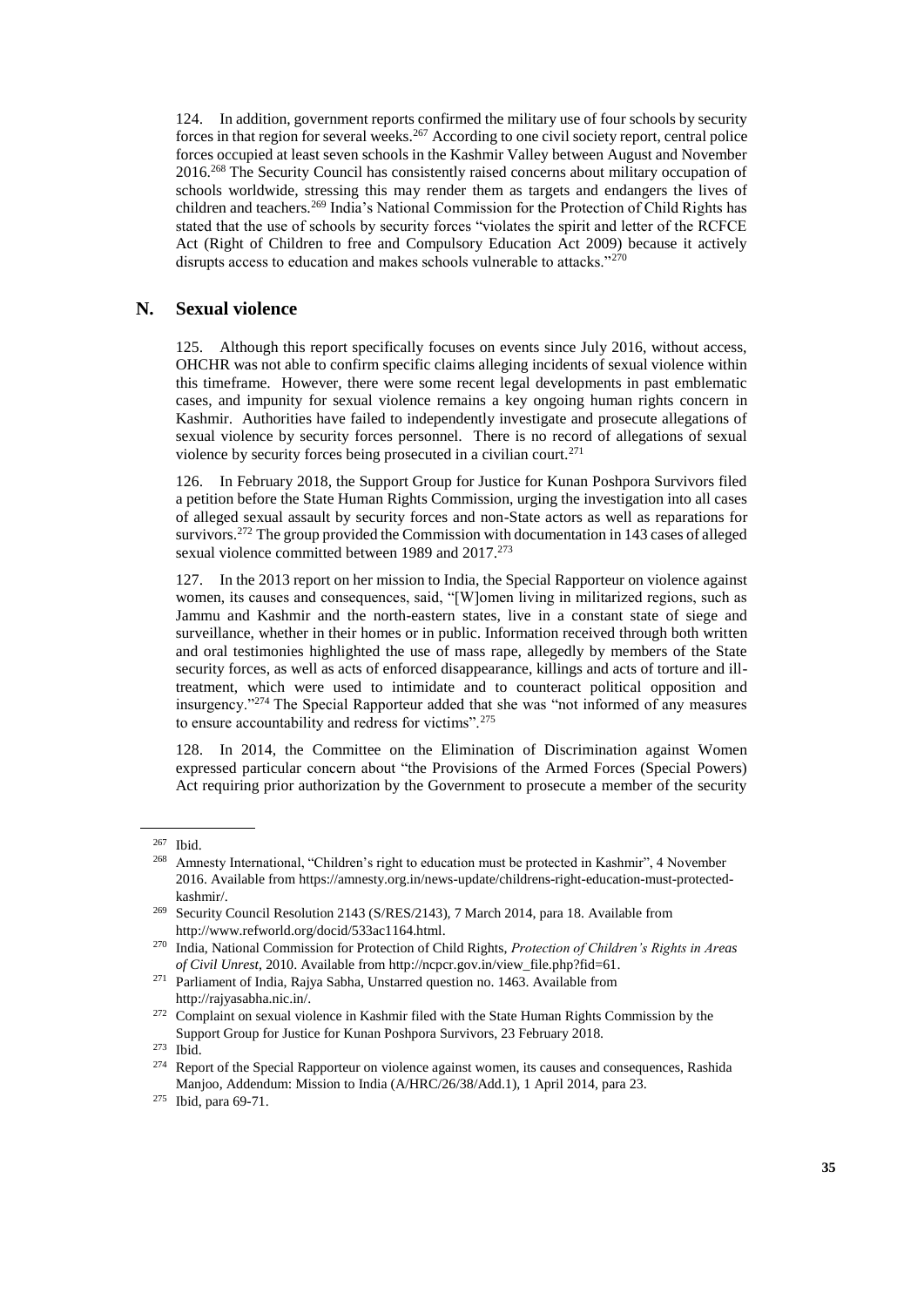forces and the reportedly high risk of reprisals against women who complain about the conduct of the security forces; and, the lack of centres providing medical, psychological, legal and socioeconomic support to women and girls who are victims of sexual violence in conflict-affected areas,"<sup>276</sup> including Kashmir and the North-East.<sup>277</sup>

129. One significant case that illustrates the state's failure to investigate and prosecute allegations of sexual violence and addressing impunity for sexual crimes in Kashmir is the Kunan-Poshpora mass rape, which took place 27 years ago and for which attempts to seek justice have been denied and blocked over the years by the authorities at different levels.

130. According to survivors<sup>278</sup> and a local administration official<sup>279</sup>, on the night of 23 February 1991, soldiers from the 4 Rajputana Rifles regiment of the Indian Army gang-raped around 23 women of Kunan and Poshpora villages of Kupwara district. The Indian Army and Government of India have denied the allegations.<sup>280</sup> In 1991, Wajahat Habibullah, who at the time was the divisional commissioner of the Kashmir region (a civil service position), filed a report with the state government addressing these allegations. In March 1991, former Chief Justice of Jammu and Kashmir High Court Mufti Bahauddin Farooqi led a fact-finding team that interviewed several survivors; he reportedly noted that "he had never seen a case in which normal investigative procedures were ignored as they were in this one".<sup>281</sup> The Jammu and Kashmir Police stopped its investigations by October 1991 after it declared the case was "untraceable".<sup>282</sup> In July 2013, Wajahat Habibullah accused the state authorities of deleting parts of the report where he had recommended a higher level investigation and a special order to ensure army cooperation.<sup>283</sup>

131. Survivors and human rights groups have campaigned for an independent investigation into this case for many years.<sup>284</sup> In October 2011, SHRC directed the state government to reopen and reinvestigate the case and to prosecute a senior official whom it accused of

<sup>279</sup> The Deputy Commissioner of Kupwara district S.M. Yasin in his official report on the incident said the army personnel had committed multiple rapes in Kunan and Poshpora villages. Interview available from [https://www.indiatoday.in/india/video/sm-yasin-former-deputy-commissioner-of](https://www.indiatoday.in/india/video/sm-yasin-former-deputy-commissioner-of-kupwara-breaks-his-silence-on-kunan-poshpora-450949-2014-02-24)[kupwara-breaks-his-silence-on-kunan-poshpora-450949-2014-02-24.](https://www.indiatoday.in/india/video/sm-yasin-former-deputy-commissioner-of-kupwara-breaks-his-silence-on-kunan-poshpora-450949-2014-02-24)

<sup>280</sup> United States of America, Department of State, "*Country Reports on Human Rights Practices for 1991*", February 1992, p.1397. Available from

[https://ia802307.us.archive.org/35/items/countryreportson1991unit/countryreportson1991unit\\_bw.pdf](https://ia802307.us.archive.org/35/items/countryreportson1991unit/countryreportson1991unit_bw.pdf) <sup>281</sup> "India Moves Against Kashmir Rebels", *The New York Times*, 7 April 1991. Available from

[https://www.nytimes.com/1991/04/07/world/india-moves-against-kashmir-rebels.html.](https://www.nytimes.com/1991/04/07/world/india-moves-against-kashmir-rebels.html) <sup>282</sup> Amnesty International, "India: Police must effectively investigate long-standing rape allegations against army in Jammu and Kashmir", 23 July 2013. Available from

[https://www.amnesty.org/download/Documents/12000/asa200352013en.pdf.](https://www.amnesty.org/download/Documents/12000/asa200352013en.pdf)

<sup>276</sup> CEDAW/C/IND/CO/4-5, paras. 12-13.

<sup>277</sup> Ibid.

<sup>&</sup>lt;sup>278</sup> As told to and recorded by Support Group for Justice for Kunan Poshpora Survivors in "Do You Remember Kunan Poshpora?: The Story of a Mass Rape", *Zuban Books*, 2016.

<sup>283</sup> Ibid.

<sup>&</sup>lt;sup>284</sup> The Indian Army invited the Press Council of India to investigate the allegations. A three-member Press Council of India commission visited the villages from 8 to 9 June 1991 and reported that they found the allegations to be "baseless". The members of this commission were journalists and their investigation had no legal standing. Their report has since been criticized by several civil society groups. (HRW, "World Report 1992". Available from

[https://www.hrw.org/reports/1992/WR92/ASW-07.htm.](https://www.hrw.org/reports/1992/WR92/ASW-07.htm)) In July 2017, the Kashmir Editors Guild told a Press Council of India delegation that the only way of salvaging its credibility in Kashmir was to revisit its 1991 report on Kunan-Poshpora mass rapes, which the Guild described as a "bid to undermine and subvert the institution of media in Kashmir". ("Revisit 1991 report on mass rapes: Editors' guild to PCI", *The Tribune*, 20 July 2017. Available from

[http://www.tribuneindia.com/news/jammu-kashmir/revisit-1991-report-on-mass-rapes-editors-guild](http://www.tribuneindia.com/news/jammu-kashmir/revisit-1991-report-on-mass-rapes-editors-guild-to-pci/439627.html)[to-pci/439627.html.\)](http://www.tribuneindia.com/news/jammu-kashmir/revisit-1991-report-on-mass-rapes-editors-guild-to-pci/439627.html)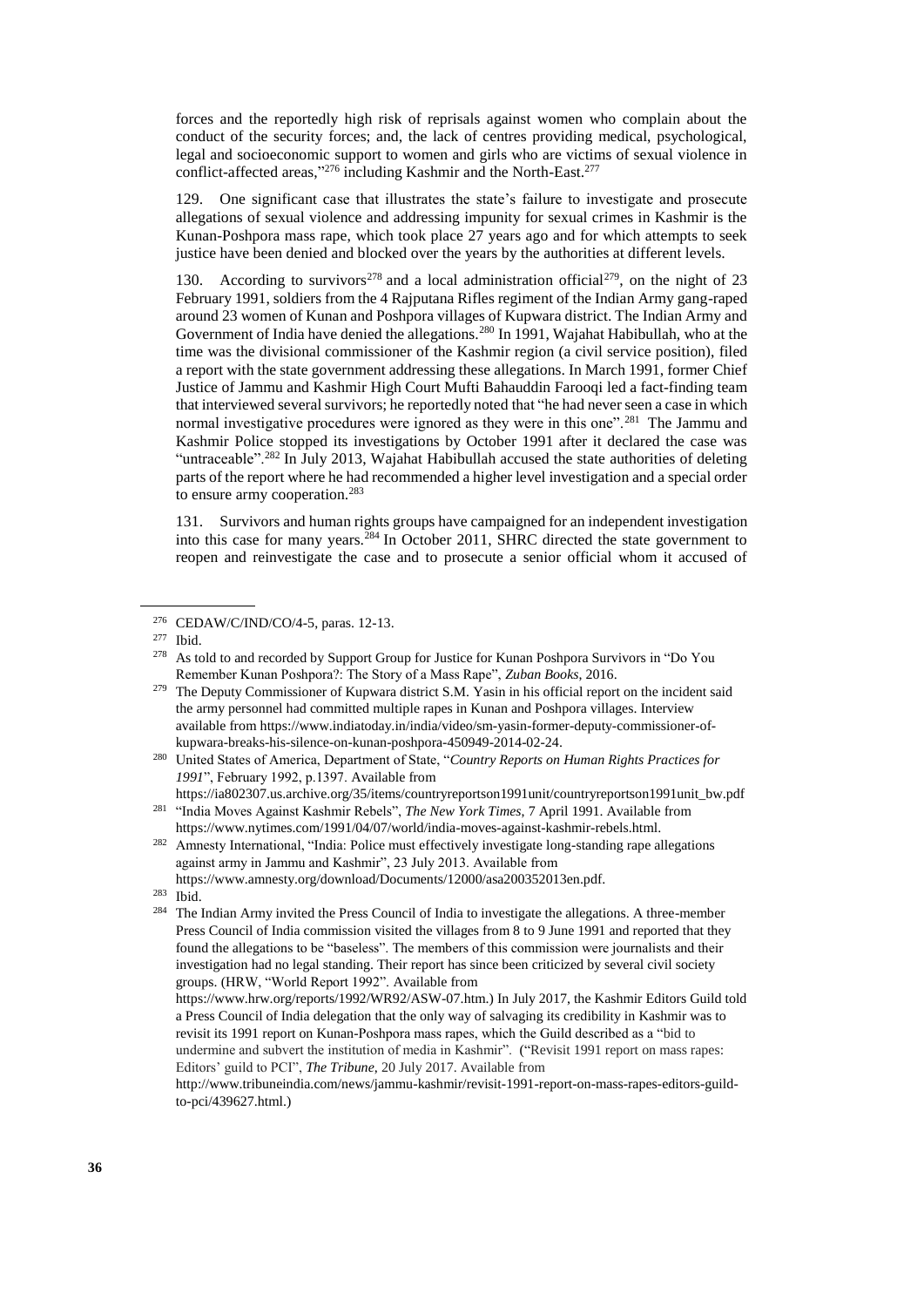deliberately obstructing the investigation.<sup>285</sup> On 18 July 2013, a court in Kupwara district ordered the state police to reinvestigate the case within three months.<sup>286</sup> When no progress was made despite these orders, five survivors filed a petition in the Jammu and Kashmir High Court in October 2013. In July 2014, the High Court reportedly said the 2011 SHRC recommendations were supported by evidence and asked the state government to consider paying monetary compensation within three months.<sup>287</sup> The state government has challenged this order in the Supreme Court of India.

132. On the AFSPA, the Special Rapporteur on violence against women said that it "allows for the overriding of due process rights and nurtures a climate of impunity and a culture of both fear and resistance by citizens".<sup>288</sup> She urged the Indian authorities to repeal the AFSPA as "a matter of urgency" and "ensure that criminal prosecution of members of the Armed Forces is free from legal barriers".<sup>289</sup> For its part, the Committee on the Elimination of Discrimination against Women urged India to amend or repeal the AFSPA "so that sexual violence against women perpetrated by members of the armed forces or uniformed personnel is brought under the purview of ordinary criminal law and, pending such amendment or repeal, to remove the requirement for government permission to prosecute members of the armed forces or uniformed personnel accused of crimes of violence against women or other abuses of the human rights of women and to grant permission to enable prosecution in all pending cases".<sup>290</sup>

133. Also, an expert committee established to review India's laws against sexual assault in the aftermath of the landmark 12 December 2012 Delhi gang-rape case stated that the AFSPA legitimized impunity for sexual violence, and recommended its amendment to bring it under the purview of ordinary criminal law, thereby doing away with the need for sanction for prosecution.<sup>291</sup> The central government did not accept this recommendation.<sup>292</sup> However, the government did accept the committee's recommendation to remove the need for government's permission to prosecute civil public servants accused of rape and some forms of sexual violence.<sup>293</sup>

<sup>285</sup> Amnesty International, "India: Police must effectively investigate long-standing rape allegations against army in Jammu and Kashmir".

<sup>286</sup> "Kupwara court order reinvestigation of mass rape case", *The Telegraph*, 18 June 2013. Available from [https://www.telegraphindia.com/1130619/jsp/nation/story\\_17023891.jsp.](https://www.telegraphindia.com/1130619/jsp/nation/story_17023891.jsp)

<sup>287</sup> "Kunan-Poshpora rapes: HC asks J&K to consider paying compensation in 3 weeks", *The Indian Express*, 2 July 2014. Available from [http://indianexpress.com/article/india/india-others/kunan](http://indianexpress.com/article/india/india-others/kunan-poshpora-rapes-hc-asks-jk-to-consider-paying-compensation-in-3-weeks/)[poshpora-rapes-hc-asks-jk-to-consider-paying-compensation-in-3-weeks/.](http://indianexpress.com/article/india/india-others/kunan-poshpora-rapes-hc-asks-jk-to-consider-paying-compensation-in-3-weeks/) 

<sup>&</sup>lt;sup>288</sup> A/HRC/26/38/Add.1.

 $\frac{289}{290}$  Ibid.

Committee of the Elimination of Discrimination against Women, Concluding observations on the combined fourth and fifth periodic reports of India (CEDAW/C/IND/CO/4-5), para 13.b.

<sup>291</sup> Government of India, "*The Report of the Committee on Amendments to Criminal Law*", 23 January 2013. Available from

[http://www.prsindia.org/uploads/media/Justice%20verma%20committee/js%20verma%20committe%](http://www.prsindia.org/uploads/media/Justice%20verma%20committee/js%20verma%20committe%20report.pdf) 20report.pdf

<sup>292</sup> HRW, "India: Reject new sexual violence ordinance", 11 February 2013. Available from [https://www.hrw.org/news/2013/02/11/india-reject-new-sexual-violence-ordinance.](https://www.hrw.org/news/2013/02/11/india-reject-new-sexual-violence-ordinance) Amnesty International, "India: New Sexual Violence Law Has Both Positive and Regressive Provisions", 22 March 2013. Available fro[m https://www.amnesty.org/en/press-releases/2013/03/india-new-sexual](https://www.amnesty.org/en/press-releases/2013/03/india-new-sexual-violence-law-has-both-positive-and-regressive-provisions-2/)[violence-law-has-both-positive-and-regressive-provisions-2/.](https://www.amnesty.org/en/press-releases/2013/03/india-new-sexual-violence-law-has-both-positive-and-regressive-provisions-2/) 

<sup>293</sup> Ibid.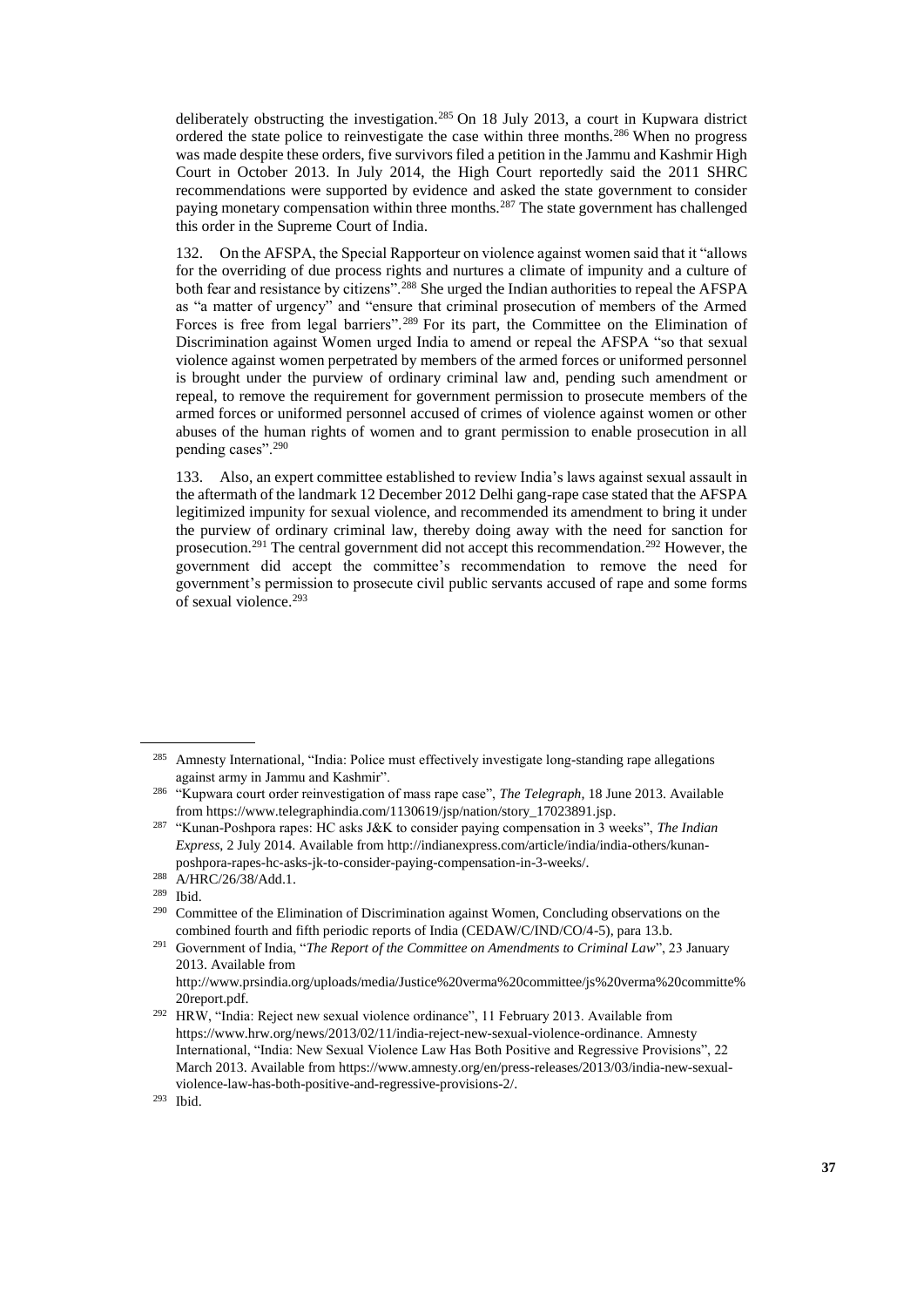## **VI. Abuses by armed groups**<sup>294</sup>

134. The Government of India accuses armed groups of committing human rights abuses in Jammu and Kashmir and holds them responsible for causing "disturbances in Kashmir".<sup>295</sup> India maintains that these armed groups are based in territories controlled by Pakistan and are actively supported by Pakistan.<sup>296</sup> The Government of Pakistan categorically denies any allegation of involvement in stoking unrest in Indian-Administered Kashmir or of providing support to armed groups operating there.<sup>297</sup>

135. Since the late 1980s, a variety of armed groups has been actively operating in the Indian state of Jammu and Kashmir, and there has been documented evidence of these groups committing a wide range of human rights abuses, including kidnappings, killings of civilians and sexual violence.<sup>298</sup> The landscape of armed intervention by groups operating in Indian-Administered Kashmir has shifted over the years. In the 1990s, around a dozen significant armed groups were operating in the region; currently, less than half that number remain active.<sup>299</sup> The main groups today include Lashkar-e-Tayyiba, Jaish-e-Mohammed, Hizbul Mujahideen and Harakat Ul-Mujahidin; they are believed to be based in Pakistan-Administered Kashmir.<sup>300</sup> Hizbul Mujahideen is also part of the United Jihad Council, which began as a coalition of 14 armed groups in 1994, claiming to be fighting Indian rule in

[https://reliefweb.int/sites/reliefweb.int/files/resources/28BEC3628B99A532852571070071B4B3-un](https://reliefweb.int/sites/reliefweb.int/files/resources/28BEC3628B99A532852571070071B4B3-un-ocha-30jan.pdf)[ocha-30jan.pdf.\)](https://reliefweb.int/sites/reliefweb.int/files/resources/28BEC3628B99A532852571070071B4B3-un-ocha-30jan.pdf)

<sup>298</sup> Carnegie Endowment for International Peace, "The menace that is Lashkar-e-Taiba", March 2012. Available fro[m https://carnegieendowment.org/files/LeT\\_menace.pdf.](https://carnegieendowment.org/files/LeT_menace.pdf) HRW, "Behind the Kashmir Conflict: Abuses by the Indian Security Forces and Militant Groups Continue", 1999. Available from [https://www.hrw.org/reports/1999/kashmir/back.htm.](https://www.hrw.org/reports/1999/kashmir/back.htm) Amnesty International, "Appeal to armed opposition groups in Jammu and Kashmir to abide by humanitarian law", 3 March 1997, pp. 1-2. Available fro[m https://www.amnesty.org/download/Documents/160000/asa200381997en.pdf.](https://www.amnesty.org/download/Documents/160000/asa200381997en.pdf)  Amnesty International, "India: Impunity in Jammu and Kashmir", April 2001, p. 2. Available from [https://www.amnesty.org/download/Documents/128000/asa200232001en.pdf.](https://www.amnesty.org/download/Documents/128000/asa200232001en.pdf) 

<sup>300</sup> [https://www.un.org/sc/suborg/en/sanctions/1267/aq\\_sanctions\\_list/summaries/entity/lashkar-e](https://www.un.org/sc/suborg/en/sanctions/1267/aq_sanctions_list/summaries/entity/lashkar-e-tayyiba)[tayyiba;](https://www.un.org/sc/suborg/en/sanctions/1267/aq_sanctions_list/summaries/entity/lashkar-e-tayyiba) [https://www.un.org/sc/suborg/en/sanctions/1267/aq\\_sanctions\\_list/summaries/entity/jaish-i](https://www.un.org/sc/suborg/en/sanctions/1267/aq_sanctions_list/summaries/entity/jaish-i-mohammed)[mohammed;](https://www.un.org/sc/suborg/en/sanctions/1267/aq_sanctions_list/summaries/entity/jaish-i-mohammed)

<sup>&</sup>lt;sup>294</sup> In the humanitarian field, the United Nations has developed the following working definition of non-State armed groups (hereinafter: armed groups): "Groups that have the potential to employ arms in the use of force to achieve political, ideological or economic objectives; are not within the formal military structures of States, State-alliances or intergovernmental organizations; and are not under the control of the State(s) in which they operate." (G. McHugh, M. Bessler, [Humanitarian negotiations](https://reliefweb.int/sites/reliefweb.int/files/resources/28BEC3628B99A532852571070071B4B3-un-ocha-30jan.pdf)  [with armed groups: A manual for practitioners,](https://reliefweb.int/sites/reliefweb.int/files/resources/28BEC3628B99A532852571070071B4B3-un-ocha-30jan.pdf) United Nations: New York, 2006, p. 87. Available from

<sup>&</sup>lt;sup>295</sup> Thirty-third session of Human Rights Council, Statement by Ambassador and Permanent Representative of India to the UN in Geneva under Agenda Item 4 General Debate, 19 September 2016. Available from [http://www.pmindiaun.org/pages.php?id=1367.](http://www.pmindiaun.org/pages.php?id=1367)

<sup>296</sup> Ibid.

<sup>297</sup> *<https://www.cfr.org/backgrounder/kashmir-militant-extremists>*

<sup>299</sup> Council on Foreign Relations, "Kashmir Militant Extremists", 9 July 2009. Available from <https://www.cfr.org/backgrounder/kashmir-militant-extremists>. "Who are the Kashmir militants?", *BBC*, 1 August 2012. Available fro[m http://www.bbc.com/news/world-asia-18738906](http://www.bbc.com/news/world-asia-18738906). "Profiles: Armed Groups", *Al Jazeera*, 3 April 2012. Available from [https://www.aljazeera.com/indepth/spotlight/kashmirtheforgottenconflict/2011/07/201173116172648](https://www.aljazeera.com/indepth/spotlight/kashmirtheforgottenconflict/2011/07/2011731161726482729.html) [2729.html.](https://www.aljazeera.com/indepth/spotlight/kashmirtheforgottenconflict/2011/07/2011731161726482729.html)

[https://www.un.org/sc/suborg/en/sanctions/1267/aq\\_sanctions\\_list/summaries/entity/harakat-ul](https://www.un.org/sc/suborg/en/sanctions/1267/aq_sanctions_list/summaries/entity/harakat-ul-mujahidin/hum)[mujahidin/hum;](https://www.un.org/sc/suborg/en/sanctions/1267/aq_sanctions_list/summaries/entity/harakat-ul-mujahidin/hum) International Crisis Group (ICG), "Kashmir: Confrontation and Miscalculation", 11 July 2002, pp. 6-8. Available from [https://www.crisisgroup.org/asia/south-asia/kashmir/kashmir](https://www.crisisgroup.org/asia/south-asia/kashmir/kashmir-confrontation-and-miscalculation)[confrontation-and-miscalculation.](https://www.crisisgroup.org/asia/south-asia/kashmir/kashmir-confrontation-and-miscalculation)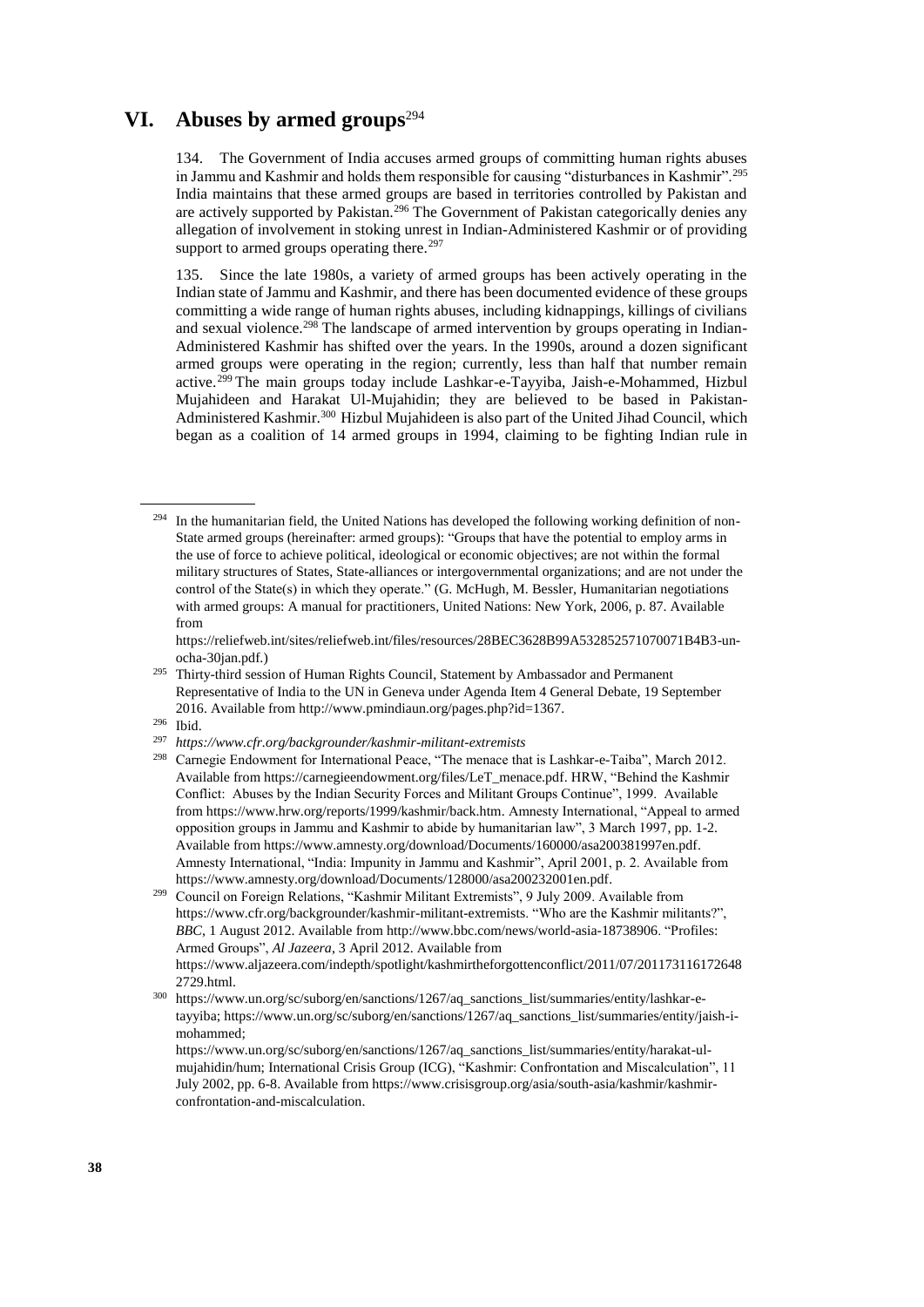Kashmir, that was allegedly formed by Pakistan's defence establishment.<sup>301</sup> Despite the Government of Pakistan's assertions of denial of any support to these groups, experts believe that Pakistan's military continues to support their operations across the Line of Control in Indian-Administered Kashmir.<sup>302</sup> Three of these armed groups (Lashkar-e-Tayyiba, Jaish-e-Mohammed and Harakat Ul-Mujahidin) are listed on the Security Council "ISIL (Da'esh) & Al-Qaida Sanctions List"<sup>303</sup> for their activities in Indian-Administered Kashmir among other places.<sup>304</sup>

136. Between January 2016 and April 2018, civil society organizations have accused members of armed groups of numerous attacks against civilians, off-duty police personnel and army personnel on leave,  $305$  including the killing of 16 to 20 civilians. Some of the alleged attacks include the killing of activists of mainstream political parties and threats against their leaders.<sup>306</sup>

137. A major episode of attacks against civilians by armed groups operating in the Kashmir Valley is that against the minority Hindus, known as Kashmiri Pandits.<sup>307</sup> These attacks and threats from armed groups forced hundreds of thousands of Kashmiri Pandits to flee Kashmir and seek shelter in Jammu and other parts of India.<sup>308</sup> According to the Union Ministry of Home Affairs, around 62,000 Kashmiri Pandit families live outside Kashmir and primarily

<sup>304</sup> [https://www.un.org/sc/suborg/en/sanctions/1267/aq\\_sanctions\\_list/summaries/entity/lashkar-e](https://www.un.org/sc/suborg/en/sanctions/1267/aq_sanctions_list/summaries/entity/lashkar-e-tayyiba)[tayyiba;](https://www.un.org/sc/suborg/en/sanctions/1267/aq_sanctions_list/summaries/entity/lashkar-e-tayyiba) [https://www.un.org/sc/suborg/en/sanctions/1267/aq\\_sanctions\\_list/summaries/entity/jaish-i](https://www.un.org/sc/suborg/en/sanctions/1267/aq_sanctions_list/summaries/entity/jaish-i-mohammed)[mohammed;](https://www.un.org/sc/suborg/en/sanctions/1267/aq_sanctions_list/summaries/entity/jaish-i-mohammed)

[https://www.un.org/sc/suborg/en/sanctions/1267/aq\\_sanctions\\_list/summaries/entity/harakat-ul](https://www.un.org/sc/suborg/en/sanctions/1267/aq_sanctions_list/summaries/entity/harakat-ul-mujahidin/hum)[mujahidin/hum.](https://www.un.org/sc/suborg/en/sanctions/1267/aq_sanctions_list/summaries/entity/harakat-ul-mujahidin/hum) 

<sup>301</sup> HRW, "With friends like these: Human rights violations in Azad Kashmir", 2006, p.20. ICG, "Kashmir: Confrontation and Miscalculation", p. 6.

<sup>&</sup>lt;sup>302</sup> Brookings Institute, "Why Pakistan supports terrorist groups, and why the US finds it so hard to induce change", 5 January 2018. Available from [https://www.brookings.edu/blog/order-from](https://www.brookings.edu/blog/order-from-chaos/2018/01/05/why-pakistan-supports-terrorist-groups-and-why-the-us-finds-it-so-hard-to-induce-change/)[chaos/2018/01/05/why-pakistan-supports-terrorist-groups-and-why-the-us-finds-it-so-hard-to-induce](https://www.brookings.edu/blog/order-from-chaos/2018/01/05/why-pakistan-supports-terrorist-groups-and-why-the-us-finds-it-so-hard-to-induce-change/)[change/](https://www.brookings.edu/blog/order-from-chaos/2018/01/05/why-pakistan-supports-terrorist-groups-and-why-the-us-finds-it-so-hard-to-induce-change/); The Royal Institute of International Affairs, "Sharif Ruling Threatens Pakistan's Already Brittle Institutions", 2 August 2017. Available from [https://www.chathamhouse.org/expert/comment/sharif-ruling-threatens-pakistans-already-brittle](https://www.chathamhouse.org/expert/comment/sharif-ruling-threatens-pakistans-already-brittle-institutions)[institutions](https://www.chathamhouse.org/expert/comment/sharif-ruling-threatens-pakistans-already-brittle-institutions); ICG, "Pakistan's relations with India: Beyond Kashmir?", 3 May 2012, pp. 12-14. Available fro[m https://www.crisisgroup.org/asia/south-asia/pakistan/pakistan-s-relations-india](https://www.crisisgroup.org/asia/south-asia/pakistan/pakistan-s-relations-india-beyond-kashmir)[beyond-kashmir;](https://www.crisisgroup.org/asia/south-asia/pakistan/pakistan-s-relations-india-beyond-kashmir) Council on Foreign Relations, "Global Conflict Tracker". Available from [https://www.cfr.org/interactives/global-conflict-tracker#!/conflict/conflict-between-india-and](https://www.cfr.org/interactives/global-conflict-tracker#!/conflict/conflict-between-india-and-pakistan)[pakistan](https://www.cfr.org/interactives/global-conflict-tracker#!/conflict/conflict-between-india-and-pakistan); HRW, "With friends like these: Human rights violations in Azad Kashmir", pp. 19-25; ICG, "Kashmir: Confrontation and Miscalculation", pp. 6-8; Brookings Institute, "Terror Trail Leads from Kabul to Kashmir", 25 March 2002. Available from [https://www.brookings.edu/opinions/terror-trail](https://www.brookings.edu/opinions/terror-trail-leads-from-kabul-to-kashmir/)[leads-from-kabul-to-kashmir/.](https://www.brookings.edu/opinions/terror-trail-leads-from-kabul-to-kashmir/)

<sup>303</sup> Security Council Committee pursuant to resolutions 1267 (1999), 1989 (2011) and 2253 (2015) concerning ISIL (Da'esh), Al-Qaida, and associated individuals, groups, undertakings and entities. Available fro[m https://www.un.org/sc/suborg/en/sanctions/1267.](https://www.un.org/sc/suborg/en/sanctions/1267)

<sup>305</sup> "J&K police asks its personnel to avoid visiting hometowns", *Press Trust of India*, 16 August 2017. Available from [http://indianexpress.com/article/india/jk-police-asks-its-personnel-to-avoid-visiting](http://indianexpress.com/article/india/jk-police-asks-its-personnel-to-avoid-visiting-hometowns-4615700/)[hometowns-4615700/;](http://indianexpress.com/article/india/jk-police-asks-its-personnel-to-avoid-visiting-hometowns-4615700/) "Ex-militant and a lawyer shot dead in Kashmir", *Press Trust of India*, 17 August 2017. Available from [https://www.financialexpress.com/india-news/ex-militant-and-a-lawyer](https://www.financialexpress.com/india-news/ex-militant-and-a-lawyer-shot-dead-in-kashmir/630200/)[shot-dead-in-kashmir/630200/](https://www.financialexpress.com/india-news/ex-militant-and-a-lawyer-shot-dead-in-kashmir/630200/)**.**Amnesty International, "The State of the World's Human Rights 2017/18", p. 189. Amnesty International, "The State of the World's Human Rights 2016/17", p. 183. Available from [https://www.amnesty.org/download/Documents/POL1048002017ENGLISH.PDF.](https://www.amnesty.org/download/Documents/POL1048002017ENGLISH.PDF)

<sup>306</sup> JKCCS, "Annual Human Rights Report 2017", p. 40.

<sup>307</sup> HRW, "Everyone lives in fear", 11 September 20016. Amnesty International, "Denied", p. 15. <sup>308</sup> Ibid.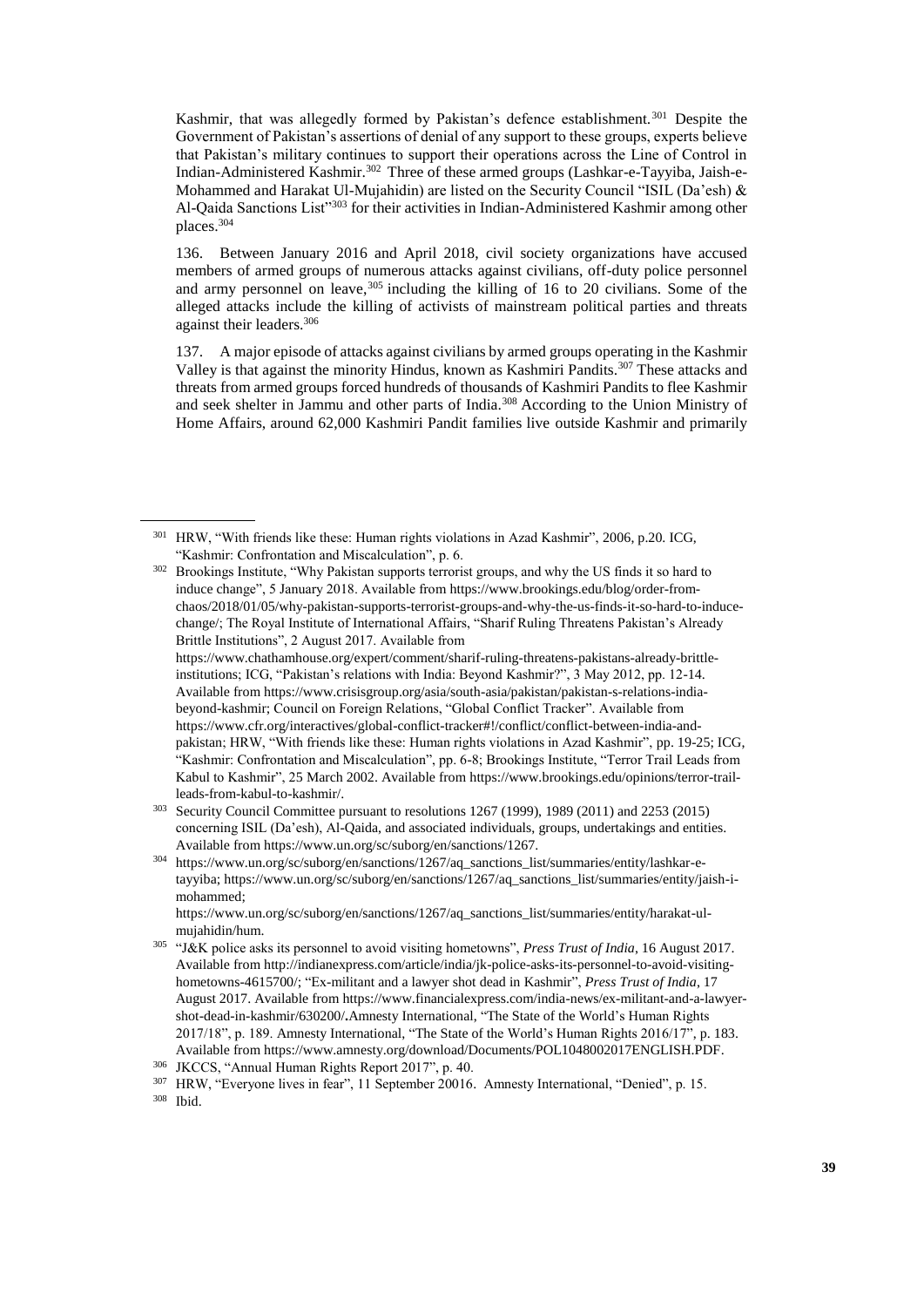left because of "disturbed conditions prevailing in the [Kashmir] valley during 1989-90".<sup>309</sup> Other estimates of the number of displaced Kashmiri Pandit families vary.<sup>310</sup>

138. Similarly, there are varying figures of the number of Kashmiri Pandits who were killed by armed groups since an armed insurgency started in the late 1980s. According to the Kashmiri Pandit Sangharsh Samiti, which represents the small Pandit population that has remained in Kashmir, approximately 650 Kashmiri Pandits have been killed by armed groups.<sup>311</sup> Other Pandit groups, especially those based outside Kashmir, claim much higher figures. A 2008 Jammu and Kashmir Police report stated that 209 Pandits had been killed since 1989.<sup>312</sup> In December 2017, the Union Ministry of Home Affairs told the Parliament that according to state government figures, 174 Kashmiri Pandits had been killed by armed groups.<sup>313</sup> It added that the state police had filed charges in 30 cases while 142 cases had been reported as "untraced".<sup>314</sup>

139. Survivors, Kashmiri Pandit community groups and human rights organizations have been calling for independent investigations into the violence against the Pandit community and related displacement. However, no such investigations have been instituted by either the state or central government. In 2017, a Kashmiri Pandit group, 'Roots in Kashmir', petitioned the Supreme Court of India, calling for investigations into the killing of Pandits and their "exodus" from the Kashmir Valley. It sought to reopen 215 cases in which over 700 members of the Kashmiri Pandit community were killed in 1989-90. The Supreme Court dismissed the petition on the grounds that "…more than 27 years have passed…. no fruitful purpose would emerge, as evidence is unlikely to be available at this late juncture." <sup>315</sup> However, in 2017, the Court directed the Central Bureau of Investigation to probe 80 cases of extrajudicial killings committed in Manipur in 1979, reportedly stating that "crimes cannot be overlooked only because of the passage of time". <sup>316</sup> On 27 October 2017, the Supreme Court rejected a review petition filed by 'Roots in Kashmir' urging it to revisit its July 2017 order.<sup>317</sup>

140. In addition to the responsibility that armed groups bear for their conduct under international law, States retain the obligation to uphold international human rights law in

<sup>309</sup> Starred Question No 332, Lok Sabha, Parliament of India. 9 August 2016. Available from [http://loksabha.nic.in.](http://loksabha.nic.in/) 

<sup>&</sup>lt;sup>310</sup> For example, the United States Government, reported in 2007 that 300,000 had migrated as a result of attacks by armed groups. (United States Department of State, Bureau of Democracy, Human Rights and Labor, "2006 Country Reports on Human Rights Practices", 6 March 2007. Available fro[m https://www.state.gov/j/drl/rls/hrrpt/2006/78871.htm.](https://www.state.gov/j/drl/rls/hrrpt/2006/78871.htm))

<sup>311</sup> "Kashmiri Pandits: Why we never fled Kashmir", *Al Jazeera*, 2 August 2011. Available from [www.aljazeera.com/indepth/spotlight/kashmirtheforgottenconflict/2011/07/201176134818984961.ht](http://www.aljazeera.com/indepth/spotlight/kashmirtheforgottenconflict/2011/07/201176134818984961.html) [ml.](http://www.aljazeera.com/indepth/spotlight/kashmirtheforgottenconflict/2011/07/201176134818984961.html)

<sup>312</sup> "209 Kashmiri Pandits killed since 1989, say J-K cops in first report", *The Indian Express*, 4 May 2008. Available from [http://archive.indianexpress.com/news/209-kashmiri-pandits-killed-since-1989](http://archive.indianexpress.com/news/209-kashmiri-pandits-killed-since-1989-say-jk-cops-in-first-report/305457/) [say-jk-cops-in-first-report/305457/.](http://archive.indianexpress.com/news/209-kashmiri-pandits-killed-since-1989-say-jk-cops-in-first-report/305457/)

<sup>313</sup> Parliament of India, Rajya Sabha, Starred Question No 49, 20 December 2017. Available from [http://rajyasabha.nic.in.](http://rajyasabha.nic.in/)

<sup>314</sup> Ibid.

<sup>315</sup> "SC 'no' to plea for probe into massacre of Kashmiri Pandits", *Press Trust of India*, 24 July 2017. Available from [http://www.thehindu.com/news/national/sc-no-to-plea-for-probing-massacre-of](http://www.thehindu.com/news/national/sc-no-to-plea-for-probing-massacre-of-kashmiri-pandits/article19341621.ece)[kashmiri-pandits/article19341621.ece.](http://www.thehindu.com/news/national/sc-no-to-plea-for-probing-massacre-of-kashmiri-pandits/article19341621.ece)

<sup>316</sup> "Manipur 'encounter killings': Overruling Centre and Army, Supreme Court orders CBI probe in multiple cases", *The Indian Express*, 14 July 2017. Available from [http://indianexpress.com/article/india/overruling-centre-army-sc-orders-cbi-probe-into-extra-judicial](http://indianexpress.com/article/india/overruling-centre-army-sc-orders-cbi-probe-into-extra-judicial-killings-in-manipur-4750061/)[killings-in-manipur-4750061/.](http://indianexpress.com/article/india/overruling-centre-army-sc-orders-cbi-probe-into-extra-judicial-killings-in-manipur-4750061/)

<sup>&</sup>lt;sup>317</sup> Amnesty International, "Supreme Court's refusal to reopen cases of killings of Kashmir Pandits disappointing", 28 October 2017. Available from [https://amnesty.org.in/news-update/supreme-courts](https://amnesty.org.in/news-update/supreme-courts-refusal-reopen-cases-killings-kashmiri-pandits-disappointing/)[refusal-reopen-cases-killings-kashmiri-pandits-disappointing/.](https://amnesty.org.in/news-update/supreme-courts-refusal-reopen-cases-killings-kashmiri-pandits-disappointing/)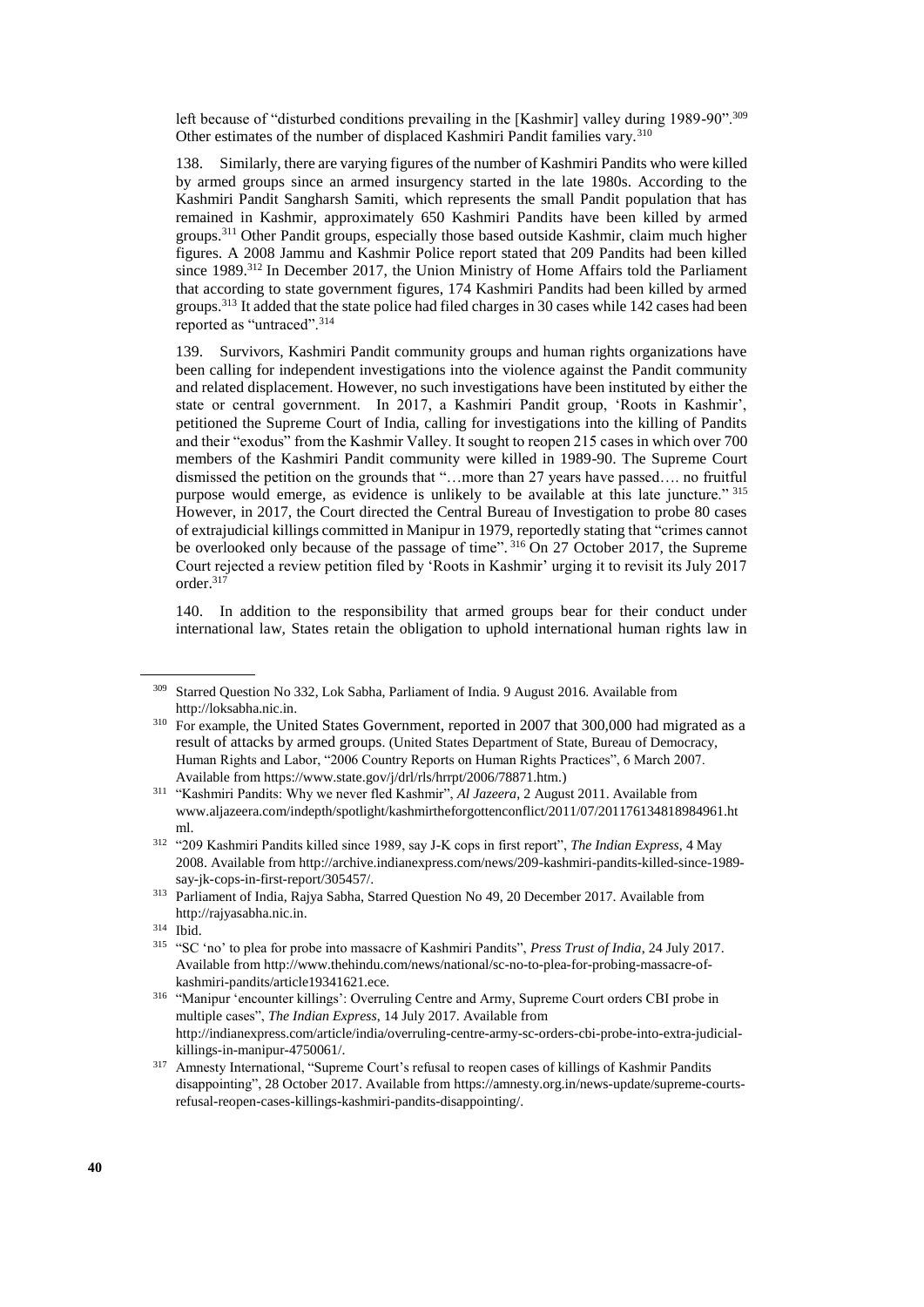relation to all persons in their territory and subject to their jurisdiction. This includes the obligation to exercise due diligence and to do everything in their capacity to protect all such persons from threats to the enjoyment of their human rights posed by non-State actors, including de facto authorities and armed groups. States must seek to hold the individual perpetrators of human rights violations accountable and guarantee the rights of victims, including the right to an effective remedy and reparation.

## **VII. Human rights violations in Pakistan-Administered Kashmir**

## **A. Constitutional and legal structures impacting the enjoyment of human rights**

141. Pakistan-Administered Kashmir comprises two administrative regions: Azad Jammu and Kashmir (AJK) and Gilgit-Baltistan (G-B). In 1948, UNCIP acknowledged the existence of "local authorities" (as distinct from the Government of Pakistan) on the Pakistani side of the ceasefire line in Jammu and Kashmir. These two administrative regions have remained distinct "territories" since then and have not been formally incorporated into Pakistan as they are considered to be part of the disputed state of Jammu and Kashmir.<sup>318</sup>

142. AJK officially has a parliamentary system with a prime minister, an autonomous government, and a president as the constitutional head of state, but it has been effectively controlled by the Government of Pakistan throughout its entire history.<sup>319</sup> The "Azad Jammu and Kashmir Adaptation of Laws Act, 1988" adapts and enforces several Pakistani laws in AJK.<sup>320</sup> Although most Pakistani laws are applied in AJK, AJK sends no delegates to the National Assembly of Pakistan. This position was denounced in the 2007 report of the European Parliament Committee on Foreign Affairs Rapporteur which noted Pakistan's failure to fulfil its obligations to introduce meaningful and representative democratic structures in AJK.<sup>321</sup>

<sup>&</sup>lt;sup>318</sup> "When the people of the State of Jammu and Kashmir decide to accede to Pakistan, the relationship between Pakistan and that State shall be determined in accordance with the wishes of the people of that State." Constitution of Pakistan, Article 257.

<sup>319</sup> Per the AJK Interim Constitution Act 1974, the AJK Council has most powers, including legislative and taxation. The Chairperson of the Council is the Prime Minister of Pakistan, who also nominates six Pakistani Ministers/MPs and there are six members elected by the AJK assembly. Although direct elections for an assembly take place, the Pakistani-majority council is not accountable to the assembly – its decisions are final and not subject to judicial review. At the implementation level, virtually all key officers of the AJK Government are seconded from Pakistan, including the Chief Secretary, the Inspector General of Police, the Finance Secretary, the Home Secretary, the Health Secretary and the Accountant-General, Auditor General and Chief Election Commissioner. They not only exercise the real authority within AJK, but also maintain a check on AJK's elected government. AJK had enjoyed a brief period of limited autonomy between 1970 and 1974. From 1947 to 1970 the Government at Muzaffarabad remained virtually entirely under the control of the Government of Pakistan, with few political rights available to the people of AJK. (Centre for Peace, Development and Reforms, "An Appraisal of Constitutional, Financial and Administrative Arrangements between the Governments of Pakistan and Azad Jammu and Kashmir", June 2011. Available from

http://www.cpdr.org.pk/images/publications/2011\_CPDR\_Kashmir\_Report.pdf.)

<sup>&</sup>lt;sup>320</sup> Azad Jammu and Kashmir Adaptation of Laws Act, 1988. Available from [http://www.ajkassembly.gok.pk/acts\\_passed\\_by\\_assembly.htm.](http://www.ajkassembly.gok.pk/acts_passed_by_assembly.htm) 

<sup>&</sup>lt;sup>321</sup> European Parliament, Committee on Foreign Affairs, "Kashmir: present situation and future prospects", 25 April 2007, para 18. Available from [http://www.europarl.europa.eu/sides/getDoc.do?pubRef=-//EP//TEXT+REPORT+A6-2007-](http://www.europarl.europa.eu/sides/getDoc.do?pubRef=-//EP//TEXT+REPORT+A6-2007-0158+0+DOC+XML+V0//EN) [0158+0+DOC+XML+V0//EN.](http://www.europarl.europa.eu/sides/getDoc.do?pubRef=-//EP//TEXT+REPORT+A6-2007-0158+0+DOC+XML+V0//EN)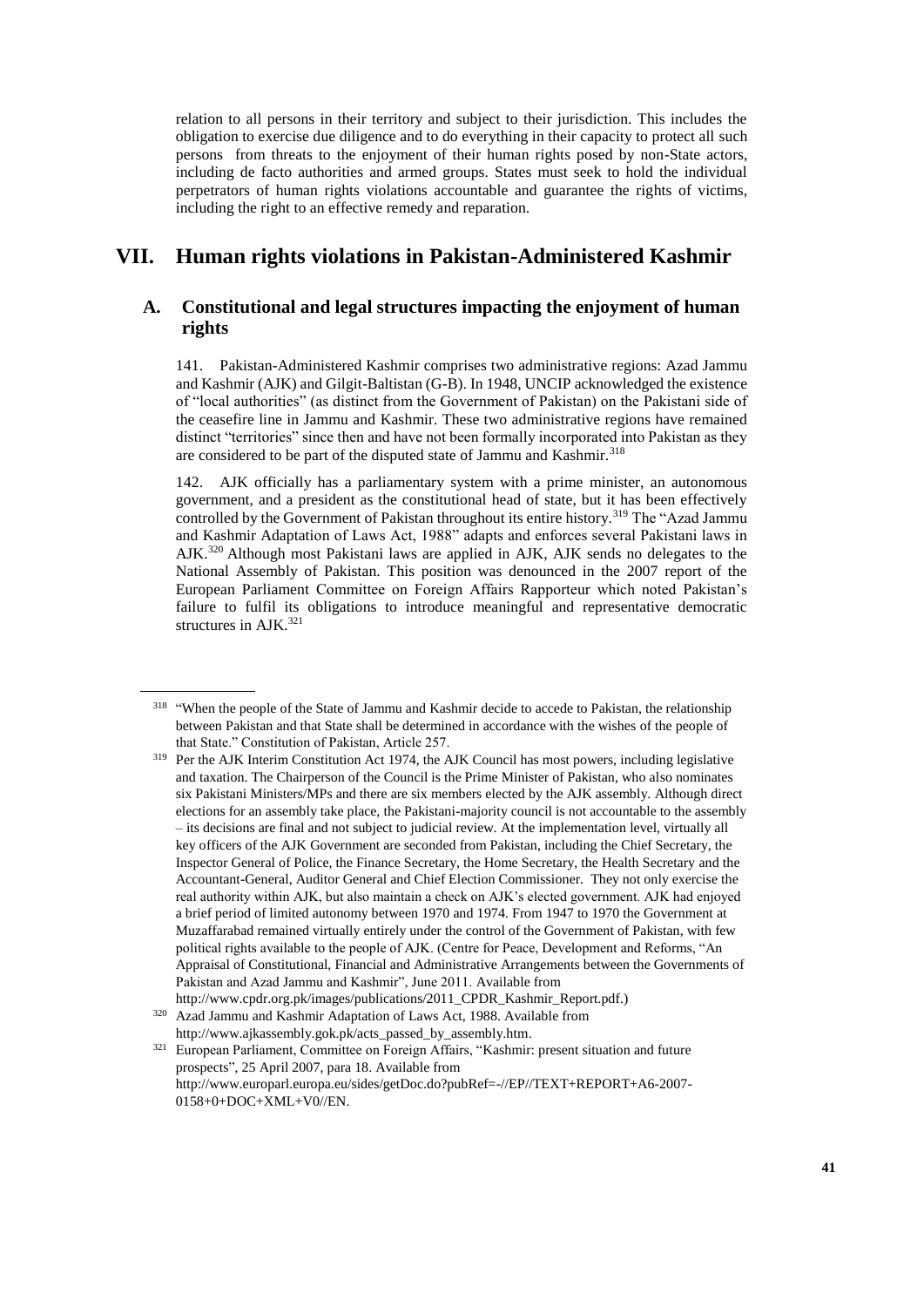143. According to an international NGO, while AJK has the "trappings of a sovereign state, it is only nominally independent."<sup>322</sup> It observed "the AJK Council, headed by Pakistan's prime minister, formally has the power to override laws passed by AJK's elected legislature, and the AJK judiciary cannot review its decisions. However, though the Council is ostensibly all-powerful, it has very little authority in practice, because the military exercises almost complete control over the territory."<sup>323</sup> Additional work may be needed to verify this allegation.

144. Known as the Northern Areas until 2009, Gilgit-Baltistan (G-B) is another part of the former princely state of Jammu and Kashmir, which was on the Pakistani side of the Line of Control in 1949. Under the 1949 Karachi Agreement between the Government of Pakistan and representatives of AJK and the All Jammu and Kashmir Muslim Conference, Pakistan's administrative control over the Northern Areas was ratified.<sup>324</sup> However, the Northern Areas was neither incorporated into Pakistan, nor was it given notional autonomy like AJK. In 1999, the Supreme Court of Pakistan directed Islamabad to extend fundamental freedoms to the Northern Areas within six months.<sup>325</sup> The EU Parliament Rapporteur's report in August 2007 identified "a total absence of constitutional identity or civil rights… people are kept in poverty, illiteracy and backwardness."<sup>326</sup> When Pakistani authorities promulgated the Gilgit-Baltistan Empowerment and Self-Governance Order 2009,<sup>327</sup> the Government of Pakistan reportedly argued that this would establish full internal autonomy.<sup>328</sup>

145. According to the United Nations Country Team in its submission to Pakistan's 2012 Universal Periodic Review, G-B and AJK "spell out additional challenges with less stable constitutional and legislative framework". <sup>329</sup> The Committee on the Elimination Racial Discrimination noted with concern that the laws of Pakistan are not applicable in these provinces to the same extent as in the other parts of the territory.<sup>330</sup> In fact, Pakistan's prime minister, the federal minister for Kashmir Affairs and Gilgit-Baltistan and the federal civil service reportedly have full control over all government operations in both AJK and G-B.<sup>331</sup> According to an international NGO, federal intelligence agencies are deployed across the two regions and have "considerable powers over local elected representatives and officials".<sup>332</sup> Additional work may be needed to verify this allegation.

146. According to the prominent national NGO, the Human Rights Commission of Pakistan (HRCP), despite the 2009 Order superior courts in G-B cannot annul laws that

<sup>322</sup> ICG, "Step towards peace: Putting Kashmiris first", 3 June 2010, p. 7. Available from [https://d2071andvip0wj.cloudfront.net/b106-steps-towards-peace-putting-kashmiris-first.pdf.](https://d2071andvip0wj.cloudfront.net/b106-steps-towards-peace-putting-kashmiris-first.pdf) 

<sup>&</sup>lt;sup>323</sup> ICG, "Pakistan's relations with India: Beyond Kashmir", 3 May 2012, p. 19. Available from [https://www.crisisgroup.org/asia/south-asia/pakistan/pakistan-s-relations-india-beyond-kashmir.](https://www.crisisgroup.org/asia/south-asia/pakistan/pakistan-s-relations-india-beyond-kashmir)

<sup>324</sup> Human Rights Commission of Pakistan (HRCP), "Gilgit-Baltistan: Aspirations of identity, integration and autonomy", March 2017. Available from [http://hrcp-web.org/publication/wp](http://hrcp-web.org/publication/wp-content/uploads/2017/04/Gilgit-Baltistan-report-Aspirations-for-identity-integration-autonomy.pdf)[content/uploads/2017/04/Gilgit-Baltistan-report-Aspirations-for-identity-integration-autonomy.pdf.](http://hrcp-web.org/publication/wp-content/uploads/2017/04/Gilgit-Baltistan-report-Aspirations-for-identity-integration-autonomy.pdf)

<sup>325</sup> Freedom House, "Freedom in the World 2009", 'Pakistani Kashmir'. Available from [https://freedomhouse.org/report/freedom-world/2009/pakistani-kashmir.](https://freedomhouse.org/report/freedom-world/2009/pakistani-kashmir) 

<sup>&</sup>lt;sup>326</sup> European Parliament, "Report on Kashmir: Present Situation and Future Prospects", p.21/para. 20.

<sup>&</sup>lt;sup>327</sup> Pakistan, Ministry of Kashmir Affairs and Northern Areas, Gilgit-Baltistan (Empowerment and Self-Governance) Order 2009, 9 September 2009. Available from [http://gbla.gov.pk/page/governance](http://gbla.gov.pk/page/governance-order)[order.](http://gbla.gov.pk/page/governance-order) 

<sup>328</sup> Freedom House, "Freedom in the world 2010", 'Pakistani Kashmir'. Available from [https://freedomhouse.org/report/freedom-world/2010/pakistani-kashmir.](https://freedomhouse.org/report/freedom-world/2010/pakistani-kashmir) 

 $329$  Compilation prepared by OHCHR in accordance with paragraph 5 of the annex to Human Rights Council resolution 16/2 – Pakistan (A/HRC/WG.6/14/PAK/2), para 6, 13 August 2012

 $\frac{330}{331}$  Free

Freedom House, "Freedom in the World 2016". Available from

[https://freedomhouse.org/report/freedom-world/2016/pakistani-kashmir.](https://freedomhouse.org/report/freedom-world/2016/pakistani-kashmir)

<sup>332</sup> Ibid.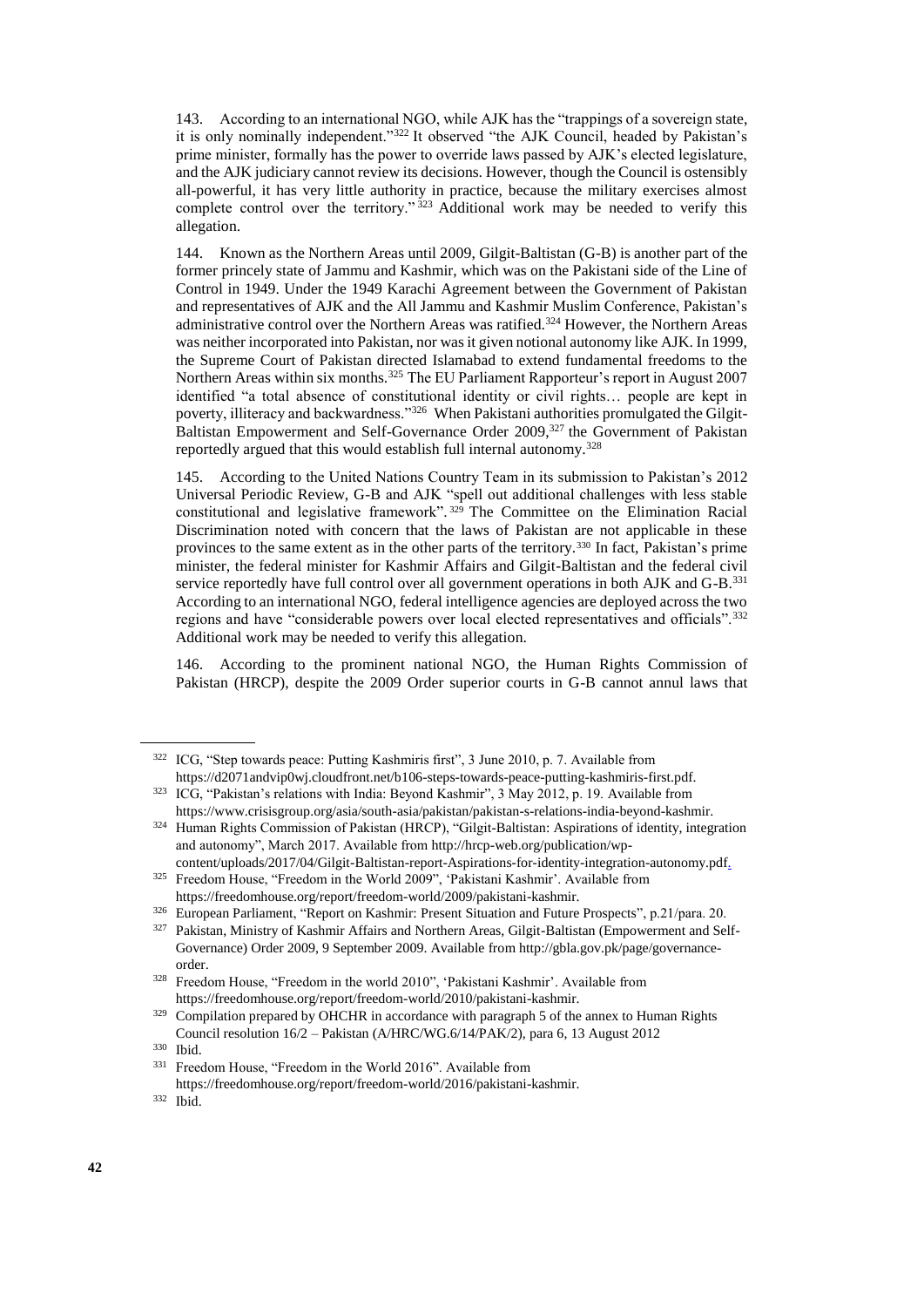violate fundamental rights, unlike in Pakistan.<sup>333</sup> G-B's highest court, the Supreme Appellate Court, does not have powers to act under *suo moto* jurisdiction unlike the Supreme Court of Pakistan.<sup>334</sup> According to HRCP, the 2009 order does not guarantee the right to a fair trial, protection against double punishment and self-incrimination, right to information and right to education.<sup>335</sup> HRCP found that the constitutional article that guarantees equal protection before the law does not prohibit discrimination on the basis of sex.<sup>336</sup> The 2009 Order does not guarantee dignity of a person, 337 and residents of G-B are not guaranteed the right to preserve their language, script or culture.<sup>338</sup>

## **B. Restrictions on the rights to freedoms of expression and association**

147. The interim constitution of AJK has placed several restrictions on anyone criticizing AJK's accession to Pakistan,<sup>339</sup> in contravention to international standards on the rights to freedoms of expression and opinion, assembly and association. It explicitly states, "[N]o person or political party in Azad Jammu and Kashmir shall be permitted to propagate against or take part in activities prejudicial or detrimental to the ideology of the State's accession to Pakistan." <sup>340</sup> The AJK electoral law expands on this, disqualifying anyone running for elected office for propagating any opinion or acting contrary to "the ideology of the State's accession to Pakistan."  $341$  No person can be appointed to a government position unless they take an oath of office, which includes that they "will remain loyal to the country and the cause of accession of the state of Jammu & Kashmir to Pakistan."<sup>342</sup>

148. According to international NGOs, the ban on political parties that do not support the eventual accession of Jammu and Kashmir to Pakistan has in effect silenced all kinds of dissent, including demands for greater transparency and accountability.<sup>343</sup> Moreover, they allege that those who protest Pakistan's position face threats and travel bans, and are subject to imprisonment and torture. 344

149. Human rights groups report that publishers of books or periodicals are also required to make a declaration of loyalty to accession to Pakistan.<sup>345</sup> A number of books supporting Kashmiri independence were also reportedly banned by a government order in February

<sup>333</sup> HRCP, "Gilgit-Baltistan: Aspirations of identity, integration and autonomy", p. 10.

<sup>334</sup> Ibid.

<sup>335</sup> Ibid.

<sup>336</sup> Ibid.

<sup>337</sup> Ibid.

 $\frac{338}{339}$  Ibid.

Article 7(2), Azad Jammu and Kashmir Interim Constitution Act, 1974. Available from [http://www.ajkassembly.gok.pk/AJK\\_Interim\\_Constitution\\_Act\\_1974.pdf.](http://www.ajkassembly.gok.pk/AJK_Interim_Constitution_Act_1974.pdf) 

<sup>340</sup> Ibid.

<sup>341</sup> Azad Jammu and Kashmir Legislative Assembly Ordonnance, 1970, p. 41, cited in HRW 2006.

<sup>342</sup> Ibid.

<sup>343</sup> ICG, "Step towards peace: Putting Kashmiris first", p. 7-8. Freedom House, "Freedom in the world 2018", 'Pakistani Kashmir'. Available from [https://freedomhouse.org/report/freedom](https://freedomhouse.org/report/freedom-world/2018/pakistani-kashmir)[world/2018/pakistani-kashmir.](https://freedomhouse.org/report/freedom-world/2018/pakistani-kashmir)

<sup>344</sup> Ibid.

<sup>345</sup> HRW, "With friends like these: Human rights violations in Azad Kashmir", 2006, p. 32. Freedom House, "Freedom in the world 2018", 'Pakistani Kashmir'. Available from [https://freedomhouse.org/report/freedom-world/2018/pakistani-kashmir.](https://freedomhouse.org/report/freedom-world/2018/pakistani-kashmir)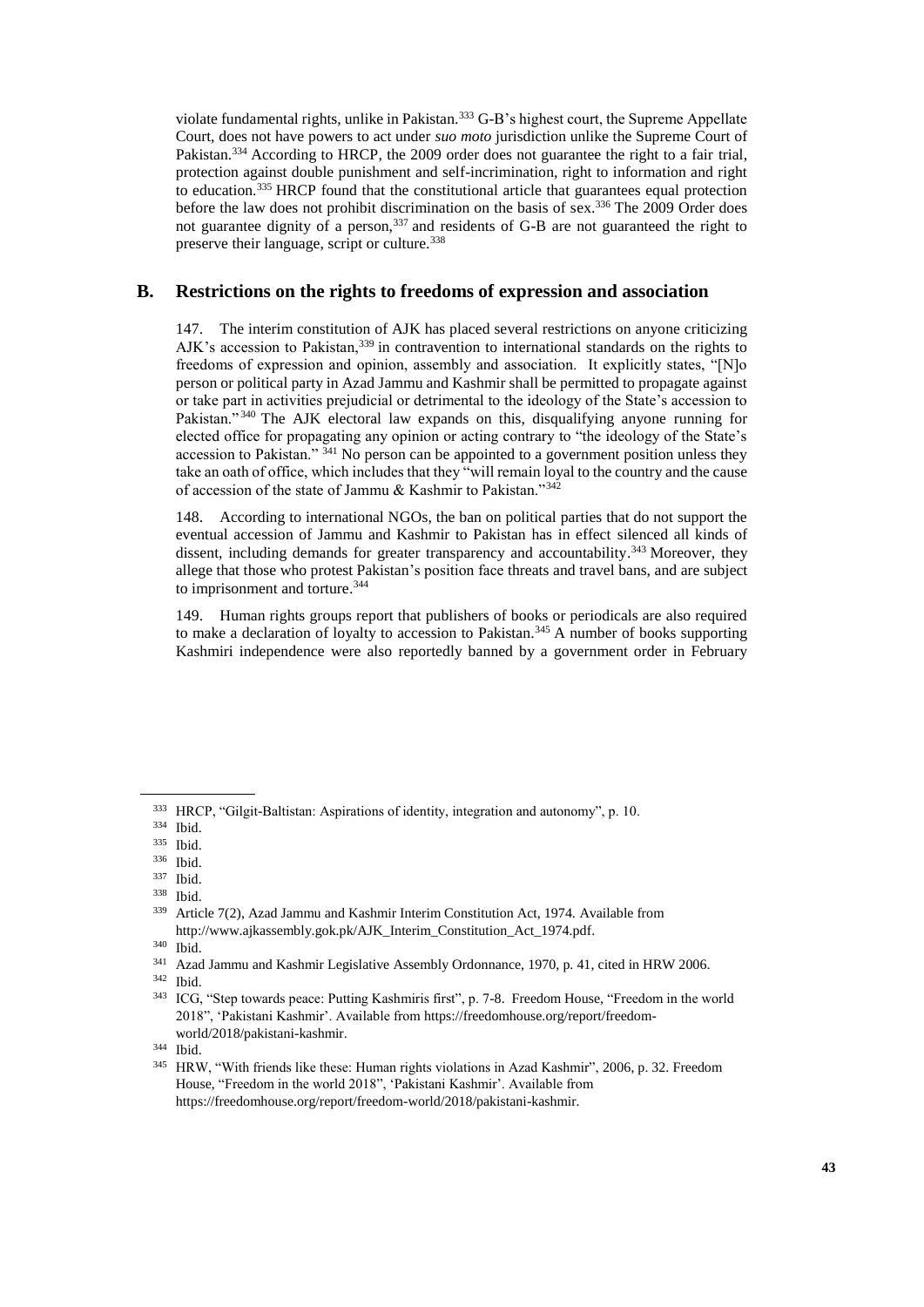2016.<sup>346</sup> To publish within AJK, media owners have to obtain permission from Government of Pakistan's Kashmir Council and the Ministry of Kashmir Affairs.<sup>347</sup>

150. The Gilgit-Baltistan Empowerment and Self-Governance Order 2009 imposes similar restrictions on freedom of expression and association of people under its jurisdiction. Article 9(2) under the fundamental rights section states, "No person or political party in the area comprising Gilgit-Baltistan shall propagate against, or take part in activities prejudicial or detrimental to the ideology of Pakistan."<sup>348</sup>

151. According to international NGOs, in both AJK and G-B, pro-independence political parties and activists are not allowed to participate in the political process,<sup>349</sup> while political leaders who are seen to be opposing Pakistani rule have been subject to surveillance, harassment, and even imprisonment.<sup>350</sup>

152. The Human Rights Committee has noted that the realization of right to selfdetermination is "an essential condition for the effective guarantee and observance of individual human rights and for the promotion and strengthening of those rights".<sup>351</sup>

153. Media organizations reportedly need permission from Pakistan's Ministry of Kashmir Affairs and Gilgit-Baltistan to operate in AJK and G-B.<sup>352</sup> In October 2016, authorities in G-B arrested journalist Daulat Jan Mathal on anti-terrorism charges because the publications he edited supported national autonomy for G-B.<sup>353</sup> He is accused of "damaging the solidarity and integrity of Pakistan" by publishing material supporting the Balawaristan National Front, a local nationalist party. <sup>354</sup> In October 2017, a Pakistani anti-terrorism court summoned journalist Shabbir Saham after G-B authorities charged him of defaming a regional legislator.<sup>355</sup> The summons were in response to Shabbir Saham's article, in Pakistan's *Daily Times* newspaper, in which he claimed members of a national political party were involved with a criminal gang responsible for human trafficking and prostitution.<sup>356</sup>

154. According to international human rights groups, media houses in AJK and G-B are known to practice self-censorship to avoid harassment by state authorities.<sup>357</sup> As the media is dependent on official advertisements for revenue, authorities have allegedly discontinued advertisements when media houses were deemed too critical.<sup>358</sup>

<sup>346</sup> "Meanwhile, in Pakistan-occupied Kashmir, books on 'Azadi' continue to be banned", *Scroll.in,* 18 March 2016. Available fro[m https://scroll.in/article/805113/meanwhile-in-pakistan-occupied](https://scroll.in/article/805113/meanwhile-in-pakistan-occupied-kashmir-books-on-azadi-continue-to-be-banned)[kashmir-books-on-azadi-continue-to-be-banned.](https://scroll.in/article/805113/meanwhile-in-pakistan-occupied-kashmir-books-on-azadi-continue-to-be-banned)

<sup>347</sup> United States of America, Department of State, "Pakistan 2016 Human Rights Report", p. 24. Available fro[m https://www.state.gov/documents/organization/265758.pdf.](https://www.state.gov/documents/organization/265758.pdf)

<sup>348</sup> Gilgit-Baltistan (Empowerment and Self-Governance) Order 2009, Article 9(2).

<sup>349</sup> ICG, "Step towards peace: Putting Kashmiris first", p. 7-8. Freedom House, "Freedom in the World 2016". HRW, "With friends like these", pp. 32-39.

<sup>350</sup> Ibid.

<sup>351</sup> Human Rights Committee, *CCPR General Comment No. 12: Article 1 (The right to selfdetermination), The Right to Self-determination of Peoples*, 13 March 1984, para 1.

<sup>&</sup>lt;sup>352</sup> Freedom House, "Freedom in the World 2016". HRW, "With friends like these", 2006, p. 32.

<sup>353</sup> Case file with the Committee to Protect Journalists. Available from [https://cpj.org/data/people/daulat](https://cpj.org/data/people/daulat-jan-mathal/index.php)[jan-mathal/index.php.](https://cpj.org/data/people/daulat-jan-mathal/index.php)

<sup>354</sup> Ibid.

<sup>355</sup> Committee to Protect Journalists, "Pakistani journalist faces terrorism and defamation charges for article critical of regional government", 4 October 2017. Available from [https://cpj.org/2017/10/pakistani-journalist-faces-terrorism-and-defamatio.php.](https://cpj.org/2017/10/pakistani-journalist-faces-terrorism-and-defamatio.php)

<sup>356</sup> Ibid.

<sup>357</sup> HRW, "With friends like these", pp. 32-39. Freedom House, "Freedom in the World 2016". <sup>358</sup> Ibid.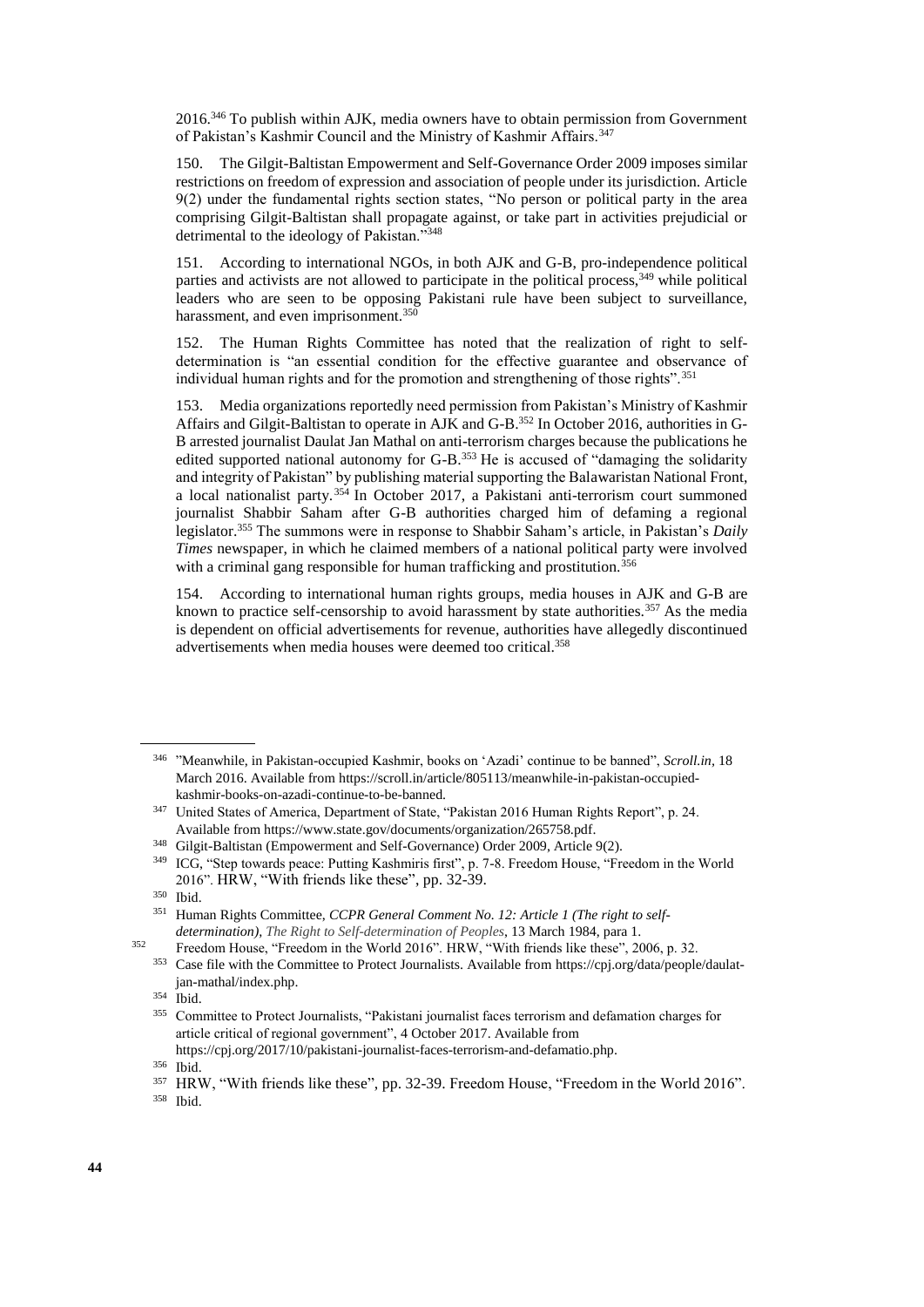### **C. Impact of counter-terrorism on human rights**

155. According to HRCP, there has been "rampant misuse" of Pakistan's Anti-Terrorism Act, 1997 (ATA) by G-B authorities particularly against young activists.<sup>359</sup> Civil society groups and political activists told HRCP the misuse of ATA increased after the introduction of Pakistan's National Action Plan for countering terrorism and extremism in December 2014. HRCP found that "hundreds of individuals" had been imprisoned under the ATA in G-B, and it was being used to target locals who have been raising issues related to the "rights of the people".<sup>360</sup>

156. In 2017, the Human Rights Committee in its review of Pakistan expressed concern at the "very broad definition of terrorism laid down in the Anti-Terrorism Act; the supremacy of this Act over other laws, including the Juvenile Justice System Ordinance, 2000, which enables the courts to try juveniles; the power of the authorities to detain a person for up to one year; and the admissibility of confessions made in police custody as evidence in court."<sup>361</sup> The Committee also raised concerns about the extensive jurisdiction of anti-terrorism courts and the absence of procedural safeguards in their proceedings.<sup>362</sup> The Committee against Torture noted that the ATA "eliminates legal safeguards against torture that are otherwise provided to persons deprived of their liberty."<sup>363</sup>

157. According to HRCP, several political activists, especially from the Awami Workers Party, have been arrested and charged under the ATA. G-B residents told HRCP that the ATA has been used against people who have been protesting the acquisition of their lands for the China-Pakistan Economic Corridor (CPEC) project without receiving any resettlement or compensation. <sup>364</sup> Prominent political activist Baba Jan was arrested and charged with 11 other protesters under the ATA for their environmental activism.<sup>365</sup> All 12 activists were sentenced to life imprisonment by an anti-terrorism court in September 2011.<sup>366</sup> They were then acquitted by G-B's Chief Court on 9 April 2015.<sup>367</sup> However, on 9 June 2016, G-B's Supreme Appellate Court upheld their life-sentences.<sup>368</sup> After his acquittal in April 2015, Baba Jan had filed nomination papers for a local election that pitted him against G-B Governor Mir Ghazanfar Ali Khan's son Salim Khan. The election was cancelled and an appeal against his acquittal was immediately accepted, thereby rendering him ineligible for contesting elections.<sup>369</sup>

158. Section 11 EE of the ATA, commonly known as the "Scheduled Four", is meant to be used against "proscribed organizations" not directly involved in terrorism but suspected of sectarian violence.<sup>370</sup> However, in G-B, the Scheduled Four has been used for surveillance of youth activists, human rights defenders and political workers.<sup>371</sup> Activists told HRCP that

<sup>359</sup> HRCP, "Gilgit-Baltistan: Aspirations of identity, integration and autonomy", pp.17-18.

 $360$  Ibid.<br> $361$  CCD

CCPR/C/PAK/CO/1, paras. 21-22.

<sup>362</sup> Ibid.

<sup>363</sup> CAT/C/PAK/CO/1, para. 12.

<sup>364</sup> HRCP, "Gilgit-Baltistan: Aspirations of identity, integration and autonomy", p.18.

<sup>365</sup> Ibid.

<sup>366</sup> Ibid.

<sup>367</sup> "Case closed: G-B Chief Court acquits Baba Jan, 11 other protesters", *The Express Tribune*, 9 April 2015. Available from [https://tribune.com.pk/story/867209/case-closed-g-b-chief-court-acquits-baba](https://tribune.com.pk/story/867209/case-closed-g-b-chief-court-acquits-baba-jan-11-other-protesters/)[jan-11-other-protesters/.](https://tribune.com.pk/story/867209/case-closed-g-b-chief-court-acquits-baba-jan-11-other-protesters/)

<sup>368</sup> "Gilgit-Baltistan court upholds life sentence for Baba Jan", *The News International*, 10 June 2016. Available fro[m https://www.thenews.com.pk/latest/126846-Gilgit-Baltistan-court-upholds-life](https://www.thenews.com.pk/latest/126846-Gilgit-Baltistan-court-upholds-life-sentence-Baba-Jan)[sentence-Baba-Jan.](https://www.thenews.com.pk/latest/126846-Gilgit-Baltistan-court-upholds-life-sentence-Baba-Jan)

<sup>369</sup> HRCP, "Gilgit-Baltistan: Aspirations of identity, integration and autonomy", p.18.

<sup>370</sup> Pakistan, Anti-Terrorism Act, 1997, p.11. Available from

[http://www.molaw.gov.pk/molaw/userfiles1/file/Anti-Terrorism%20Act.pdf.](http://www.molaw.gov.pk/molaw/userfiles1/file/Anti-Terrorism%20Act.pdf)

<sup>371</sup> HRCP, "Gilgit-Baltistan: Aspirations of identity, integration and autonomy", p.20.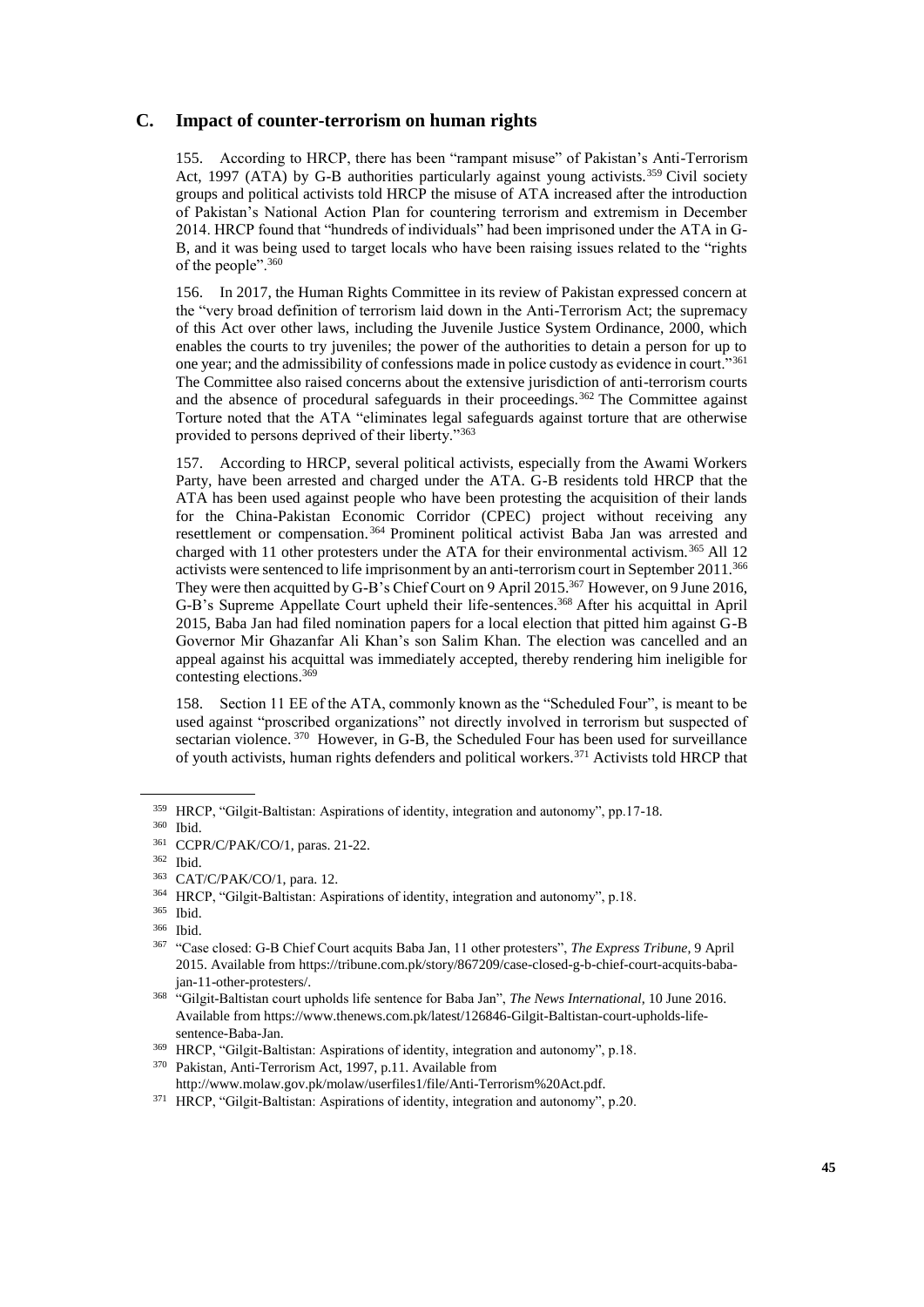police do not share specific charges against them but expect them to report their whereabouts to the local police station regularly.<sup>372</sup> In 2016, media reported that around 140 people from G-B had been placed under the Scheduled Four to avoid any protests against CPEC projects.<sup>373</sup>

### **D. Violations of land rights**

159. Several communities in G-B have been raising concerns about the impact of CPEC on their lives. HRCP was informed that G-B authorities had forcibly evicted locals in Maqpoon Das area, while the Chief Secretary of G-B had allocated the same land to state authorities for the CPEC.<sup>374</sup> The displaced claimed they had not received compensation or relocation from the authorities.<sup>375</sup> OHCHR has received information that indigenous people in G-B have complained of not being properly informed or consulted on decisions affecting them and their livelihoods. Additional work may be needed to verify these allegations.

#### **E. Restrictions on the freedom of religion or belief**

160. Similar to the Constitution of Pakistan, AJK's Interim Constitution also defines who may be considered to be a Muslim.<sup>376</sup> This definition is used to declare members of the Ahmadiyya community as non-Muslims and is the basis of institutional discrimination against them. On 6 February 2018, the AJK Legislative Assembly passed a constitutional amendment that declared the Ahmadiyya to be non-Muslims.<sup>377</sup>

161. Pakistan's blasphemy provisions<sup>378</sup> are also reportedly in force in AJK and G-B.<sup>379</sup> They have been criticized by several international Treaty Bodies and experts as they violate a range of international human rights principles and embolden those who instigate violence against religious minorities. <sup>380</sup>

<sup>374</sup> HRCP, "Gilgit-Baltistan: Aspirations of identity, integration and autonomy", p.20.

<sup>372</sup> Ibid.

<sup>373</sup> "Strict Watch: 140 people placed under Schedule-IV of anti-terrorism act", *The Express Tribune*, 10 May 2016. Available fro[m https://tribune.com.pk/story/1100218/strict-watch-140-people-placed](https://tribune.com.pk/story/1100218/strict-watch-140-people-placed-under-schedule-iv-of-anti-terrorism-act/)[under-schedule-iv-of-anti-terrorism-act/.](https://tribune.com.pk/story/1100218/strict-watch-140-people-placed-under-schedule-iv-of-anti-terrorism-act/)

<sup>375</sup> Ibid.

<sup>376</sup> Article (3), Azad Jammu and Kashmir Interim Constitution Act, 1974.

<sup>377</sup> "AJK parliament declares Ahmadis as non-Muslims", *The Nation*, 7 February 2018. Available from [https://nation.com.pk/07-Feb-2018/ajk-parliament-declares-ahmadis-as-non-muslims.](https://nation.com.pk/07-Feb-2018/ajk-parliament-declares-ahmadis-as-non-muslims)"Ahmadis are not Muslims, decides AJK", *The News*, 7 February 2018. Available from [https://www.thenews.com.pk/print/277827-ahmadis-are-not-muslims-decides-ajk.](https://www.thenews.com.pk/print/277827-ahmadis-are-not-muslims-decides-ajk)

<sup>&</sup>lt;sup>378</sup> Chapter 15 of Pakistan Penal Code deals with "offences relating to religion" provides the legal basis action against blasphemy. Section 295-C provides life sentence or the death penalty for anyone using derogatory remarks against the Holy Prophet. Section 298-B and 298-C outline the Islamic religious activities that cannot be undertaken by groups described as Ahmadiyya, Quadiani or Lahori group; Pakistan, Penal Code [Pakistan], Act No. XLV, 6 October 1860. Available from [http://www.refworld.org/docid/485231942.html.](http://www.refworld.org/docid/485231942.html)

<sup>&</sup>lt;sup>379</sup> Austrian Centre for Country of Origin & Asylum Research and Documentation, "Pakistan-Administered Kashmir (Azad Kashmir and Gilgit-Baltistan)", 7 May 2012, p. 74. Available from [https://www.ecoi.net/en/file/local/1028814/90\\_1337596756\\_accord-pakistan-20120507-kashmir.pdf.](https://www.ecoi.net/en/file/local/1028814/90_1337596756_accord-pakistan-20120507-kashmir.pdf) Freedom House, "Freedom in the World 2016".

<sup>&</sup>lt;sup>380</sup> Blasphemy laws violate freedom of religion and belief, freedom of expression, right to equality, right to life. Interim report of Special Rapporteur on freedom of religion or belief Ahmed Shaheed (A/72/365), 28 August 2017; Report of the Special Rapporteur on freedom of religion or belief Ahmed Shaheed (A/HRC/37/49), 28 February 2018, Human Rights Committee, Concluding Observations on the initial report of Pakistan (CCPR/C/PAK/CO/1), 23 August 2017.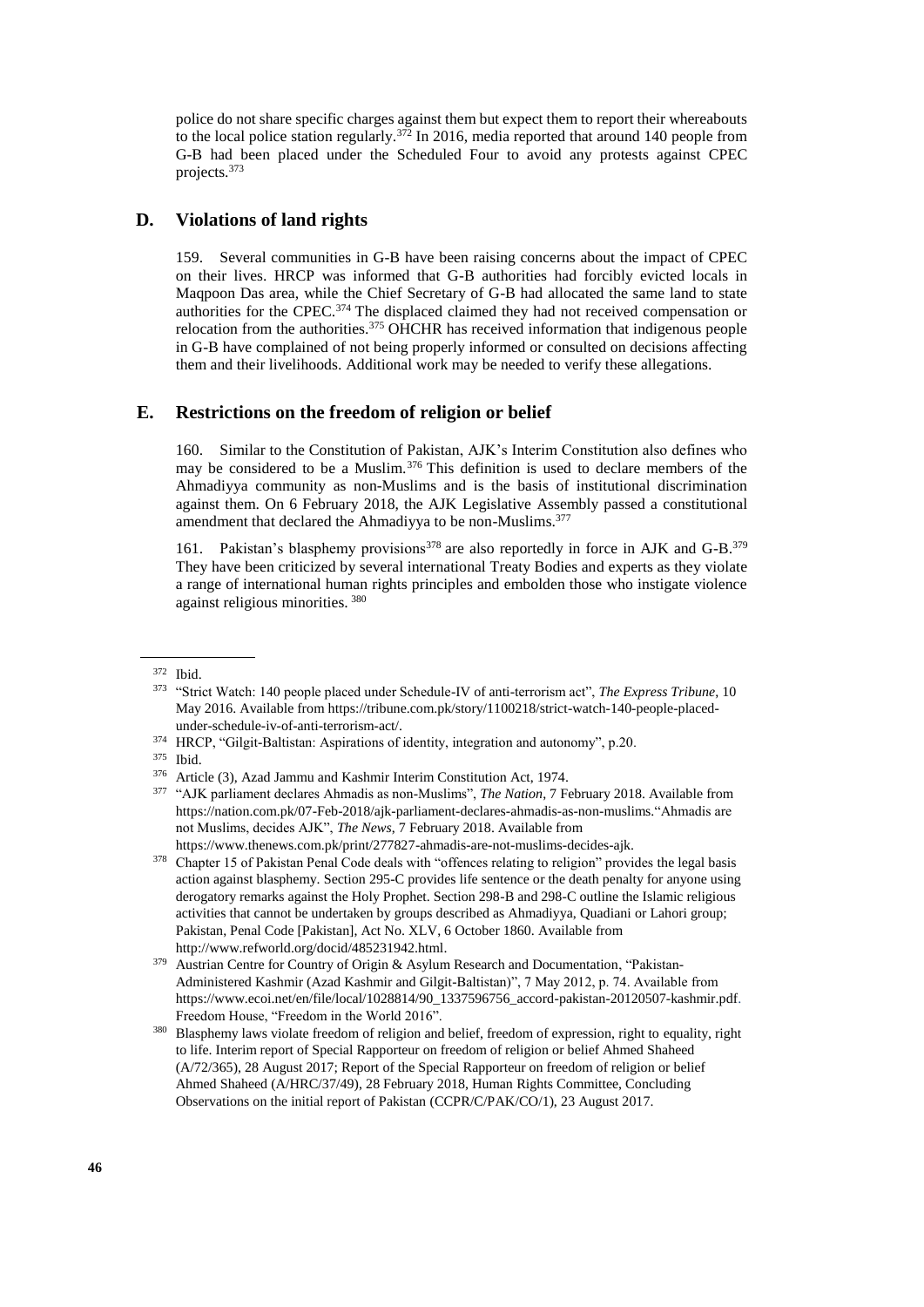## **VIII. Civilians killed and injured by increasing ceasefire violations**

162. Following border skirmishes in 2002 and 2003, India and Pakistan re-established a ceasefire along the Line of Control and Working Boundary in November 2003.<sup>381</sup> However, both countries have accused each other of repeatedly violating the ceasefire over the last 15 years. According to figures provided by the two governments, ceasefire violations seem to have been increasing between 2016 and April 2018. Media and civil society reports indicate incidents of cross-border shelling and firing have been increasing precipitously since January 2018. As a result there appears to have been increasing civilian casualties and a large number of people being displaced.

163. According to the Government of Pakistan, India committed 415 violations between 1 January and 2 March 2018, which led to the death of 20 civilians and injuries to 71 others;<sup>382</sup> It claimed India committed 1,970 violations <sup>383</sup> in 2017 killing 54 civilians and injuring 174.<sup>384</sup> The Government of India claims that Pakistan committed over 560 violations between 1 January and 19 March 2018, killing 23 civilians and injuring over 70 people.<sup>385</sup> It blamed Pakistani forces for committing over 970 ceasefire violations killing 12 civilians and injuring over 70 others in 2017.<sup>386</sup> While Pakistan accused India of 382 ceasefire violations in 2016,<sup>387</sup> India blamed Pakistan for 449 violations.<sup>388</sup>

164. According to UNMOGIP, the peacekeeping mission has received 141 alleged ceasefire violations complaints from Pakistan between the start of 2018 and 27 March 2018, 479 complaints in 2017 and 115 complaints in 2016. UNMOGIP does not collect data on civilian casualties. India has not submitted complaints to UNMOGIP since 1972.

## **IX. Conclusions and recommendations**

165. This report highlights the wide range of ongoing serious human rights violations and patterns of impunity in Indian-Administered Kashmir particularly from July 2016 to April 2018. It also raises significant human rights concerns in Pakistan-Administered Kashmir.

166. OHCHR recognizes the complexity of the historical background and political issues that has led to the current situation in Kashmir, which has been divided between India and Pakistan. People on both sides of the Line of Control have been detrimentally impacted and suffer from limitations or denial of a range of human rights.

167. There remains an urgent need to address past and ongoing human rights violations and to deliver justice for all people in Kashmir who have been suffering seven decades of conflict. Any resolution to the political situation in Kashmir should entail a commitment to ending the cycles of violence and accountability for past and current human rights violations

<sup>381</sup> Parliament of India, Rajya Sabha, Unstarred question 288, 4 December 2003. Available from [http://mea.gov.in/rajya-](http://mea.gov.in/rajya-sabha.htm?dtl/8839/q+288++indias+proposals+for+normalising+relations+with+pakistan)

[sabha.htm?dtl/8839/q+288++indias+proposals+for+normalising+relations+with+pakistan.](http://mea.gov.in/rajya-sabha.htm?dtl/8839/q+288++indias+proposals+for+normalising+relations+with+pakistan)

<sup>382</sup> Pakistan, Ministry of Foreign Affairs, *Ceasefire violations by India on 2nd March 2018*. Available from [http://www.mofa.gov.pk/pr-details.php?mm=NTk0OQ.](http://www.mofa.gov.pk/pr-details.php?mm=NTk0OQ)

<sup>383</sup> Ibid.

<sup>384</sup> Pakistan, Ministry of Foreign Affairs, *Ceasefire violations by India on 7 December 2017*. Available from [http://www.mofa.gov.pk/pr-details.php?mm=NTY5Mg.](http://www.mofa.gov.pk/pr-details.php?mm=NTY5Mg)

<sup>385</sup> India, Ministry of External Affairs, *Pakistan Deputy High Commissioner summoned and protest lodged at the killing of five innocent civilians in unprovoked firing by Pakistan forces*, 19 March 2018. Available from [http://mea.gov.in/press](http://mea.gov.in/press-releases.htm?dtl/29670/pakistan+deputy+high+commissioner+summoned+and+protest+lodged+at+the+killing+of+5+innocent+civilians+in+unprovoked+firing+by+pakistan+forces)[releases.htm?dtl/29670/pakistan+deputy+high+commissioner+summoned+and+protest+lodged+at+th](http://mea.gov.in/press-releases.htm?dtl/29670/pakistan+deputy+high+commissioner+summoned+and+protest+lodged+at+the+killing+of+5+innocent+civilians+in+unprovoked+firing+by+pakistan+forces)

[e+killing+of+5+innocent+civilians+in+unprovoked+firing+by+pakistan+forces.](http://mea.gov.in/press-releases.htm?dtl/29670/pakistan+deputy+high+commissioner+summoned+and+protest+lodged+at+the+killing+of+5+innocent+civilians+in+unprovoked+firing+by+pakistan+forces) <sup>386</sup> Parliament of India, Lok Sabha, Unstarred Question No. 2981, "Cross Border Shelling", 13 March 2018. Available from [http://loksabha.nic.in.](http://loksabha.nic.in/)

<sup>387</sup> Pakistan, Ministry of Foreign Affairs, *Ceasefire violations by India on 7 December 2017*.

<sup>388</sup> Parliament of India, Lok Sabha, Unstarred Question No. 2981, "Cross Border Shelling".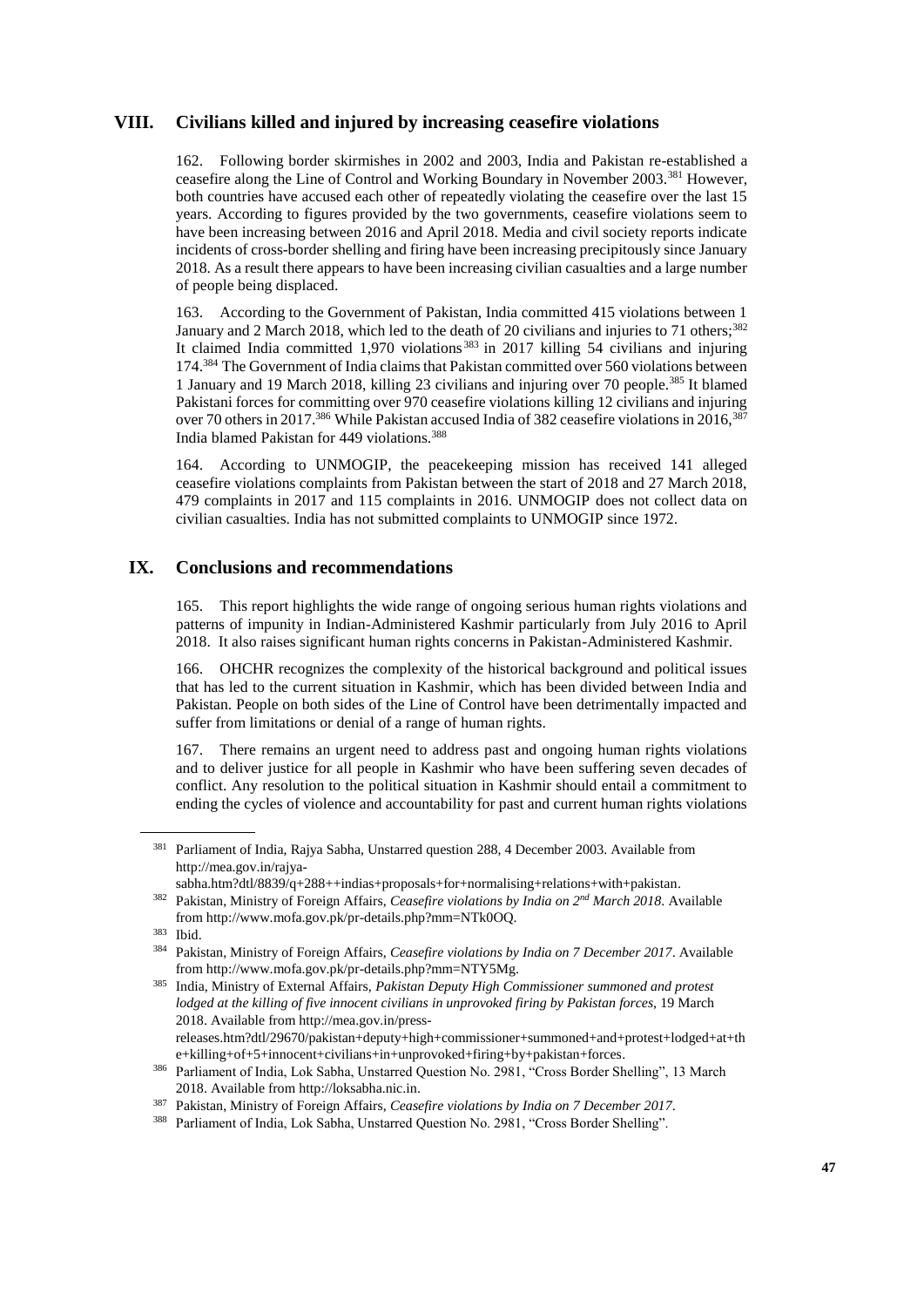and abuses committed by all parties and redress for victims. Such a resolution can only be brought about by meaningful dialogue that includes the people of Kashmir.

168. OHCHR is alarmed by the frequent reports of increasing infringements of the ceasefire agreement since the start of 2018, including shelling and shooting, that have resulted in civilian casualties and the forced the displacement of people living along the Line of Control. The Governments of India and Pakistan should immediately cease all shelling and firing along the Line of Control and Working Boundary and do all that is reasonable to ensure that the rights of civilians living in these areas are respected and protected.

169. Restrictions on access to Kashmir imposed by both the Governments of India and Pakistan impede the work of civil society organizations, journalists and independent human rights experts including OHCHR. Lifting those restrictions would be an important step towards greater transparency in Kashmir.

#### **OHCHR recommends:**

#### **To the Human Rights Council:**

Consider the findings of this report, including the possible establishment of a commission of inquiry to conduct a comprehensive independent international investigation into allegations of human rights violations in Kashmir.

#### **To the authorities in India:**

(a) Fully respect India's international human rights law obligations in Indian-Administered Kashmir,

(b) Urgently repeal the Armed Forces (Jammu and Kashmir) Special Powers Act, 1990; and, in the meantime, immediately remove the requirement for prior central government permission to prosecute security forces personnel accused of human rights violations in civilian courts;

(c) Establish independent, impartial and credible investigations to probe all civilian killings which have occurred since July 2016, as well as obstruction of medical services during the 2016 unrest, arson attacks against schools and incidents of excessive use of force by security forces including serious injuries caused by the use of the pellet-firing shotguns;

(d) Investigate all deaths that have occurred in the context of security operations in Jammu and Kashmir following the guidelines laid down by the Supreme Court of India;

(e) Investigate all cases of abuses committed by armed groups in Jammu and Kashmir, including the killings of minority Kashmiri Hindus since the late 1980s;

(f) Provide reparations and rehabilitation to all individuals injured and the family of those killed in the context of security operations;

(g) Investigate and prosecute all cases of sexual violence allegedly perpetrated by state and non-state actors, and provide reparations to victims;

(h) Bring into compliance with international human rights standards all Indian laws and standard operating procedures relating to the use of force by law enforcement and security entities, particularly the use of firearms: immediately order the end of the use of pellet-firing shotguns in Jammu and Kashmir for the purpose of crowd control;

(i) Amend the Jammu and Kashmir Public Safety Act, 1978 to ensure its compliance with international human rights law;